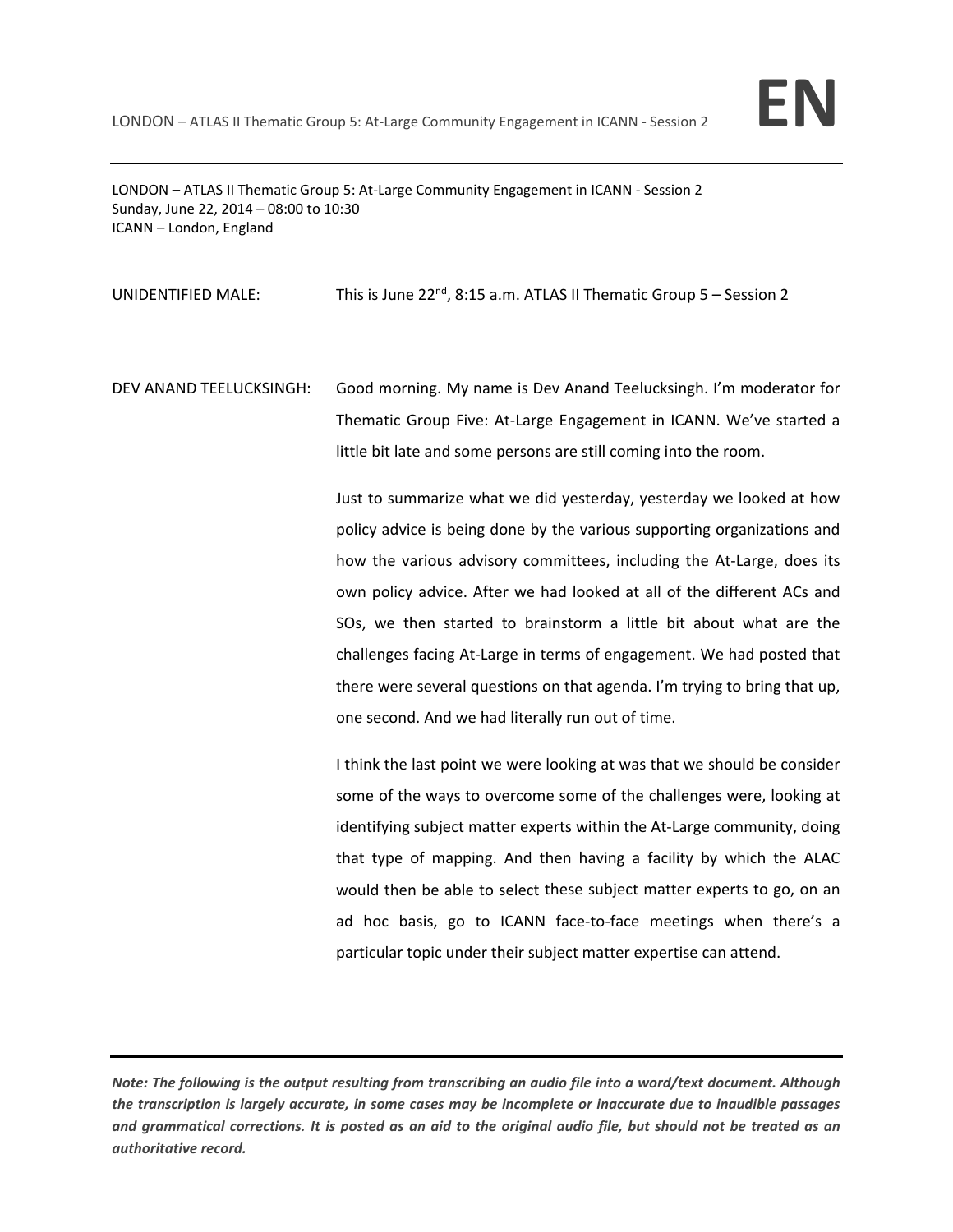I think the other thing was that was being mentioned – let me just look at my notes – okay, yes. And also, regarding the subject matter experts, they could also – ICANN itself can be made aware for stakeholder engagement. So if there's an ALS that wanted to get a subject matter expert in a particular topic, they can, instead of drawing directly on ICANN, they could draw upon those subject matter experts within At‐ Large to try to get them to attend those sessions in whatever country.

We do have a formal agenda for this Sunday, but I see the subject matter experts haven't arrived yet, so [inaudible]. But I just want to, then, continue the discussion from yesterday. Did anybody have any other contributions or thoughts regarding the questions of how do we save volunteers from burnout? Can there be an improved process by which the ALAC could develop policy advice? Identifying the different representatives from At-Large being from the private sector, civil society, or the technical community and how do we engage with all of those different stakeholder groups within At‐Large, if that's a right way of defining it.

And is capacity building really about building knowledge? How is that accomplished? How sustainable is it? I'll open the floor to questions or comments. All right, I'm going to – ah, Thomas. Go ahead.

THOMAS LOWENHAUPT: I'd just like to throw it out again an idea that I've had recently about these – I have a one-track mind with regard to TLDs are all about, and for me it's all about city TLDs. Just thinking about the engagement of this – the question that we're dealing with – does that imply the existing structures or additional structures? I know at NARALO, Garth has made

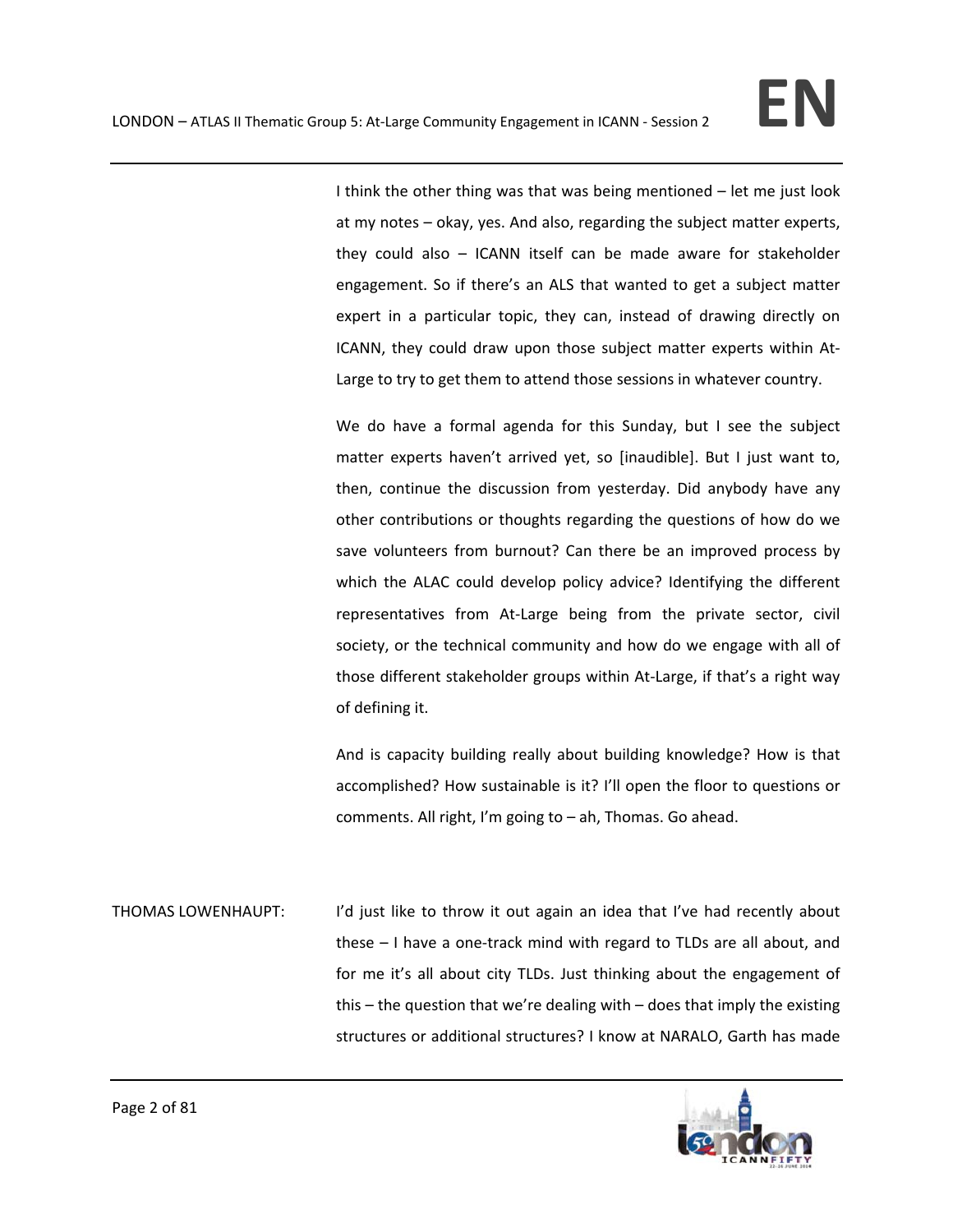as one of his goals the expansion of the number of NARALOs. Yesterday, the subject of the quality of those was brought up, and I think that's an excellent suggestion, as well. Have we maintained the quality of them?

But getting back to my one‐track mind, deals with the – there are 35, 38 cities that have applied for TLDs at this point, some of which are – some will work better than others. And the next time they become available, the next window or whatever it is to be called opens, there are 300 cities in the world that have a million‐plus population. Each one of those, I suspect, will have someone broaching the idea of whether their city should get a TLD or not.

And I just thought that cities that – geographic entities or cities that are vying for a TLD, it seems reasonable to me that an engagement part of their process and demonstration of their engagement of the stakeholders in developing the application should include an At-Large Structure. That anybody who's presenting an application to ICANN for a city TLD should say, "Well, we've reached to the stakeholders in our area and we've reached out to businesses and we've formed this – and there's an At‐Large Structure for the public to get involved with the shaping of this. We've spoken to people there." And that is part of the process.

I don't think a city should – New York City, I mean – I shouldn't say New York City. New York City has a TLD. They have an At-Large Structure which is my organization. We're a very small organization. The At-Large is a very small part of what we do. We still don't have a really legitimate structure, in terms of what we're doing, how we're serving the eight

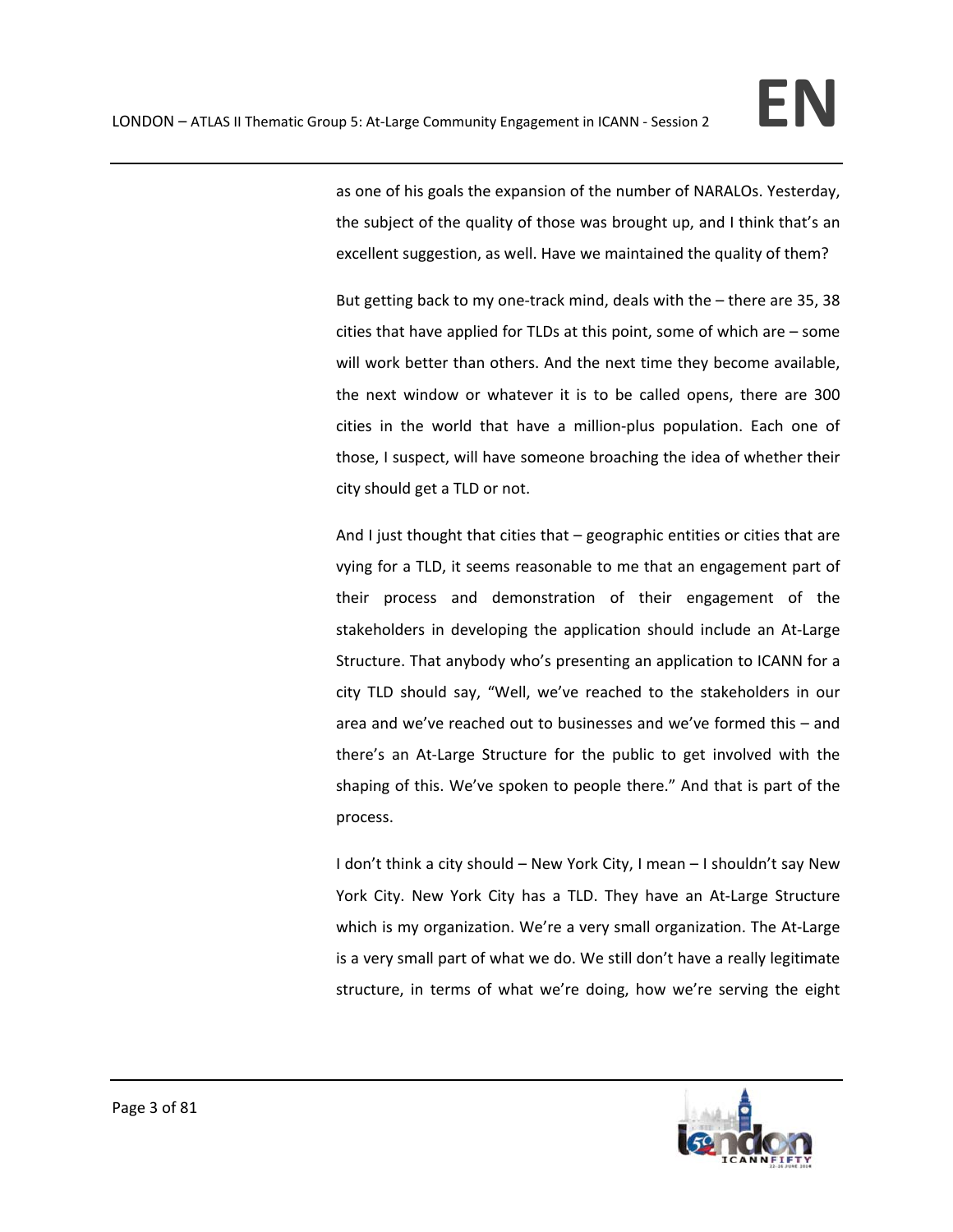million people who live in the city, what role we play in that process. I think it's important that there be an entity that the public can go to.

At this point, if you – the sunrise ended yesterday or Friday. And if you were looking to – if you're on a dot-nyc page and I think just [nic.nyc] is the only that's active at this point, but there are going to be 500 sunrise names were approved. And there will be I don't know how many thousands come October  $8<sup>th</sup>$ , when the land rush ends. The only thing you'll see, you'll be able to get to network solutions – not network solutions but [Neustar] in Virginia.

This seems like when a city TLD is purporting, in our case, to be geographic. It's only residents of New York City can a TLD, can have a domain name within the TLD, that there be any recourse, any complaints, any ideas about its operation should go through somebody in a – four states away that's a contractor I think is important to look. I think it's a good way to encourage the development of RALOs, as well.

DEV ANAND TEELUCKSINGH: Okay, thanks. In essence, you're saying by those – for any application coming for a city TLD, it should have some sort of ALS involvement as part of its application. And also, that ALS, because it would be – that organization, because it would interested in how that TLD is run, they'll be more likely to engage on ICANN issues related to – the policy issues related to TLDs is what you're essentially saying, if I passed that correctly.

THOMAS LOWENHAUPT: Yes.

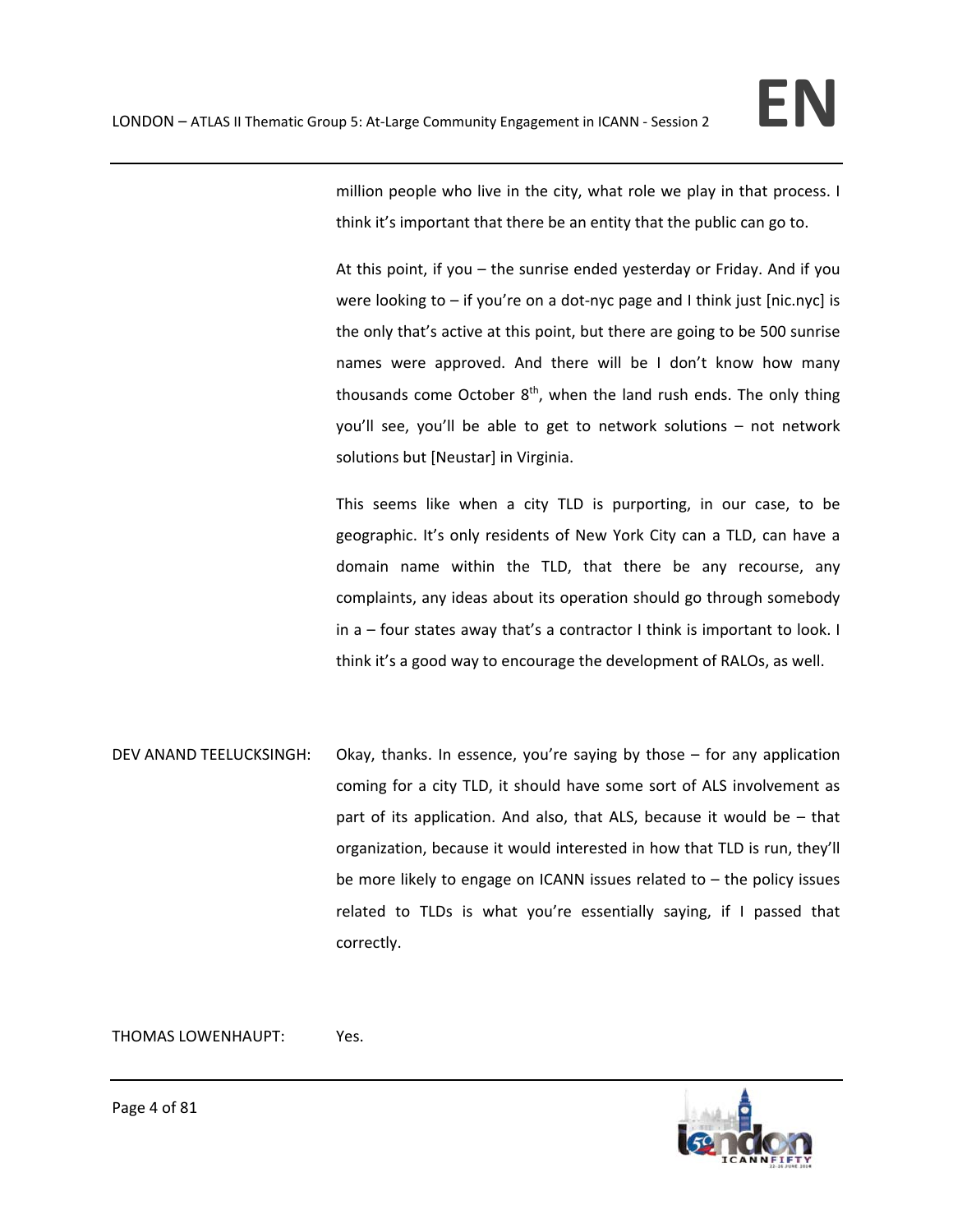

- DEV ANAND TEELUCKSINGH: I see Konstantin. Konstantin, I hope you are taking notes for others out of the room.
- KONSTANTIN KALAITZIDIS: I'm trying to, yes.
- DEV ANAND TEELUCKSINGH: Okay. Okay.
- KONSTANTIN KALAITZIDIS: [inaudible] my notes and then afterwards, I'll try to make sense of it.
- DEV ANAND TEELUCKSINGH: That's what we all do. Any other thoughts or comments regarding the questions from the previous issue? One of the things I think that [inaudible] talked about was that everybody seems to say that the information's just overwhelming in the sense that the policy advice requires – there's lots of policy issues being looked at. The flood of e‐ mails that At-Large receives, it's just that it's just too much, especially when you have to respond within 21 days. So even the ALS representatives, there's a challenge there for them to even interact with their own ALS, interact with their own At‐Large Structure.

I don't know if anybody read some of the ICANN strategy panels. Some of the things – one of the things they were suggesting was to try to bring in more interactive engagement by using things like SMS delivery, of trying to send SMS text messages to try to [poll] or gauge the

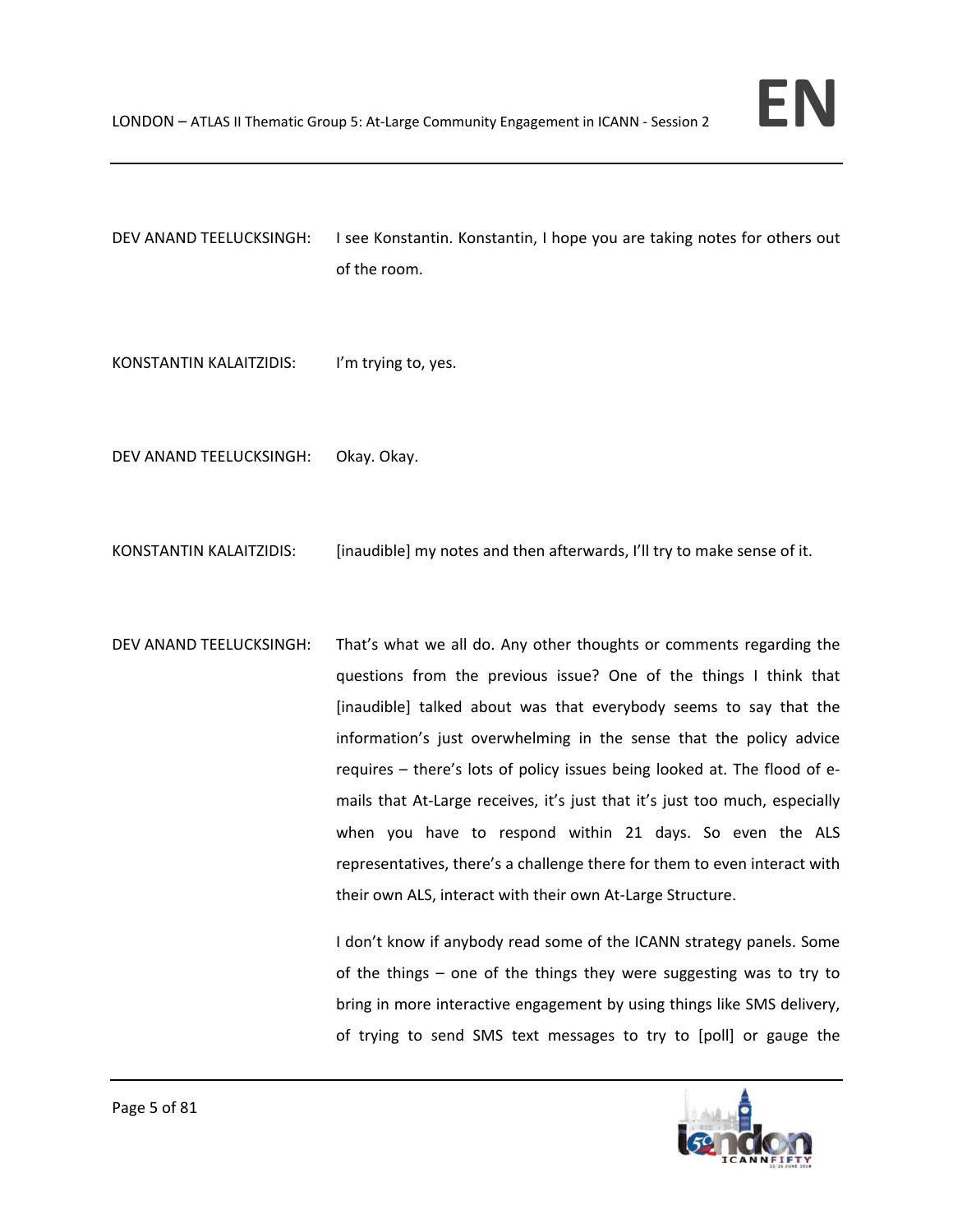audience and so forth. Any thoughts on whether that is even – is that possible or is it that's not really feasible?

So, the idea would be that when there's a particular policy issue out there and you can frame the question and get the  $-1$  guess not the temperature of the room but a sort of sense, "Okay, what do ALSes think about this issue?" And if it's a way of responding quickly via SMS or via Twitter or via – it could apply to things such as social, like on Twitter and so forth.

UNIDENTIFIED MALE: So the question whether there is [inaudible] as quickly as possible?

- DEV ANAND TEELUCKSINGH: Yeah. Does anyone want to suggest any ideas as opposed to how we approach policy advice within At-Large and also within how  $-$  for example, the GNSO, for example, the GNSO has public comments. But I don't know if that even reaches out to the global At‐Large end user community, even though they are directly impacted by those policies. Are they being made aware? And if they aren't, then how do we get more – Fouad, go ahead.
- FOUAD BAJWA: Thank you, Dev. Good morning everyone. Fouad Bajwa from APRALO. You know, dealing with policy within the RALOs still remains let's say a specialized area. A specialized area in one way is that you need volunteers to be there, sort of be available. That's one of the major challenges within the RALOs, which is ALS engagement. Not every policy

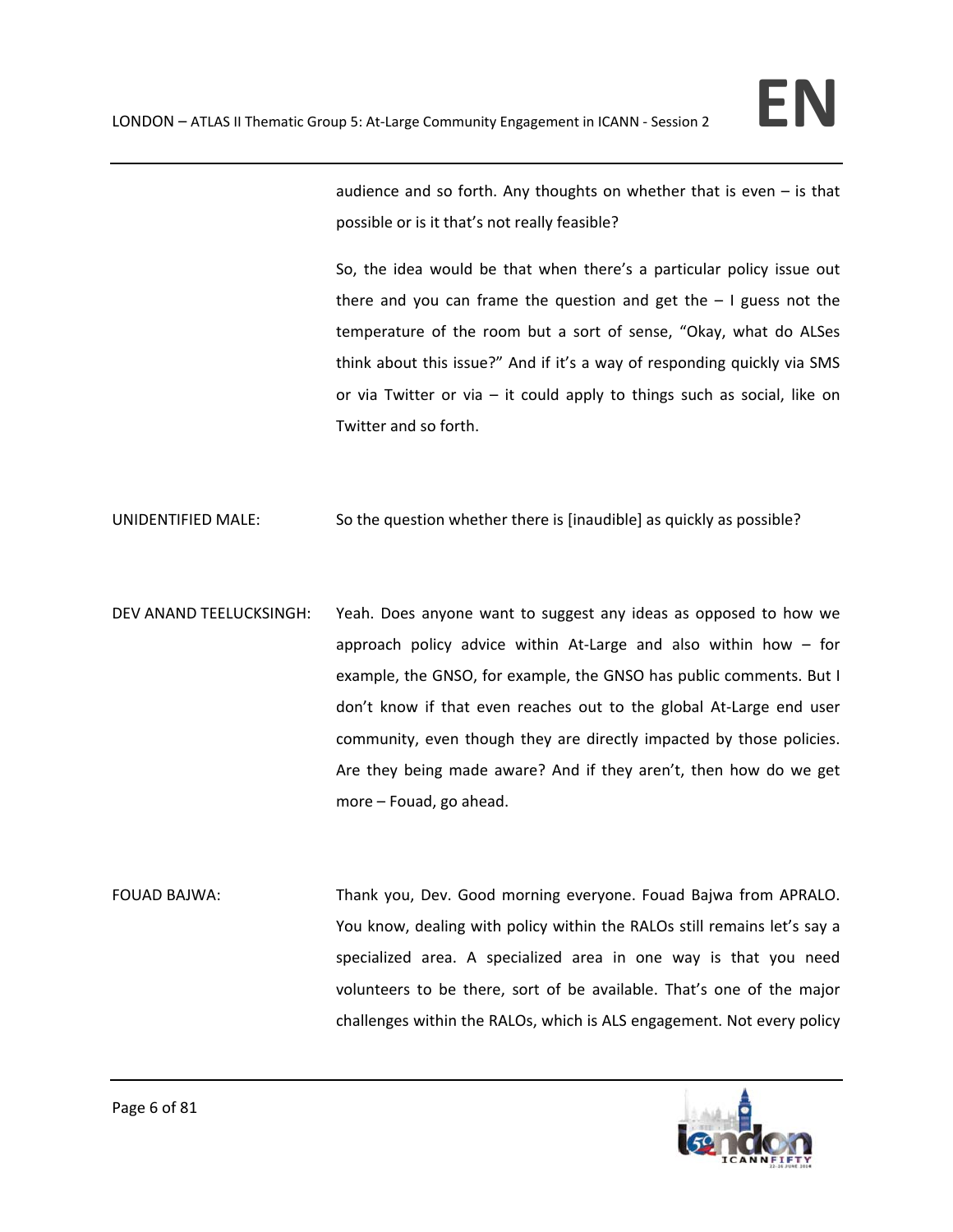issue is of interest, due to the diverse nature of the members, the member organizations, and the representatives, and even for individuals.

There are some people, but since the structure is loose, the communication flow is loosely connected. The first challenge would be how can make it more like  $-1$  won't call it "structure," but more [inaudible], more directly connected.

One way would be to suggest that each RALO have policy working group at the RALO level, number one. And the people who [inaudible] this would be, let's say not the word "strictly," but just to give you a sense – the people interested in the policy processes. So you would actually find out then which ALSes are really interested in those issues. And that also gives you a broader sense of what kind of issues interest the ALSes. Because what you see in RALOs is you have usually the leadership who's always there to just give you maybe comment or maybe try to push it through the RALOs.

But the challenge is can we find a solution to where these policy working groups can be formed and how do we manage these policy working groups so that they can really comment on‐time?

And if, as Olivier was sharing yesterday, that if the future time for commenting is 40 days and it takes ALAC to reach decisions in 40 days. So just imagine how much stress the RALOs will have to take and how much stress the policy working groups will have to take to be in line with ALAC. So this also comes to that same discussion of our subject matter experts. Thank you.

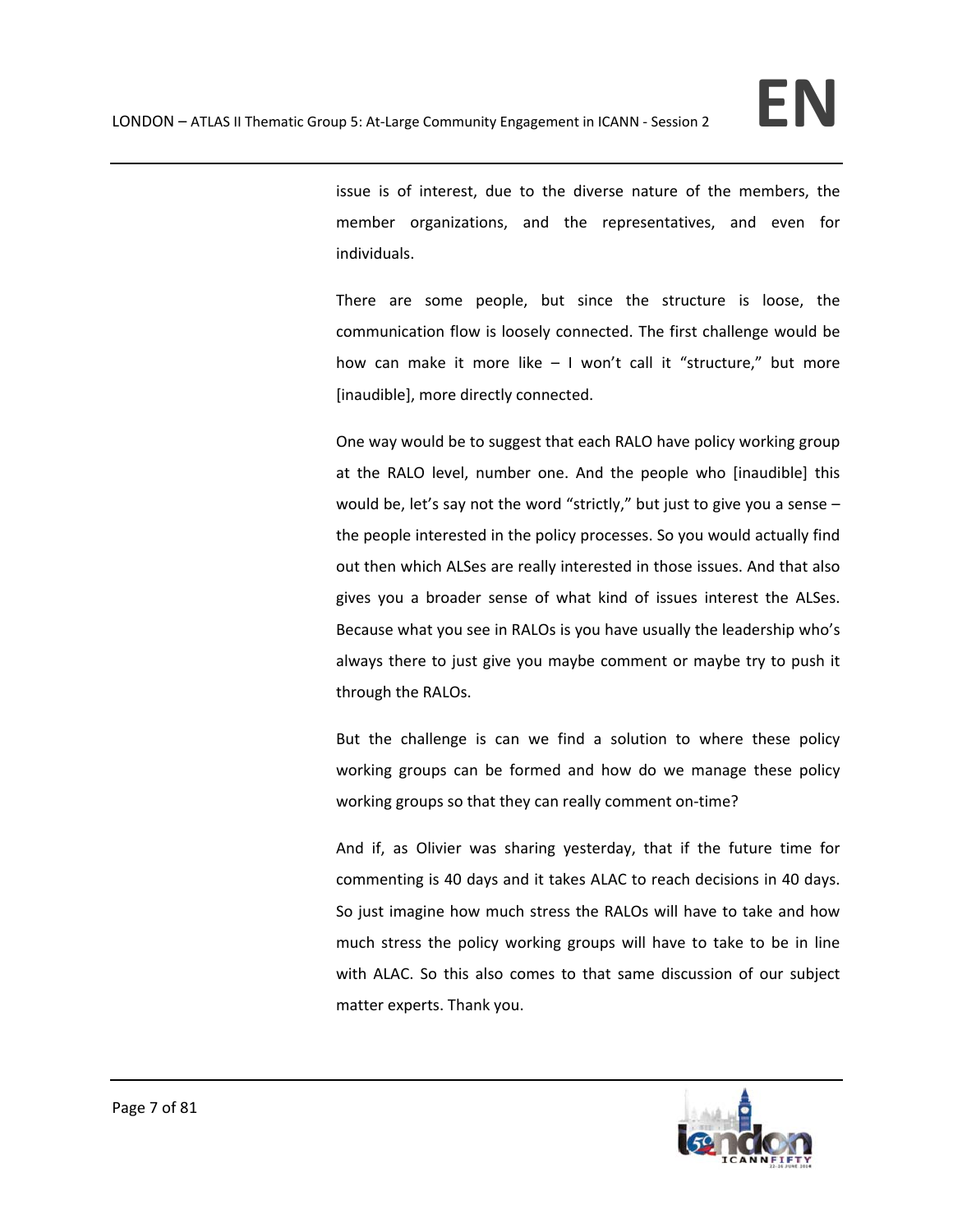DEV ANAND TEELUCKSINGH: Thank you, Fouad. So, possibly, one of the things is also for the RALOs and for the ALSes to have a sort of mapping out, if we could summarize, could also do a mapping out exercise where those ALSes entered in, say, particular policy issue like WHOIS or privacy or ccTLD and so forth.

> If a RALO has that mapped out, then those type of policy working groups, as you called it, could be targeted first with this announcement and say, "Hey, this policy is now out for comment, which is under your…" well, not remit but –"which is of your interest, of interest to that group to you. Can you comment on it? Can you start a discussion on it?" etc.

Okay, I see Olivier's hand is raised. Go ahead. Okay, thank you.

I guess my initial thinking is that by having multiple – all the RALOs trying to do it at the same time, there may be a lot of duplication of effort. Wouldn't it be better to have it coordinated at the At‐Large working group level rather than separate RALO‐level type of groups?

Instead of having an APRALO group on ccTLD issues and a LACRALO group on ccTLD issues, aren't we duplicating too much effort in those RALOs and should be more coordinated at the broader, At-Large working group level?

In other words, what happens, when you map it out for all of At‐Large, everybody there gets it. Okay. Those who are interested in ccTLD issues, across the whole At-Large, they get the message. Let them, at that level, rather than at the RALO level. Fouad, go ahead.

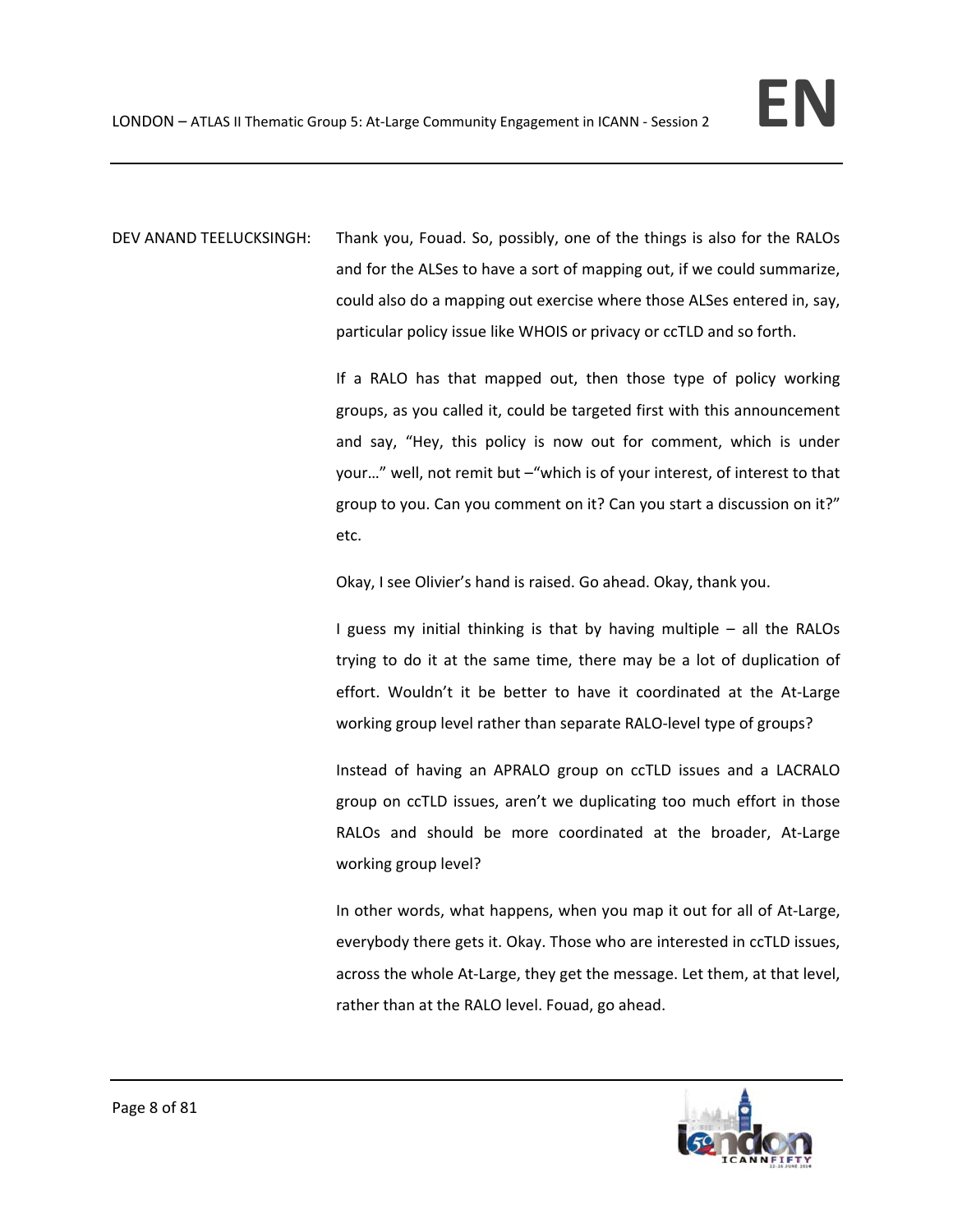FOUAD BAJWA: Just recent experience, this is beyond ALAC but it does affect ALAC, because its RALO members are contributing to the ICANN regional strategies across the world. One thing I've seen for the Middle East Strategy Working Group was that it was selected by the senior VPs for the region, and they came up with a strategy. There was really hard work in there. You saw a lot of participation from the [inaudible] members, coming from all stakeholder groups.

> And once the strategy was made, what the members did was they formed task forces. I started a task force on capacity building and awareness. We executed something which helps building the capacity of the 23 countries within the remit of Internet governance and so forth. Then, there's a task force on IDNs, which has been – they've already had two face‐to‐face meetings.

> The point is this. You have to find maybe a junction point where the interested people can come forward. It's not necessary that out of  $$ let's say, if you had such a working group at the ALAC level and there were 30-40 people in it. Still, people commenting would range from three to five or maybe seven people.

> You still wouldn't have a larger population participating in this because the interests – we have a subject area which is a bit technical. And then you have a subject area which is very policy-oriented. And then you have an area where there's passion involved. The scale from passionate to dispassionate policy commenting – not policy development, but policy commenting processes – is a really thin line. To actually gain and [inaudible] their interest is a really hard thing.

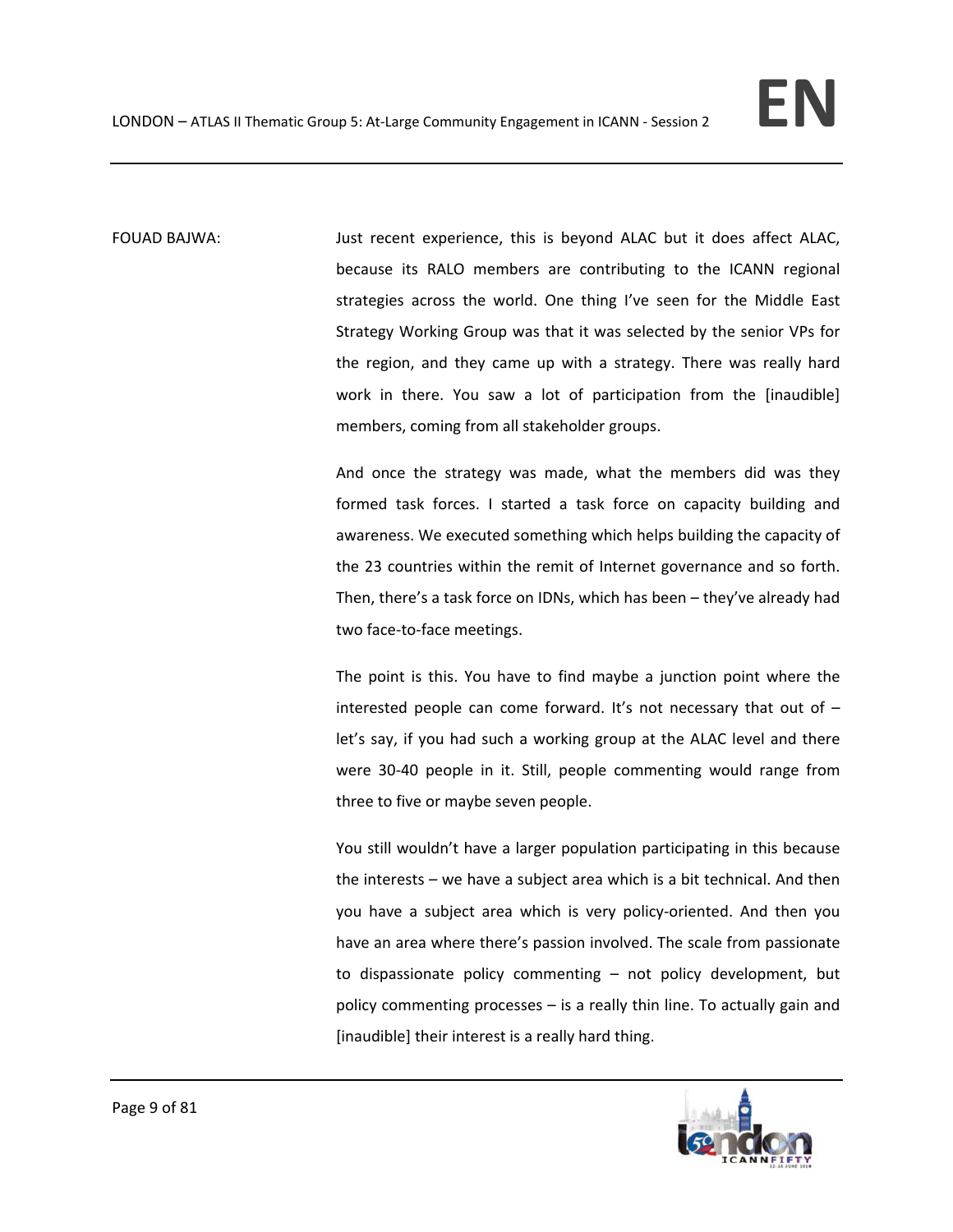So maybe, if we want to keep the burden off the RALOs, then it's going to put more burden on ALAC, apart from the hard work it's already doing. This is something which has to be really explored on an ongoing basis. It's resource‐intensive, as well.

- DEV ANAND TEELUCKSINGH: Okay, thanks, Fouad. Olivier?
- OLIVIER CRÉPIN‐LEBLOND: Yeah, thanks very much, Dev. I've seen, actually, some of this being implemented across as the main pusher for the policy pipeline that we have in At-Large. As you said, it's very difficult to get feedback within the 21‐day period and then another 21 days afterwards. We've been able to file most of our statements within the reply period.

Now we're going to be afforded 40 days to be within the periods that are allocated. Even that is going to be very hard. I've seen some RALOs, such as LACRALO, for example, having their own internal discussions, as well, on some of the issues. So having their own regional working group discussing something.

But what I have found, though, is that it introduces another layer of discussion. And so, whilst LACRALO reached consensus on something, they then come back the day before the overall ALAC statement has to be filed and that's too late at that point, because of course the position that LACRALO has might not be the same position that all of the other RALOs have, as well. We cannot just find consensus in 24 hours between the RALOS.

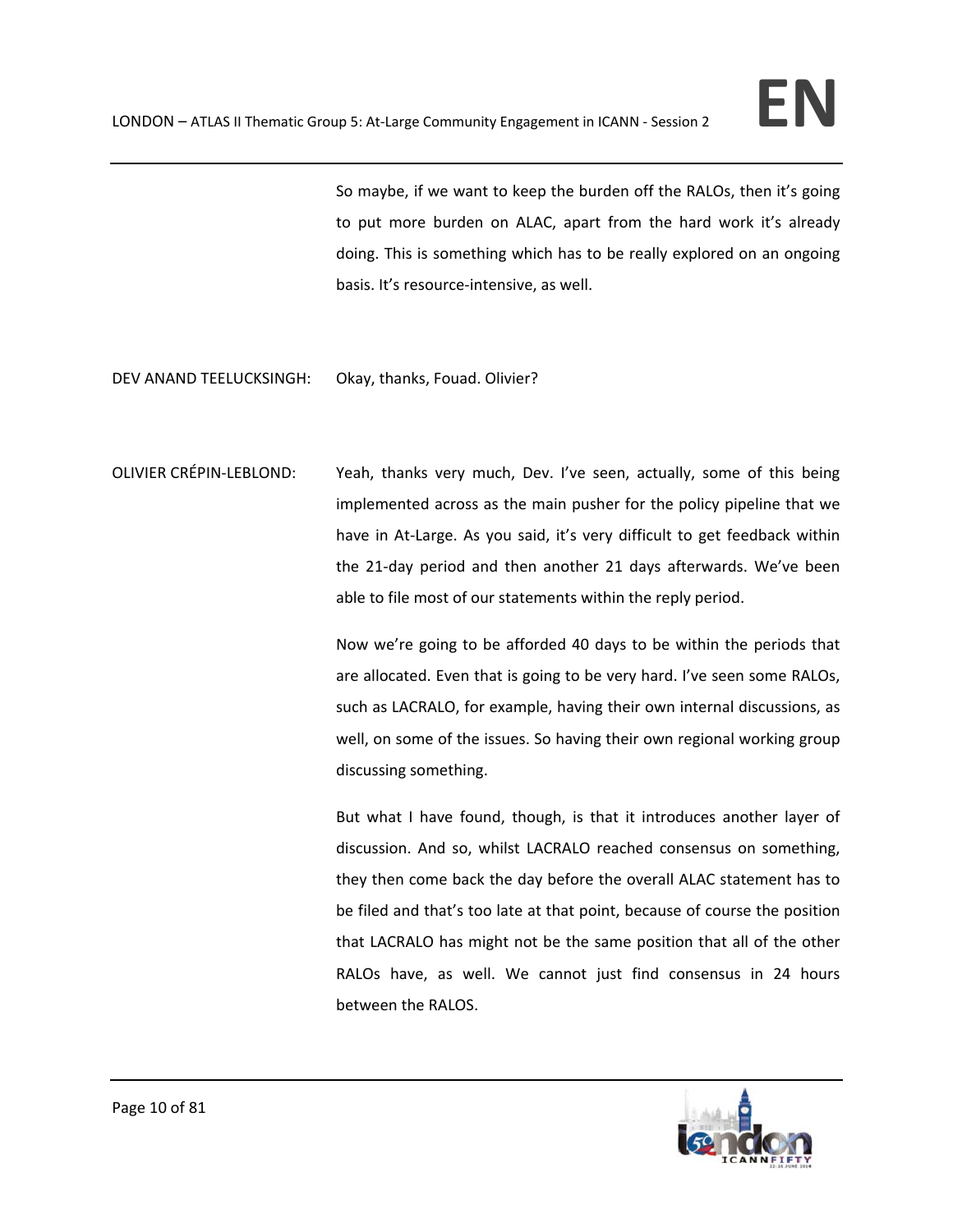And as you mentioned, there could be or  $-1$  can't remember now, it's too early for me to remember who said what. But as it was mentioned, there might a duplication of work or triple work.

I wanted to take us back to something that was said before. And again, I can't remember who said it, the [inaudible]  $-$  it could have been Karaitiana or someone else  $-$  with regards to how the European Commission did things. I felt that was quite an interesting point. We are all aware that there is a flood of e-mails coming through people's mailboxes. Even if you start putting filters in your mailbox, you turn [inaudible] the morning and you've got 50 e-mails in one mailbox, 60 in another one and whatever, and it's all mingled and bashed together.

I guess part of the reason for this is because although we have a few working groups that are very targeted and specific things – for example, the IDN Working Group, so Internationalized Domain Names – when we have just fired the announcement of the public comment period on this specific topic just to the work group itself, the response has been poor. Maybe because, again, this is just one working group out of many other things.

What we've done, of course, is to send the announcement to ALAC Announce, which is the list that just gets your gigabytes of e‐mail per day, and maybe said, "Ah, well, it's also a new gTLD issue, so we'll send it to the new gTLD mailing list, *and* we'll send it to the IDN mailing list. Which means that someone who is on the three mailing lists gets three copies of it and thinks, "Delete, delete, delete," rather than just having to delete once, or thinks, "God, this is just so much coming in."

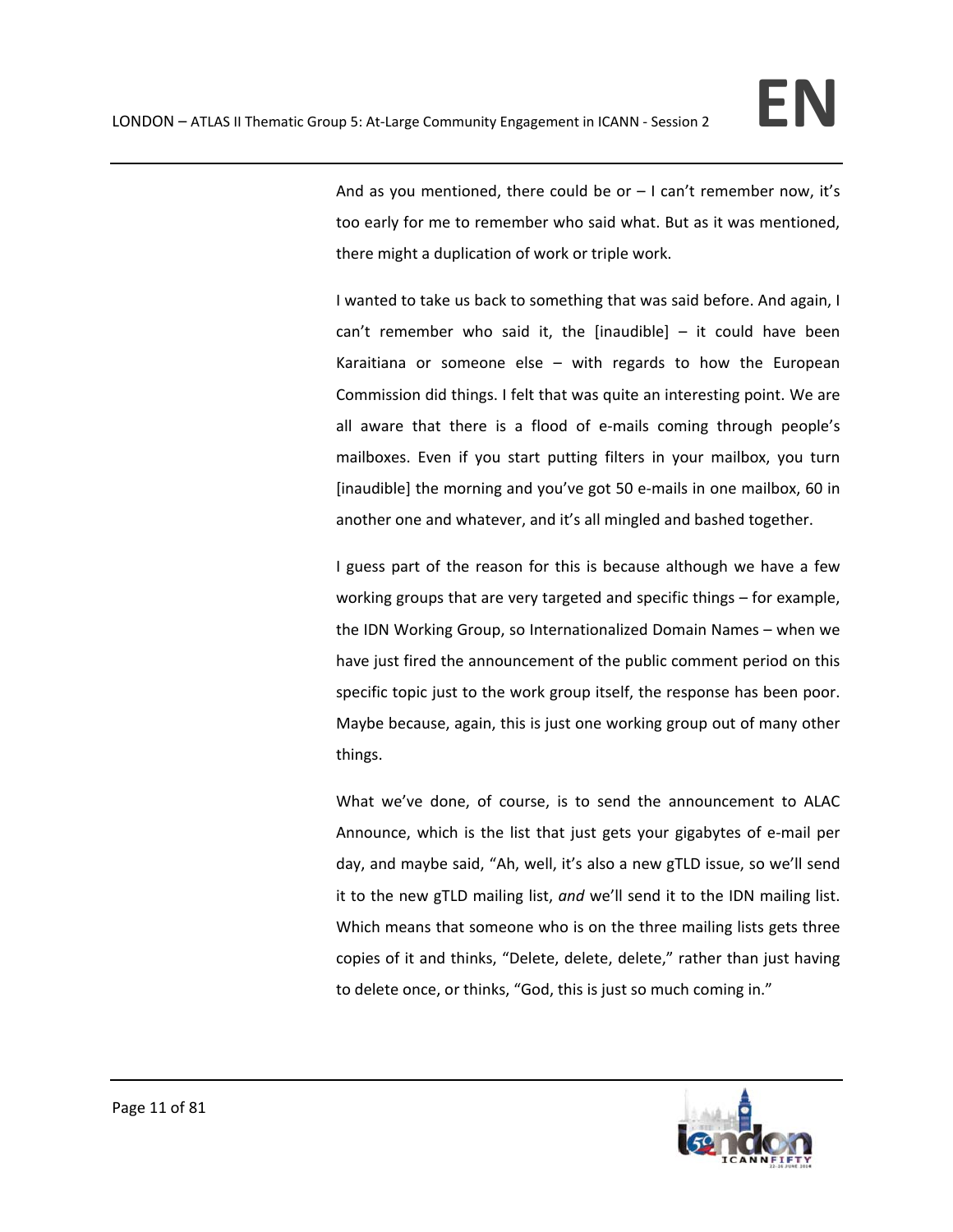What I liked about the suggestion that was made there is this simplification of topics according to the context of the person logging in. It was mentioned yesterday – so civil society, for example. In the European Commission, the different groups and different stakeholder components are all subscribed to the European Commission website and so on. But when you go onto the website and you say, "So who are you? Are you a civil society? Are you a business? Are you another type of organization?" the choice that you make determines how the matter is brought to you. Therefore, you say that you're civil society, it will come back with five points that would affect you as someone from civil society with regards to that 80-page document or something. If you're a business, it would just summarize and give you the five points, as a business, how that would affect you. You don't need to be going through the whole 80‐page document thing.

I wonder whether there's something we can look at here with regards to simplification of the public comments that we send out. I was hoping that we could have someone who could show us the policy development page so as to see what it looks like at the moment, the constant pipeline that we have, and whether there could be improvements made to that or recommendations for improvements made to that. With staff, we have tried to simplify issues and make things as easy as possible to access, but it doesn't seem to have caught on, or people don't quite know how to navigate it. There's too much of a complexity. We got a problem on the technology, okay.

That was one thing. The other thing was linking to the subject matter expert thing, which was mentioned again also yesterday. I really like the idea of subject matter experts, mapping out who the subject matter

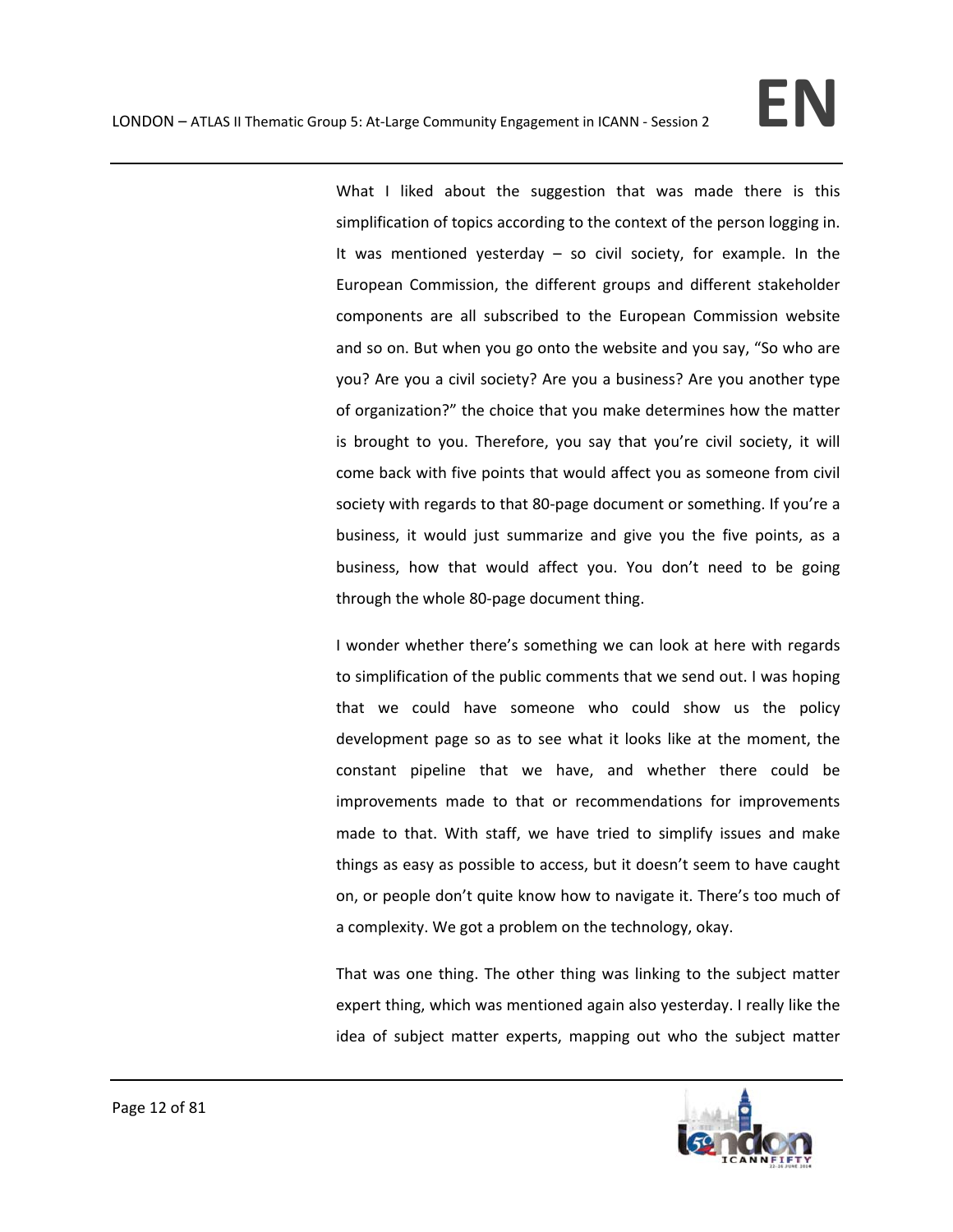experts are in our community. I have to remind you all to take part in a working group or to file a comment, you don't need to be the ALS representative itself. As long as you are from an At‐Large Structure, from an organization that is an At-Large Structure, and of course, with the green light from your ALS representative – let's say, in your organization, you may have someone, an expert on topic XYZ. You are able to say, "Look, we have a topic expert on that." We would like them to be in our database of topic experts.

At that point, when an issue comes up, if staff could have a tool where they say, "Well, the issue is related to WHOIS and privacy," they would click on this, we would immediately know who the topic experts are for that, and we could target that information towards those topic experts in the different ALSes that we have, asking for a volunteer from those ALSes. That would greatly reduce the overall blanket e‐mailing that goes to everyone. The topic experts could be directly engaged and could step up without filling everyone else's mailboxes. We could immediately have a drafter and feedback in a much more efficient way than the way that we're doing it this way. I don't know if it resonates with anyone here, but that's a suggestion. Thank you.

DEV ANAND TEELUCKSINGH: Thank you, Olivier. I think that's – some things come to mind. The challenge is that by segmenting the public comments so that it goes to the targeted person, then that means that somebody has to then really have to organize – has to look at that public comment and make sure it is a WHOIS‐related issue. Who does that? That's the first question. Olivier, go ahead.

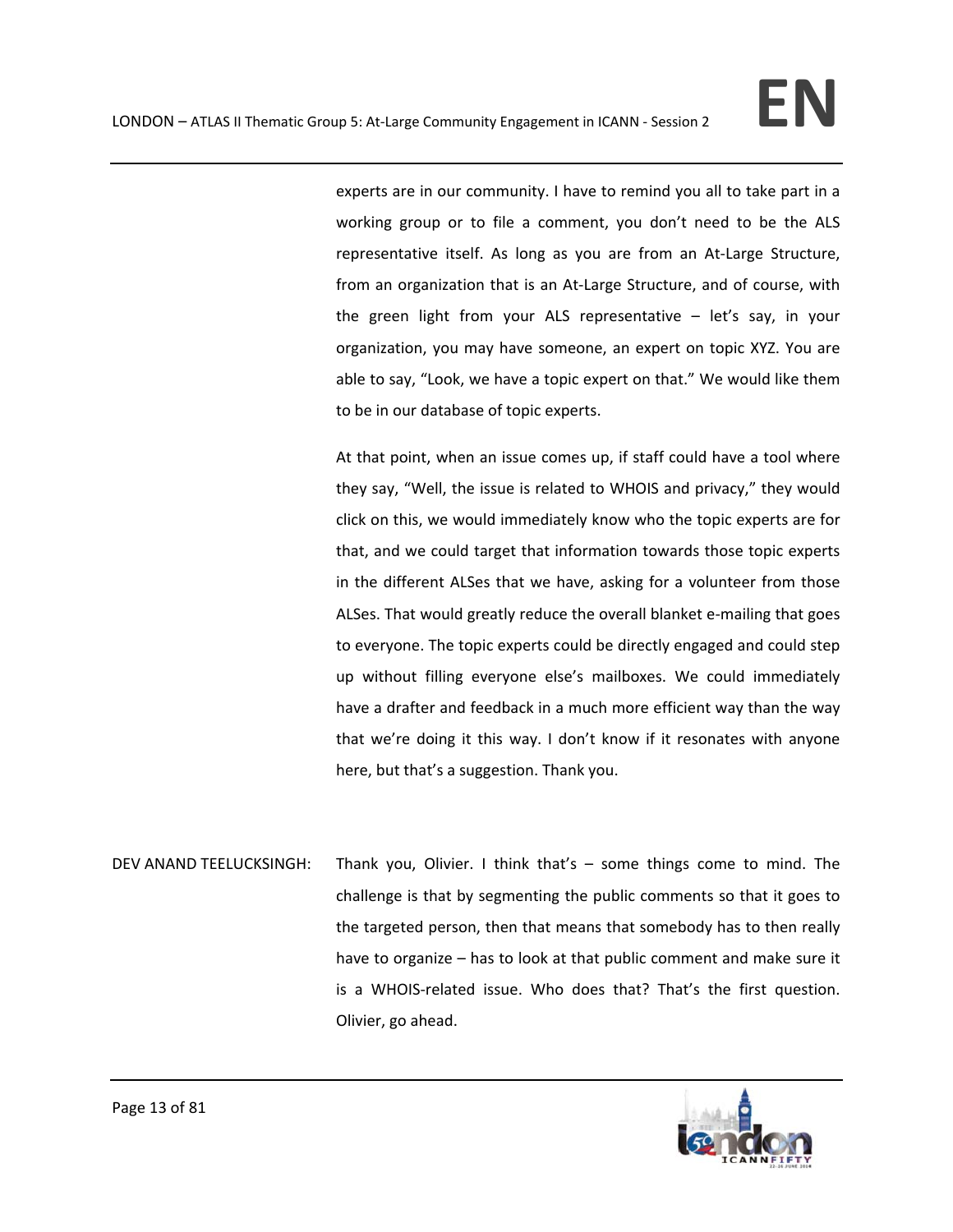OLIVIER CRÉPIN‐LEBLOND: Yeah, thanks very much, Dev. With Ariel, we've been working on this. We have been trying to think of categories by which we could classify public comments. Therefore, a little bit like a library system, we would have classification. If it's something that involves privacy, we'd have keyword "privacy." Something to do with IP addresses, we'd have keyword "IP address." Something to do with, I don't know, the RAA, for example – Registrar Accreditation Agreement – then we'd have a keyword "RAA." That gives a lot more shape to things.

> It's actually helping us when we do a search and say, "Oh, we would like to find out all of the past statements of the ALAC that dealt with the RAA." Then we could just do a search, keyword "RAA," we've got all the statements that are there in front of us. That would then help those people today who might have not been members a year ago or remembered any of those statements, because I remind you, we had more than 50 statements last year. That's a huge flood. Even I don't remember a tenth of those.

> At that point, it can also help because the statement today can refer to some statements we might have made in the past and said, "Well, we told you three years ago that this needed to be addressed. We're saying this again now. This is not a new issue for us. We know what we're talking about."

DEV ANAND TEELUCKSINGH: Okay, thanks. Fouad?

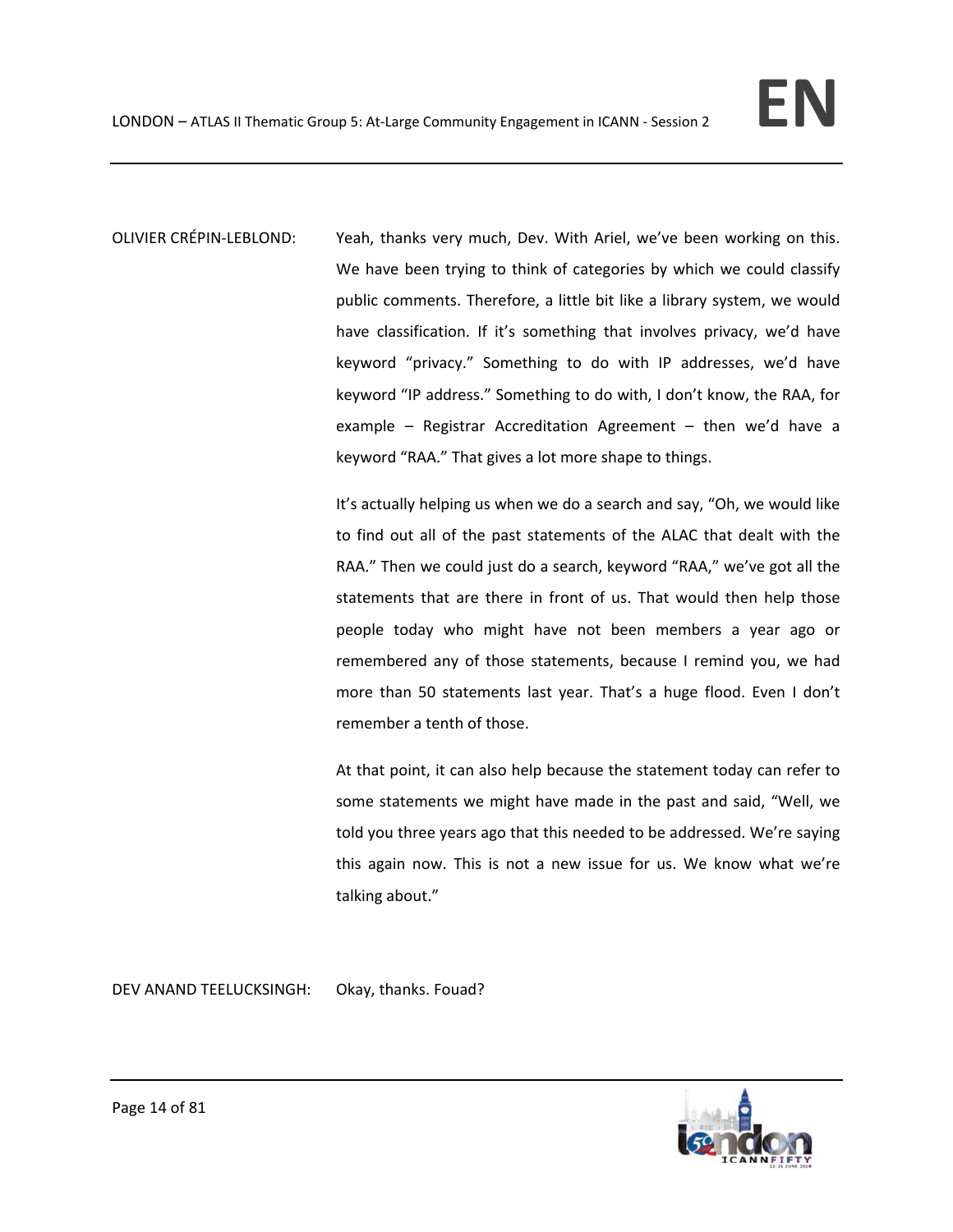FOUAD BAJWA: Fouad Bajwa, APRALO. I don't know. This is just an idea that just popped in my mind. ICANN has recently developed a habit of investing in a lot of technology. Something which is happening in the development world is exploring policy management systems.

> What do these softwares do? The idea of these softwares are they are document management systems, but they're specialized systems. They're for knowledge management. The ideas behind these systems are to manage chronological and general-type data, metadata, on all those documents, which means that document version controlling and having all these documents open up in one system and having mutual editing available. These are the kinds of things that these systems do and making these searches much easier because that's the way they're continuously indexing those documents.

> The community systems at the moment? Okay, well and good. Those are Wikis and there is versioning in them. But really, if you look at community.ICANN.org, it is starting to become a mess now. Those Wikis are not designed to scale up to that level. Really.

> When Confluence and the corresponding sister software, Jira, were designed, they were specifically designed to cater to technology companies or project management teams. That was their original objective. That's how we used to use them more than half a decade ago in technology companies and open‐source communities.

> That has exploded phenomenally. These [inaudible] systems are trying to keep up with that, but really, they're becoming a mess. We really have to go back and revisit the thing that, in today's world and the kind of work we're doing, are these systems really helping us? This is

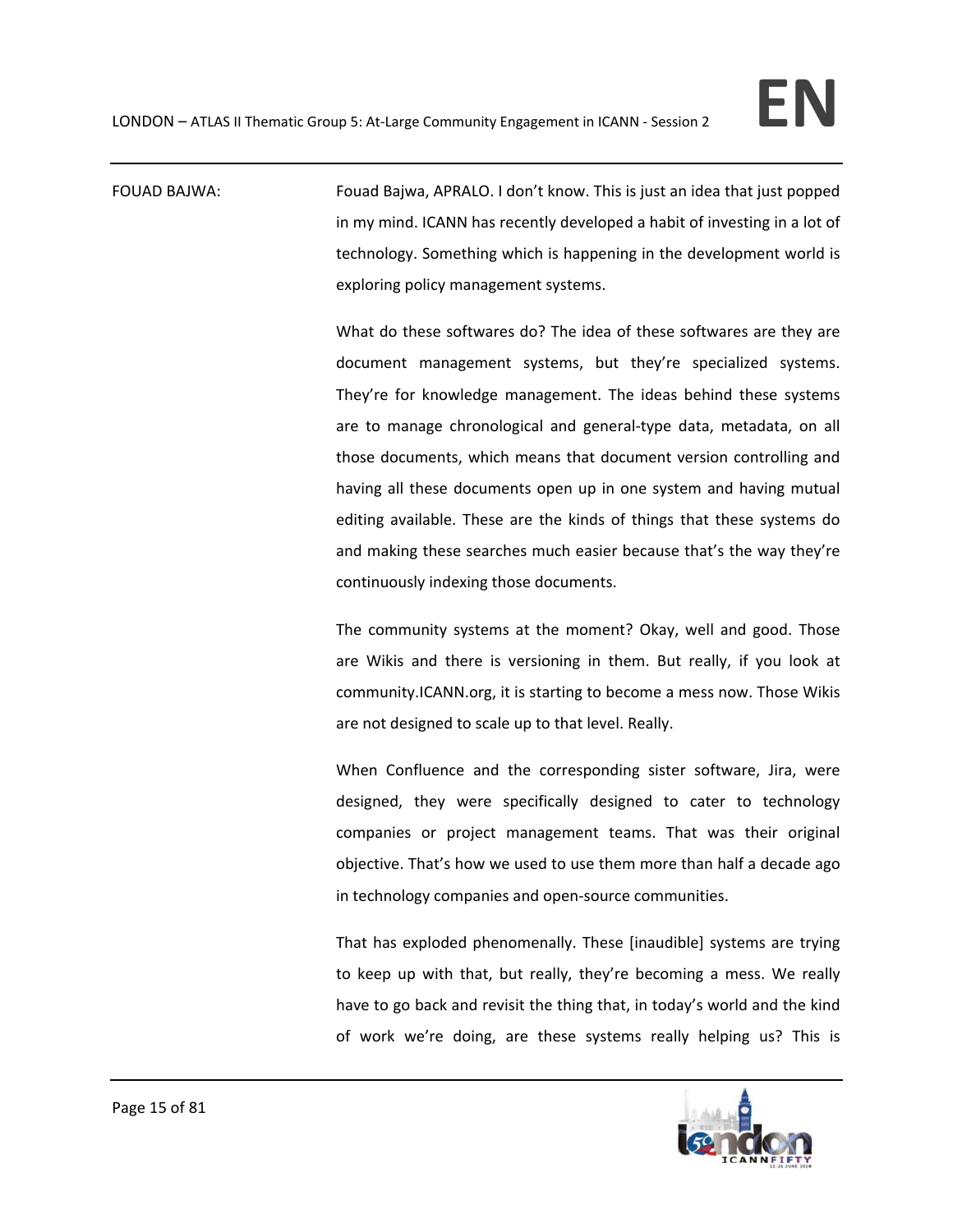something we have to do with ICANN, because this system does not affect just one AC or SO. It affects everyone across the community, because I'm sure it's becoming a mess everywhere.

We really have to visit this. We really have to work on this. We have to look at it if we're developing policies or recommending on policies, there should be a policy management and commenting system in place designed in collaboration with the community. ICANN will have to invest into this, because this becoming chaotic for ICANN, as well.

DEV ANAND TEELUCKSINGH: Indeed. Okay, Olivier, go ahead. I'll add myself in the queue after.

OLIVIER CRÉPIN‐LEBLOND: Thanks very much, Dev. I hope I'm not monopolizing the discussion, but I thought I'd share some of the things that we do.

> With regards to what you just mentioned, Fouad, it's interesting because there is, at the moment, the whole – there's a political thing in ICANN at the moment between – there's the policy department on one side, and there's the global stakeholder engagement department on the other side, headed by  $-$  that are working together, but still, they're departments. When one says, "Separate departments," one says, "Separate cost centers."

> Who pays for what? There has been a lot of emphasis towards global stakeholder engagement recently, under the header of Sally Costerton. One of the things which the ALAC has commented on was the concept of crowdsourcing. There was a suggestion that, "Well, you know, all

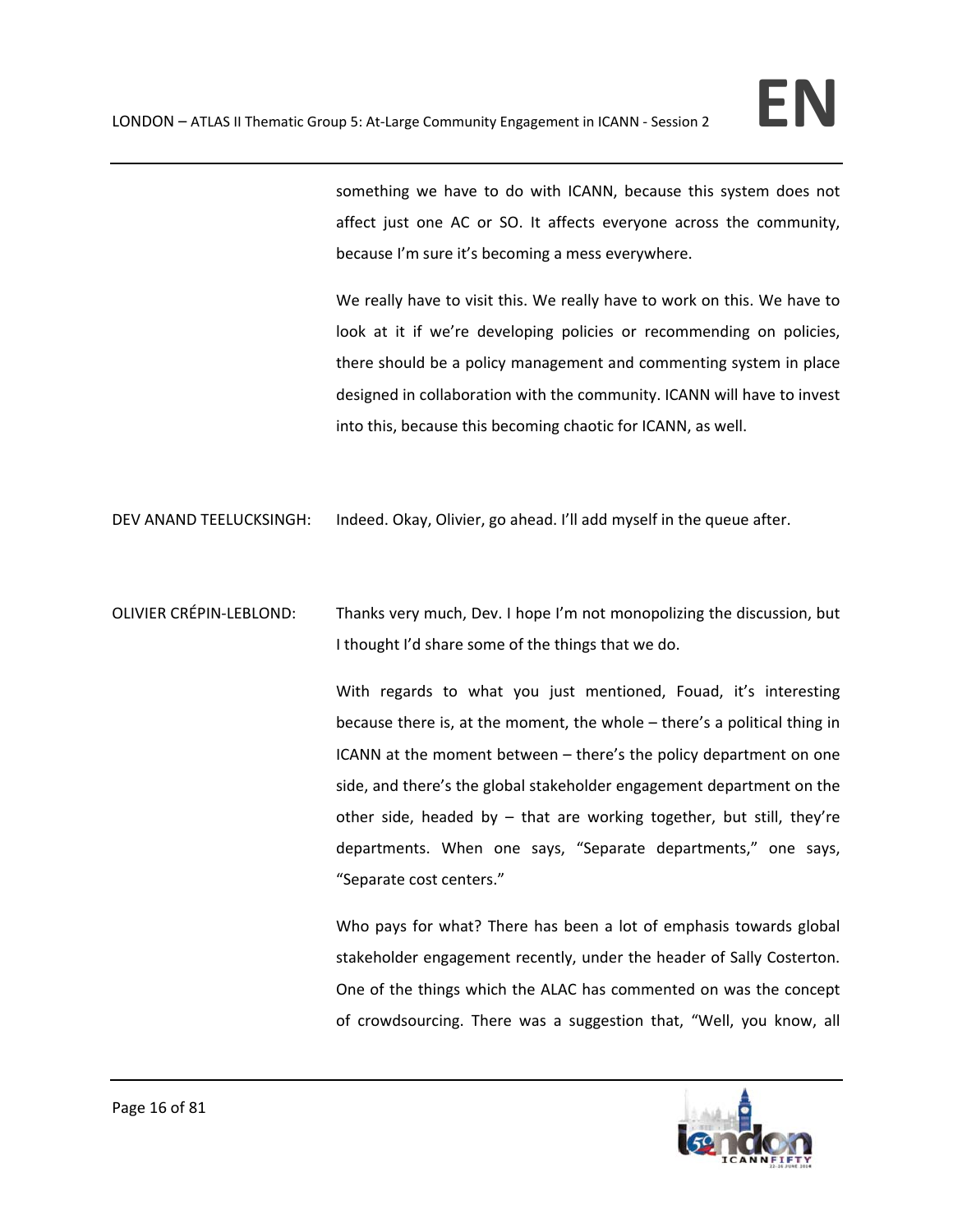these policy issues that come up at ICANN, we can crowdsource that. We can send it out to Facebook and send it out to you know, and then people will flock to it." Not people from within the ICANN communities, so it's not looking at GNSO members or At-Large members or ALSes, specifically. It's looking at the world. Then, people will just put their comment in there.

The point of view that the ALAC has put forward is the fact that by the time we have a statement that reaches the public comment process, we have already weeded out the comments which might have not been to the point. We've got a quality comment that comes out there that has – or that should have – much heavier weight than a comment from Mr. XYZ from wherever, who just thinks, "Oh, yeah, this is a good thing to comment about. I'll say a few words about it," and says something. We actually represent a lot of people, a lot more people than some of these comments.

On this management system for comments, the whole revamping of the ICANN website and so on has pretty much continued in the same way and not really used proper software I think to be able to look through this.

We have developed, with our small means, a Wiki page which deals with policy development and which I can't emphasize enough, everyone should be looking at and consulting regularly. It's the only way I'm able to find out what the heck is going on, because there's just so much going on. I've really asked Ariel Liang – who's great – I've really asked her to keep a very close watch over that. That's her job. She is the policy person on the ICANN staff for our community. What we have is the

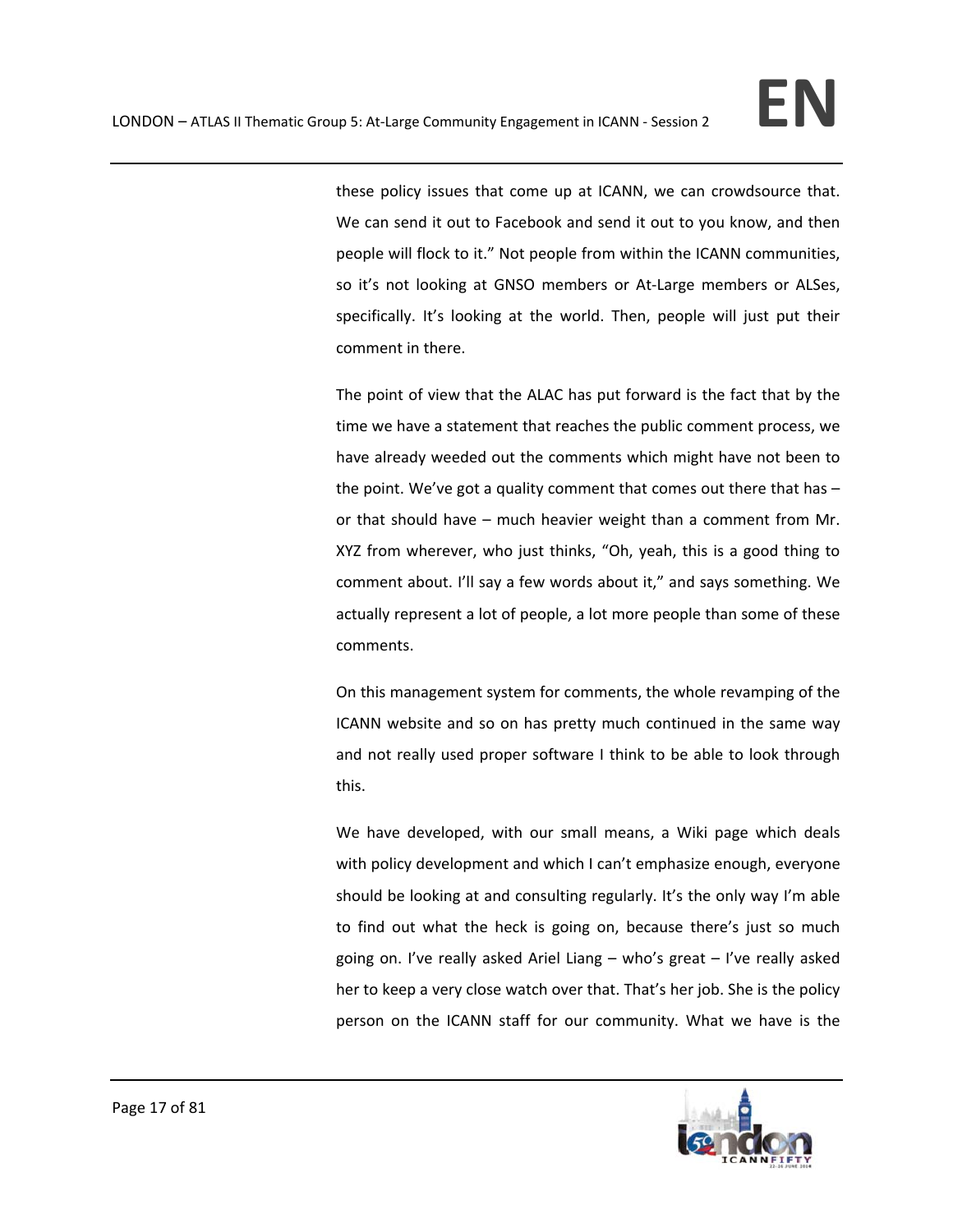open statements. Then, if we scroll further down, you've got the statements which have already been filed, etc.

I wanted to just take a few minutes to take you through one of these statements and ask for your input as to how we could improve this and make this easier for our community to keep track of.

On the top part, you got the comment closing date. That's the ICANN comment closing date. You got the name of the statement. The status, with easy tabs. So, TBC is basically we still have to think, "Do we want to draft a statement about this or not?" Then, we've got, "If we decide to do so, who's going to be the pen holder?" That's the next column. Then we've got call for comments is when we send that e-mail out to all of the At-Large lists and fill your mailboxes up.

Then, after that, basically the call for comments, we always choose when do we start, when do we end, and we always have to end at least five days before the closing date of the overall ICANN commenting, because we need to have five days for the ALAC to vote on any comments that has been drafted.

So we've got vote open. Vote reminder, this is for those people on the ALAC who don't read their e‐mails and we have big thing going, "Urgent! Vote now!" I've received some of these, as well, which is terrible. Then, we got the vote close, so everyone knows when the vote closed. Then, the date of submission, that enables us to actually track things. We've also got the staff member in charge, the staff member being the ICANN staff member in charge of the public comment process for all of ICANN, not just for us.

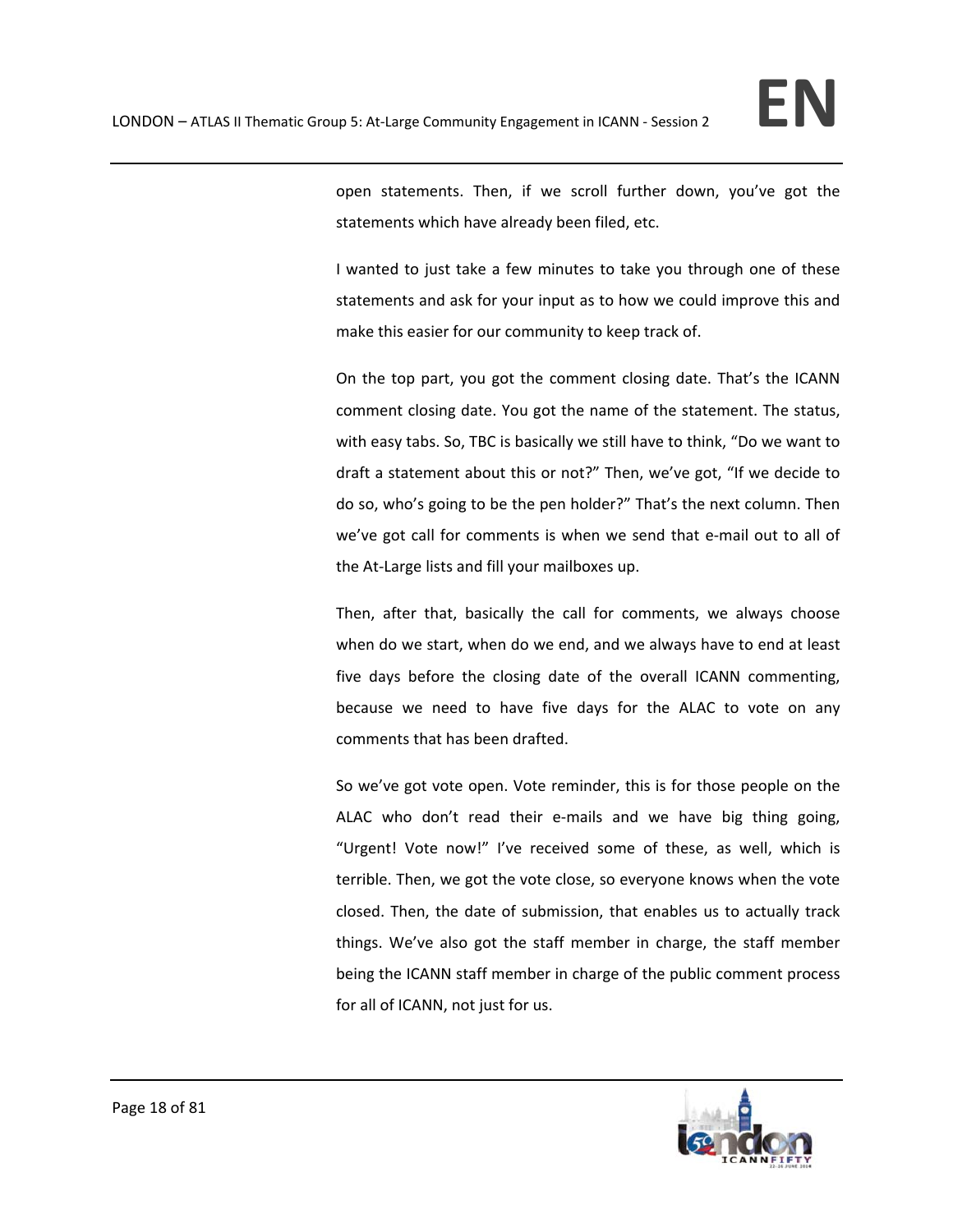If we can scroll down a little bit. Of course, this is a fruit-based computer which doesn't have a wheel mouse. Much easier with a wheel. So, scrolling down a bit. Further down, further down, let's have a look. The one with Tijani holding the pen has not been drafted yet, so let's go to the one underneath there, with this great star. Dev Anand Teelucksingh and Raf Fatani. We've got ICANN Draft Five‐Year Strategic Plan.

If we click on that, at the moment, it actually says "comment," actually from last night. From midnight onwards, it's gone into vote, so Ariel needs to change that from "comment" to "vote." We've got here, again, a repeat of the top, the dashboard. Underneath that, we've got, "For information about this public comment, please click here." When you click here, it actually opens this thing up and it shows us all of the data with the original information links and whatever and then a brief overview.

This is what I meant earlier by the bullet points. [inaudible]. So operating plan and budget planning, strategic planning, strategy. We have not been able to integrate this yet into some kind of search engine that will be able to provide us with a dash. This is it. We're doing this on a shoestring budget. It's probably less than the shoestring because a shoestring is probably like, what, a pound? We've got less than a pound for that. Go ahead, Fouad.

FOUAD BAJWA: One of the major challenges of this processes is this is becoming a resource burden. Time, effort, everything. Your staff member is being utilized on let's say donkey work. That's the term we use in our part of the world. Basically, you're doing repetitive work.

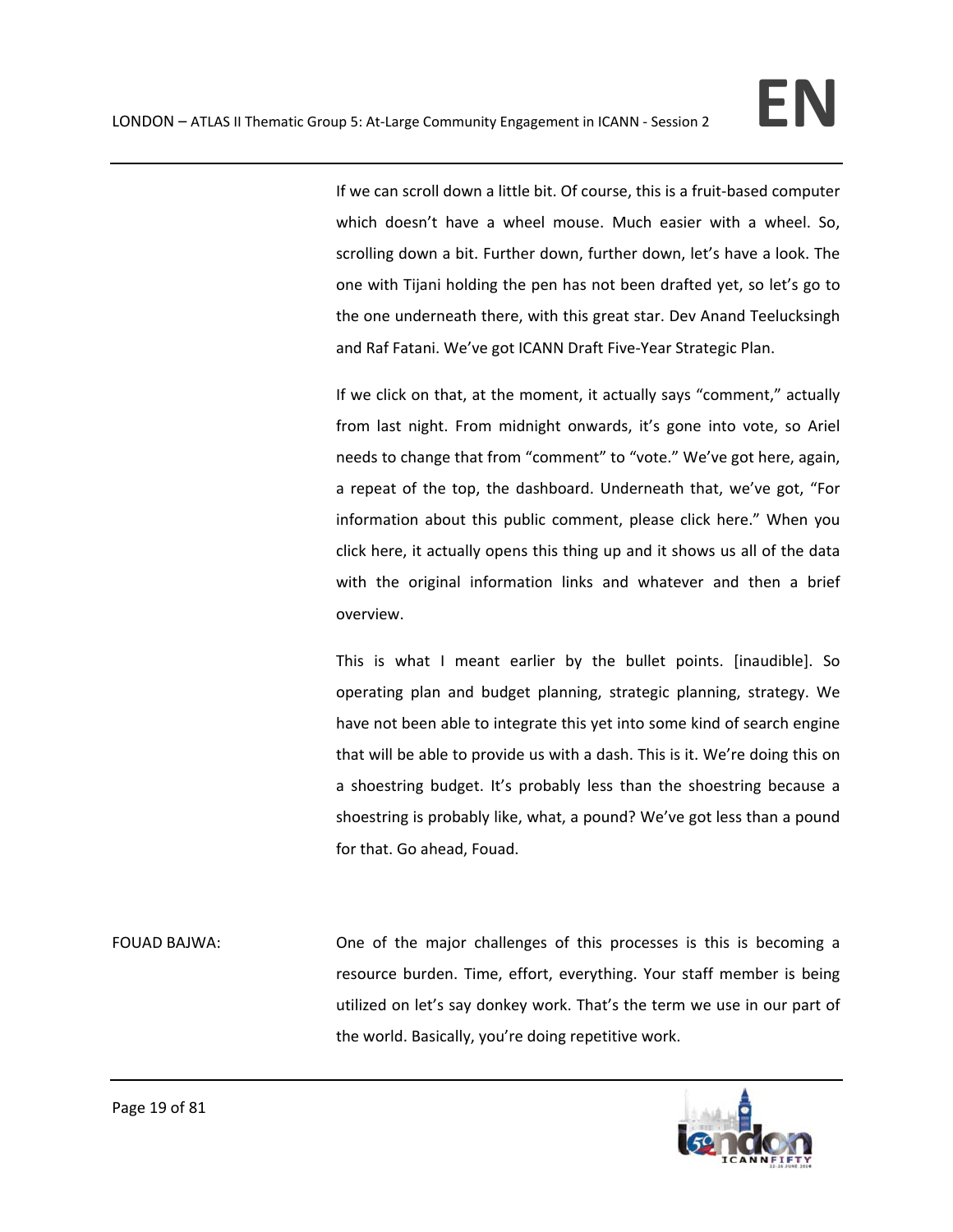[inaudible] the real model for this? A document for a comment comes out on ICANN's website. That document should be a parent or mother document, which happens in larger companies. I've seen this happening in larger companies. Something comes out from the board in those companies or the top management, it's one single document which opens versioning to all the departments in the organization.

What happens is you are basically linked from your system to the mother system. What is happening is that your specific department, all the comments it's making, it's storing those versions on the central system. Then, at the end, when the period closes, it starts merging all those. It's like a [inaudible] system, like a [backing] system. It takes all the accounts, all the debits and credits and it puts them together into one equation. These systems exist. There are systems which do amazing amounts of even printing, electronic printing, in two hours. Millions of documents. This happens in billing systems across the world. The point is this: maybe we should try to shift ICANN's focus into this, as well. It will reduce your burden.

Second comment. The crowdsourcing concept? It exists. I was in Germany. I was training the Green Party. I was training how can a political party get so much feedback from across the whole nation in a matter of minutes. What will they do? They have these open-source systems designed which have those policy – the person who's raising the point is going to take it to Parliament. He raises his points and then people can comment. The system finds similarities. It builds dashboards out of it and it shows you that how much support has it gained, how much rejection has it gained.

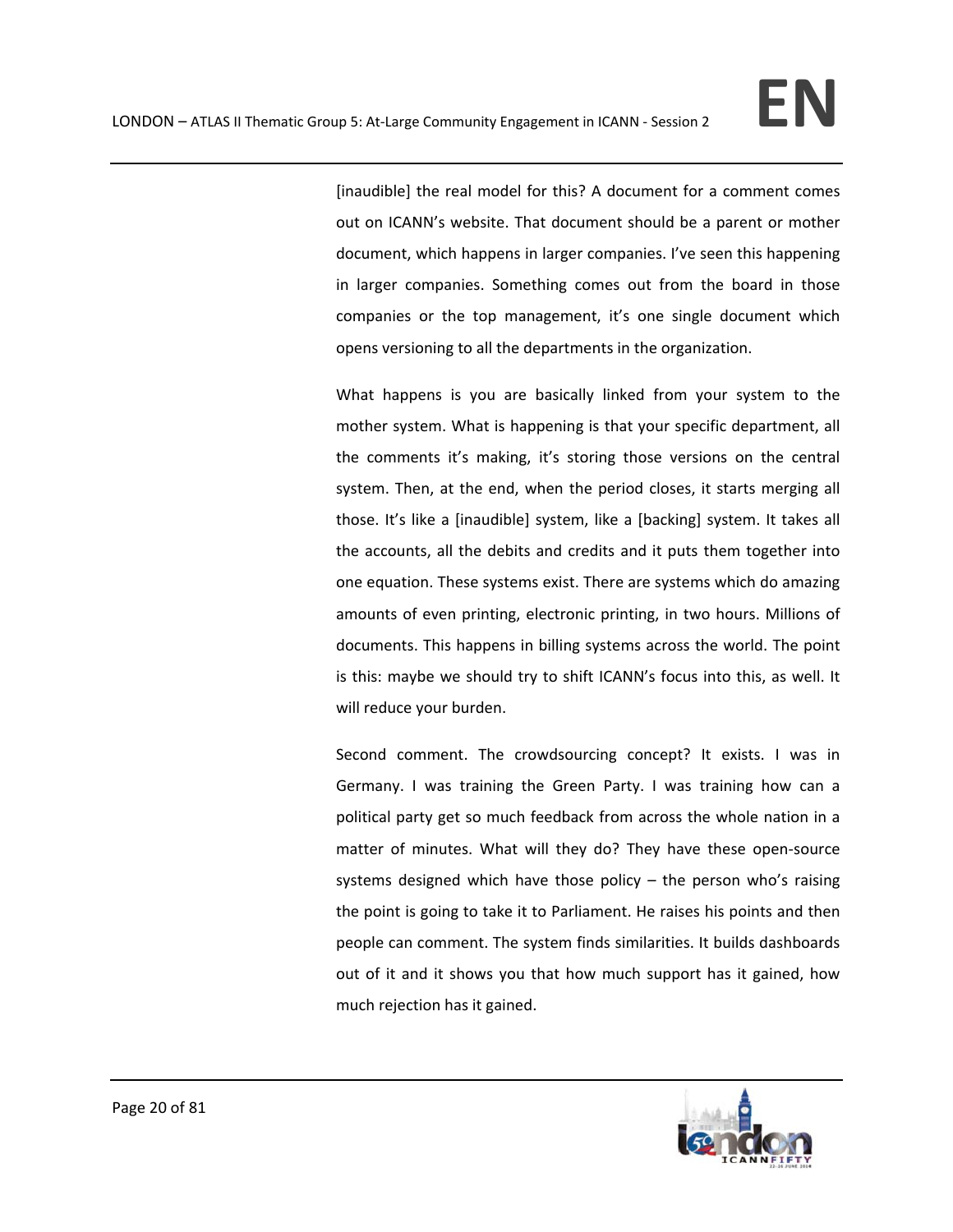Maybe we should look at the commenting process from this angle, as well. Maybe people night not have a comment, but they may be in favor of it or against this. For policy people, this is also a comment. The temperature across the RALOs is this on this issue. These are some things that we should start exploring.

DEV ANAND TEELUCKSINGH: Certainly. Go ahead, Olivier.

OLIVIER CRÉPIN‐LEBLOND: Thanks very much, Dev. Very valid point and it might be one of the recommendations that this group wishes to – I've seen a lot of nodding. I'll take you just quickly, for the sake of completion, to the end of this demonstration then we'll continue the – if it's okay with you, Dev. Yeah.

> We go the tags. We've got all the information there. Yes, it's very resource‐intensive and this is why Ariel doesn't sleep much. One or two hours is the maximum we allow her to do. But then we've got the purpose, the brief. All of that is actually cut and pasted manually from the main public comment website in ICANN.

> One of the problems is that recently, they've changed the format of the public comments – they didn't tell us about it. From one day to the next, at some point, we had automated some of these tasks with a macro and suddenly it went, okay, doesn't work anymore. Got to change again. Ariel does spend time  $-$  she's very fast, though. She just zaps things around. But still, it's resource‐intensive and it's not efficient at all.

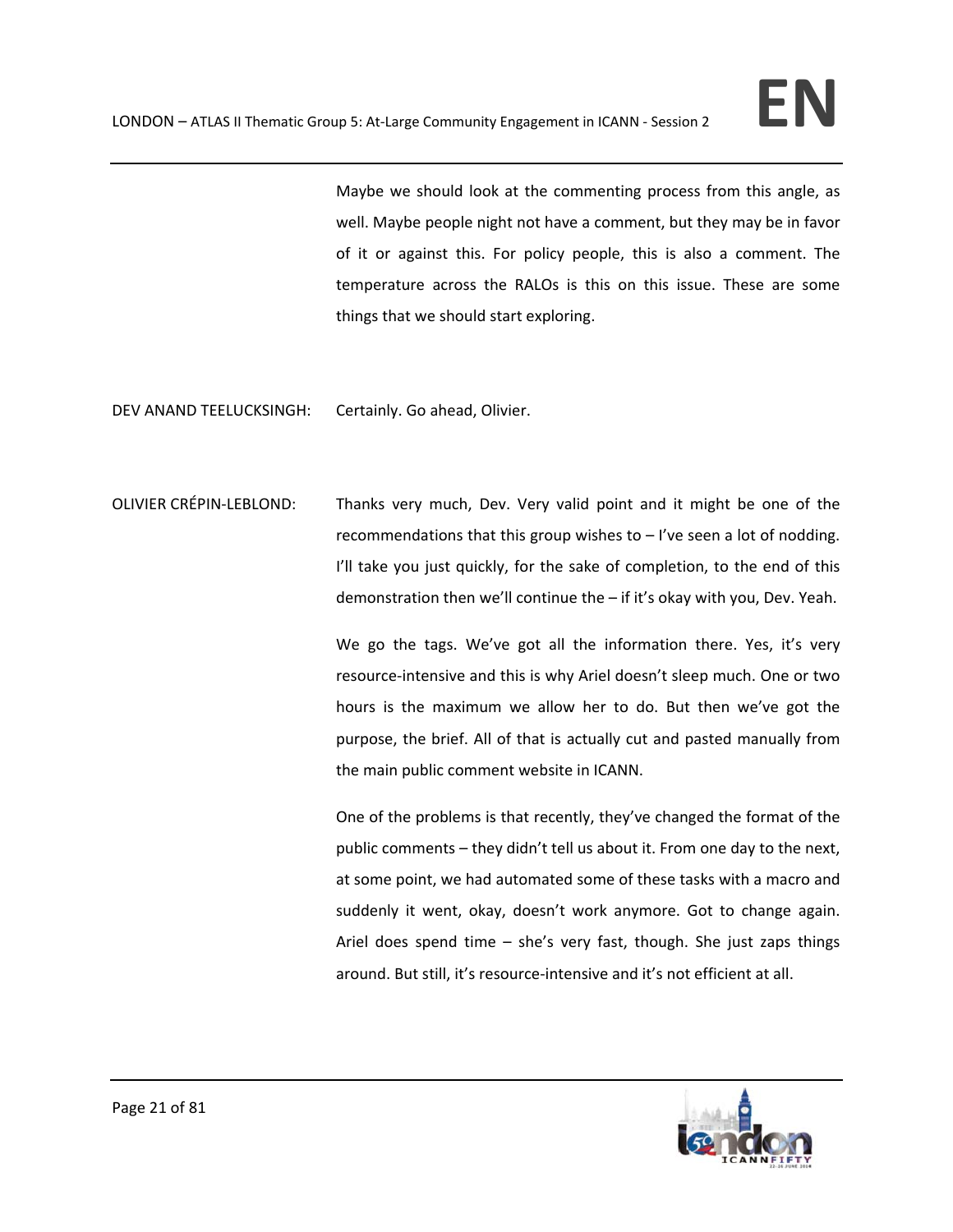If we can continue scrolling up. We got the copy of the description and stuff, which we could find on the ICANN website. Then, we go further down. Then, we work backwards. We got the final version at the top – things are falling apart in this place. Final version – as soon as you talk policy, that's what happens. We got the final version, which is at the top, because we wanted to put the more‐recent thing closer to the front and the older thing further down.

If we scroll further down and start with the first drafts. Here we go. First, there's a discussion on the ALAC lists. Then, from whatever weak sources or discussions that the penholder has had, they put together a first draft. This is a first draft.

If we scroll down, we ask for people to put comments on the first draft. They have to log into the Wiki and then they type in their comments. Various comments go in there. Some of them say, "Great job." Some of them say, "This is absolute crap. We have to start again." Various comments.

At the end of the public comment period for At-Large, the penholder then drafts a final draft with all of the comments included from the first draft and amending the first draft as necessary. Then, the ALAC votes on it. Then we go back up.

Once it's ratified, so let's go back one page and go into one which has been ratified. We go further down. Here we go, Board Member Compensation. Adopted. Here, we've actually now filled the adopted, the status thing. We know what the votes are. Thirteen yes, one no, one abstention. If we go further down, now, again, exactly the same format as the previous statement. Now, we have in the final version, we've got

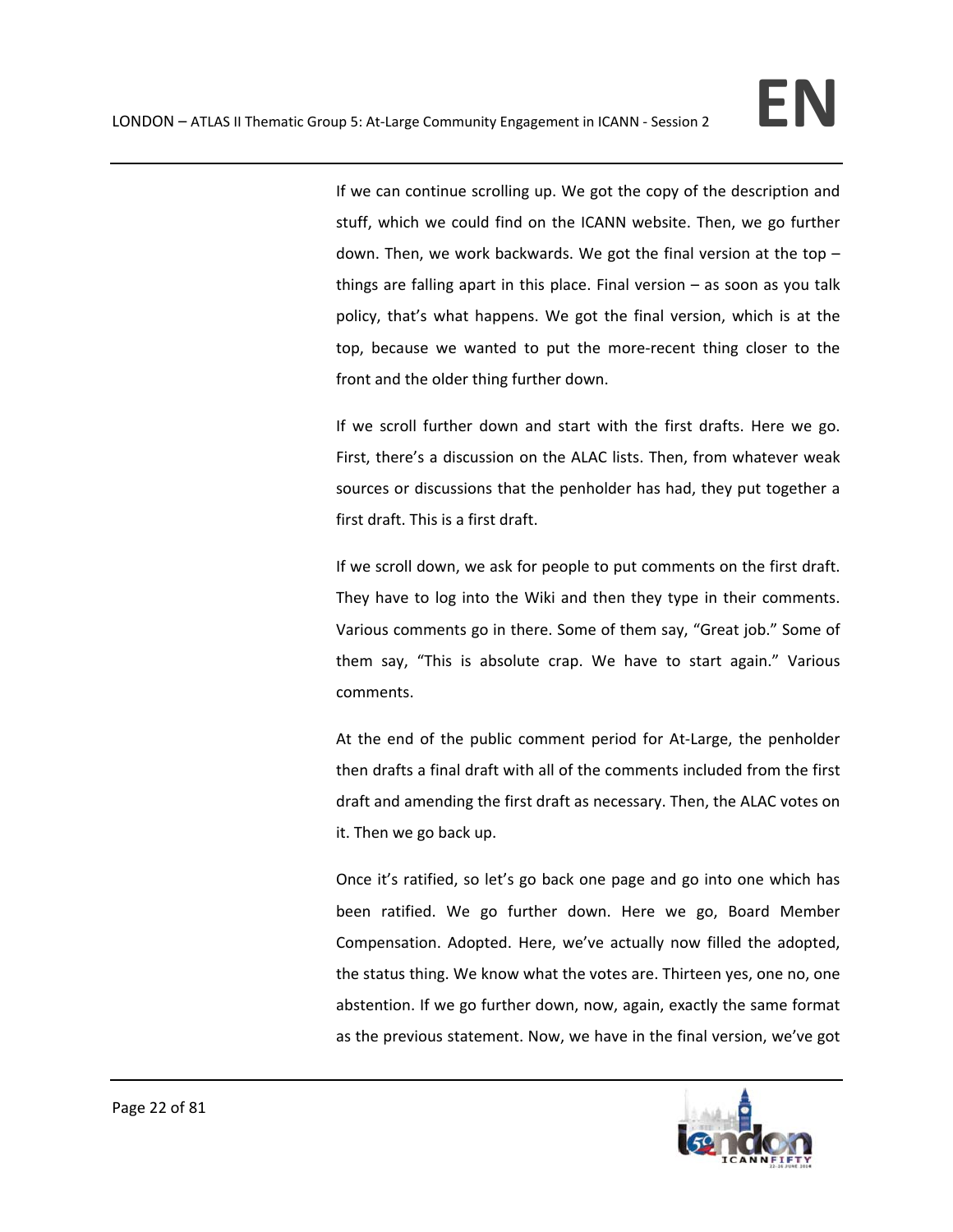

an actual copy of the statement itself, which was sent to the public comment process and to whoever it needed to be sent to.

All of that is done manually. Now, if we could have automation on this, that would definitely – I would say that would help, because then linking it with the subject matter experts that we would have identified in our community means that not all of you – because you've all been notified about this, by the way. It's e‐mail 3,698 that you received a day ago. You're now on 6,000, so that's way in the past.

It's just a flood of information. Being able to manage that and manage volunteer engagement by only notifying the subject matter experts and perhaps having one central repository where all this stuff can be searchable and so on will I think really help. It's a data management problem.

DEV ANAND TEELUCKSINGH: Actually, I – just sort of some quick – let me just jump in, just in, myself in the queue because I was studying this type of how to automate the collection of data in terms of how we could comment on public – sorry, how the ALAC can track the public comments. I tried to do the automated type of system where I tried to pull the data from the ICANN's website. The problem came because ICANN kept changing the format and the layouts of it within every three months or so, which broke the system.

> The idea what I wanted to try to do was to automate it in such a way so that a calendaring application, so we can subscribe to a calendar so we can know, "Okay, do we have these upcoming deadlines here?" and so

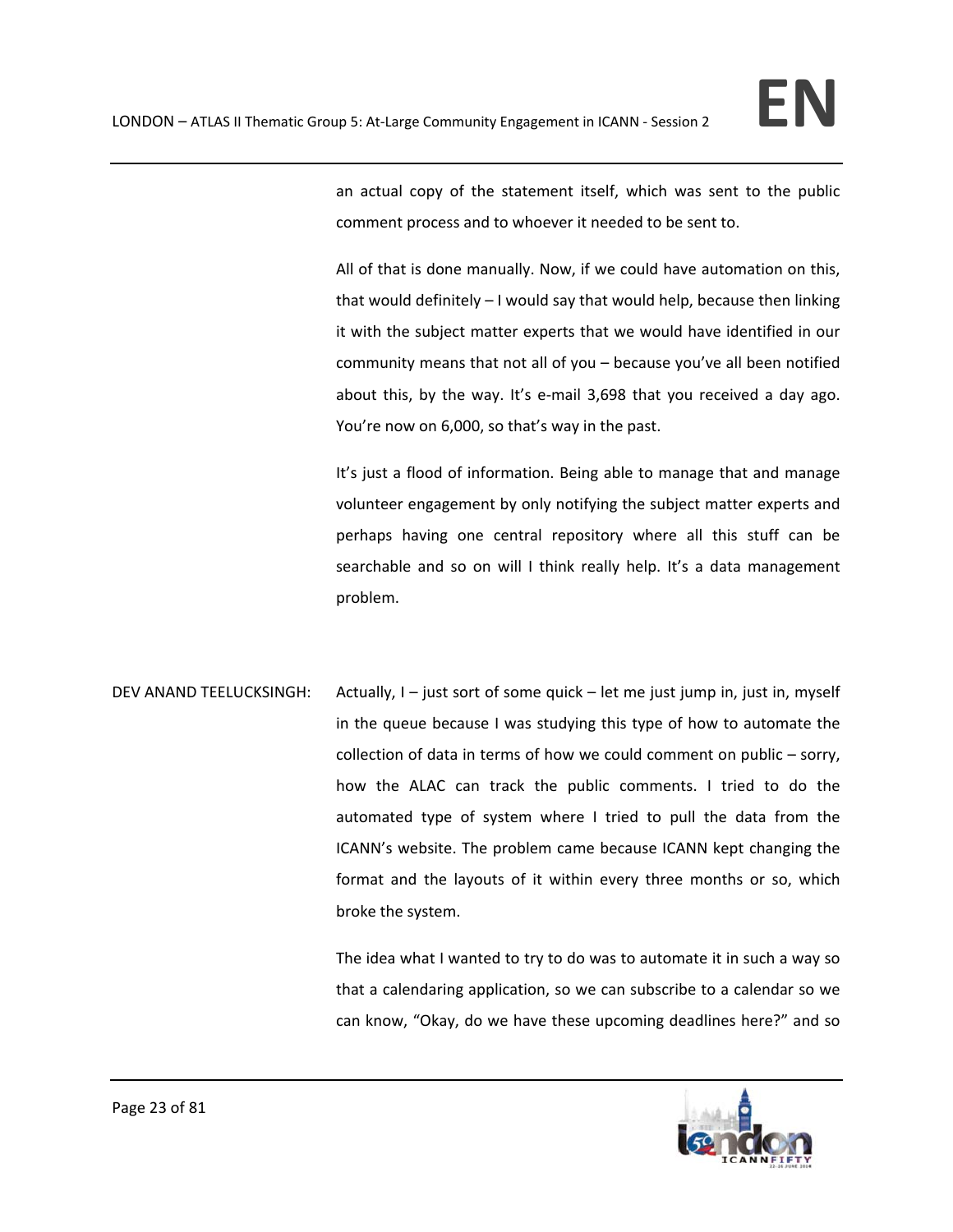forth. But unfortunately, ICANN keeps changing the layout of the website. Once again, they've changed with a new layout again. In fact, I might have heard that they're going to be possibly changing it again.

Because our investigating is actually looking at using the Wiki to actually do the public comments. So if they do that, by the way, where the comments are actually filed on the Wiki first and foremost, then it actually becomes slightly easier for us, because then we could just simply, what do you call, a Wiki [inaudible] – embed the Wiki page onto that Wiki page. It's not like we're making copies, which might make it easier. But I've been through that struggle already. Spent lots of hours trying to automate it. Fouad, go ahead.

FOUAD BAJWA: Systematically, what I suggested earlier, when you have a parent document versioning and management system, what happens is when the document is generated, number one, it's machine‐readable. Number two, it's generating metadata. Number three, that is what is actually sharing that information across all versions. That really pushes out or completely eliminates these kinds of issues. One version – only you have to touch the parent system and it gets updated across all the ACs and OCs.

> Literally, this such kind of systems do exist, number one thing. Number two thing, where does ICANN lapse? That was an initiative which has been heavily invested into a lot of time. Some of the stuff that you know ICANN pull off on its own without the community participation. This is where we shouldn't desert ICANN. We should bring the ICANN [Maps] to explore such kind of an open‐source system and bring it across the

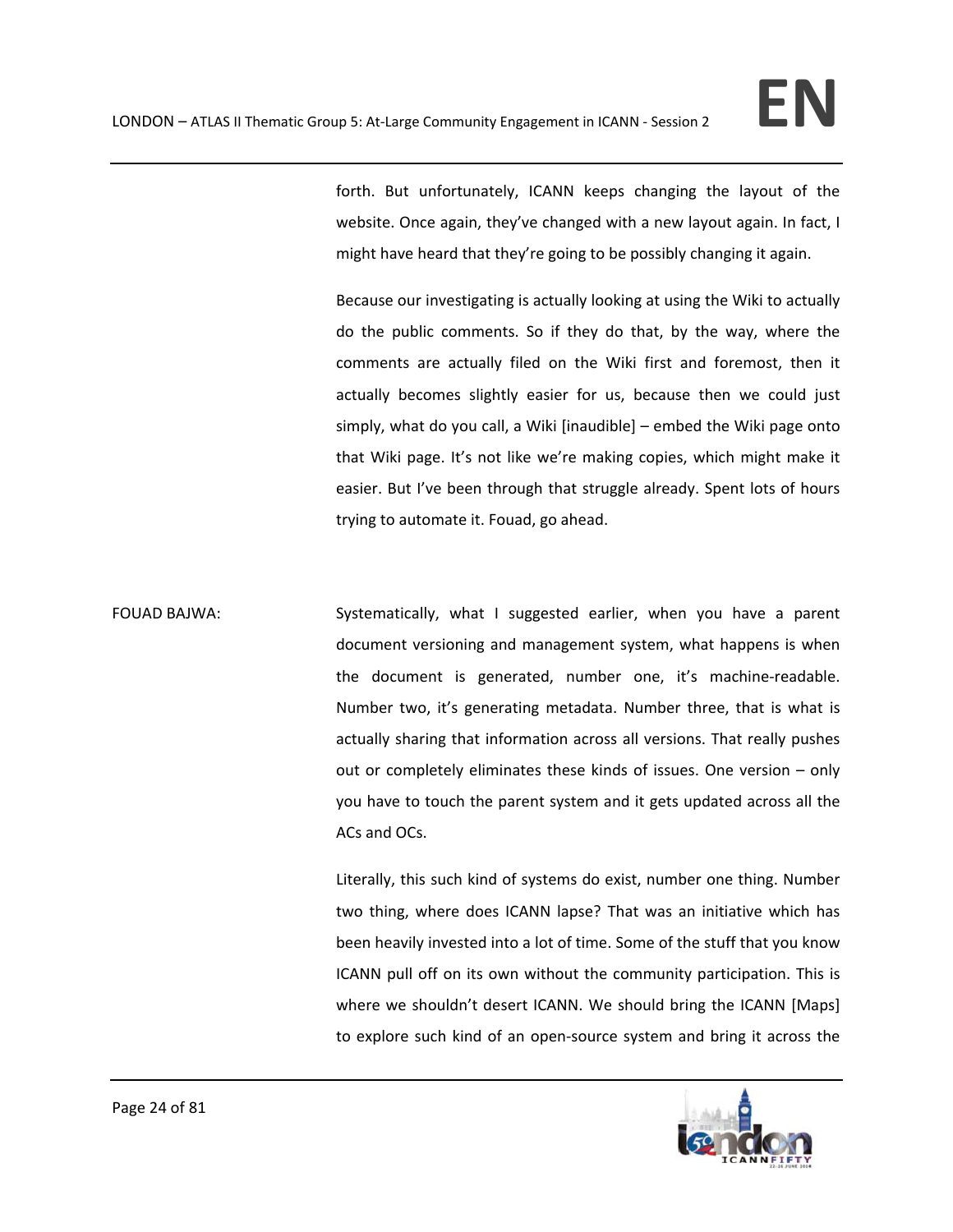community for everyone. For At-Large, it's a very huge issue. But it is something which is going to helpful across the community because then just imagine the power of such a system.

It will allow you policy communication across the ACs and OCs through one source. It makes everyone efficient. It makes ICANN efficient. It's something which is going to work top-down, bottom-up. It's going to be a complete full engagement system.

How is it going to be made? That is where, again, the At-Large community can play a major role. Because we do have an [inaudible]. Personally speaking, I've been working on these kind of things for more than three years.

The Green Party system's a proxy system. Basically, you can nominate someone else to comment on your behalf. Just imagine what that will do for ALSes. The ALSes could nominate someone as a proxy on their behalf. They could comment in the process. You would actually cover a lot of ground on your ALS engagement. You would cover a lot of ground on your ICANN engagement. It will help the engagement processes across even the ALAC members, the liaisons with other ACs and OCs. It's really a remarkable idea if we start exploring this.

DEV ANAND TEELUCKSINGH: Thanks, Fouad. I think one of – I guess something we can write up on is something regarding the public comment system that ICANN implements that really needs to be improved with a look at making it more accessible.

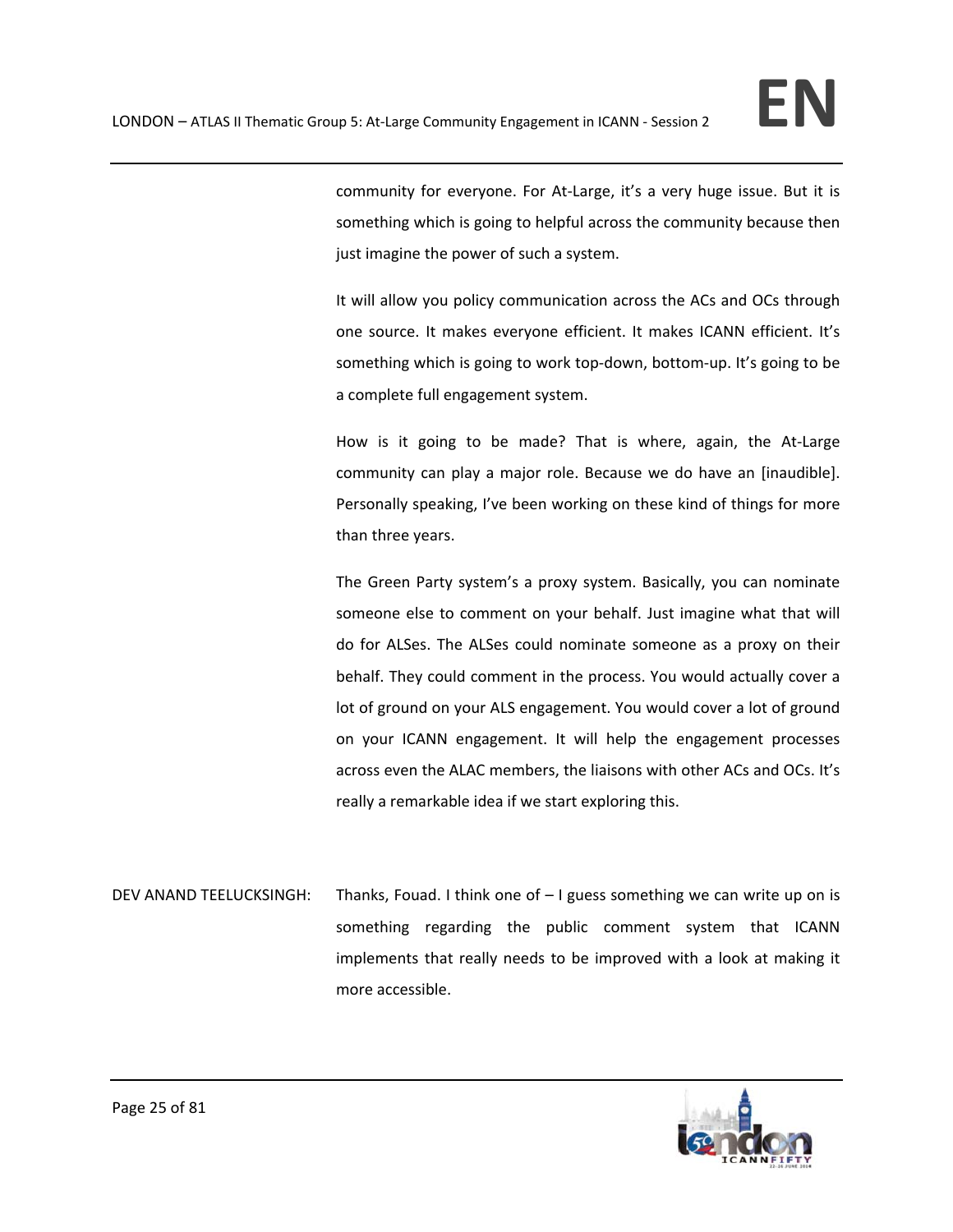Just also, just something that comes to mind. We're just looking at the English versions. The other language versions, if you wanted to try to incorporate that, it doesn't really happen efficiently. Because what happens is that, with the way ICANN treats it now, it's like it's actually like a sandbox. The policy staff who – in charge of the various ACs, SOs, when they get up the whatever the statement or policy is out for comment, they fill a form, a Word doc, and hand it off to the web development team to, "Please put this exact information up on the website." They literally just toss it over the wall and then the web development that updates the website to put the public comment.

UNIDENTIFIED MALE: [inaudible]

- DEV ANAND TEELUCKSINGH: This is the yeah. Yes. But the problem is also is that the different language versions don't even come out on the same time as the public comment when it's first announced. The language versions [inaudible] after. The problem is that the different language versions, there's no easy way to find out whether that has been published or not unless you really dig into the public ICANN's public period and, "Oh, there's a English version," and so on. Olivier?
- OLIVIER CRÉPIN‐LEBLOND: Thanks, Dev. Thanks for mentioning the different language versions. On the ATRT‐2, we looked at the recommendations of ATRT‐1 and several of them dealt with the availability of all the ICANN documents in different languages and so on. We've noticed that one of the problems

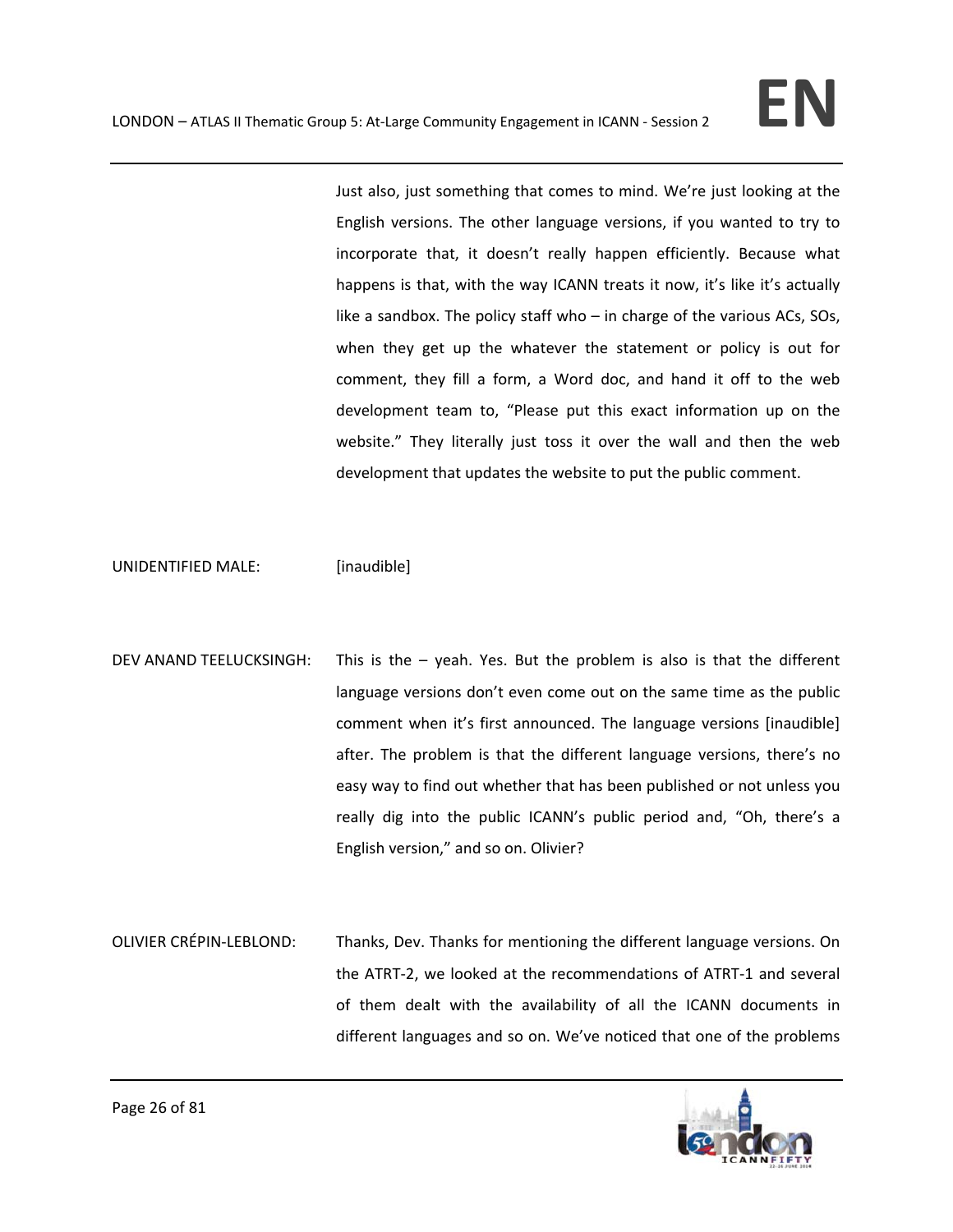is you might ask the language department to translate three pages on a Monday and you'll get it within 24 hour because they've got nothing else in the queue. You might ask it for a week before an ICANN meeting, and they will you, "That's going to take two months because we're really overburdened."

One of the recommendations we've made is  $-1$  think it's a recommendation or an observation – I can't remember, one or the other – is for the language services department to develop a CRM system where you could go on the web and actually find out what the state of the queue is. Not only that, but also forecast the load in the language services department throughout the year before ICANN meetings, etc., since this is all cyclical. They could actually forecast when it is. You could actually, therefore, choose when you want specific documents translated so as to actually smooth out the curve of the load in the language department.

So far, it doesn't work like this. So far, when you want something translated, you take your document and you send it over to the language services department. It goes into the queue. They look at it. They calculate the number of pages and stuff. They send another e‐mail to the people that do the translation. There's a flurry of about ten e‐ mails or something. Then, they finally e-mail you back and say, "It's going to take three weeks." It's just highly inefficient.

Again, so we're dealing with another component of ICANN that needs to be optimized in that way. And industrialized. At the moment, it's just craftsmen at the moment. It's not a proper system that you would imagine of an organization that is a truly international organization.

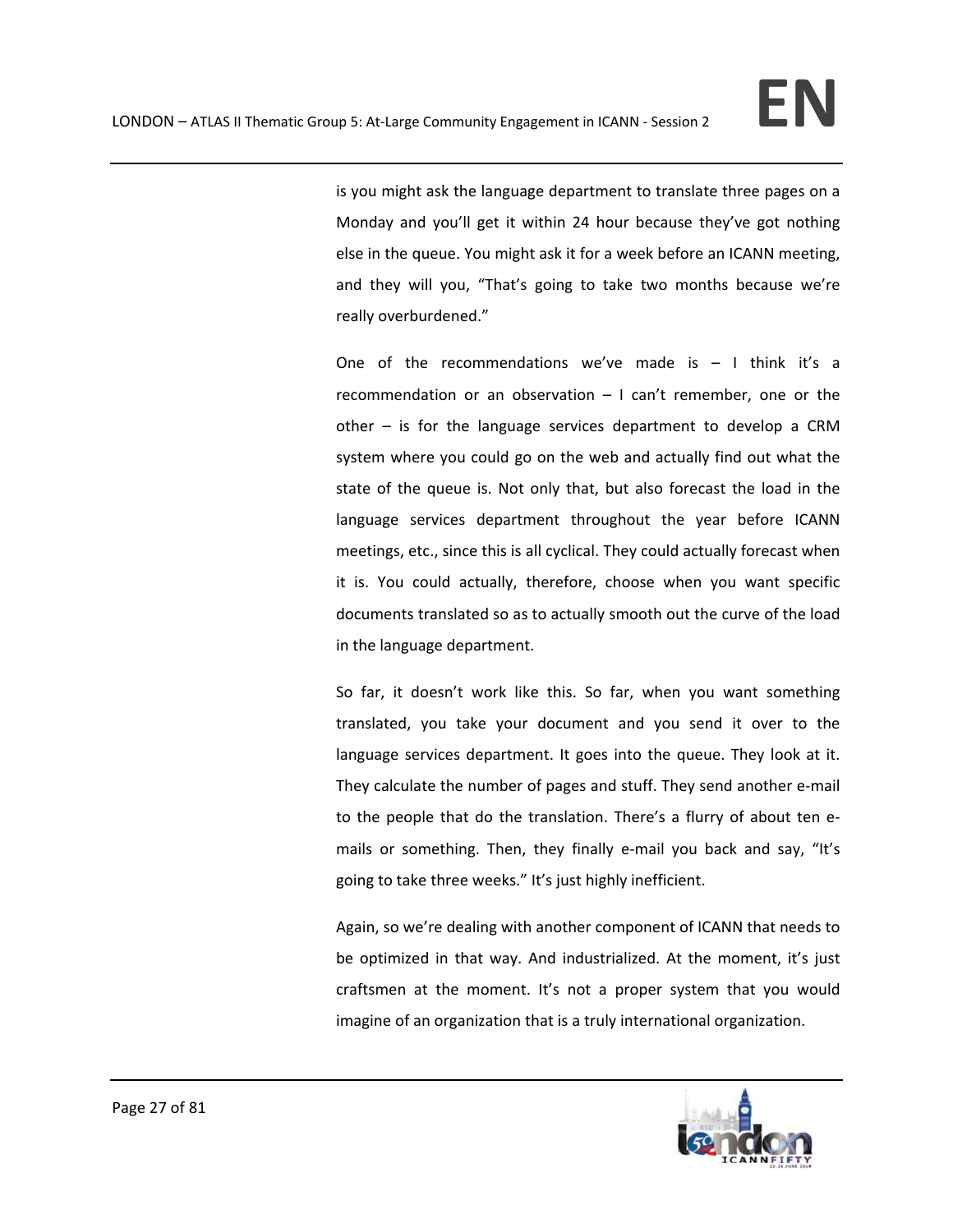I was wondering that anyone else has views on this, because I know we've all got strong views on things. Maybe you can–

FOUAD BAJWA: Let's look at this. This is ope –

UNIDENTIFIED MALE: Mic, please.

DEV ANAND TEELUCKSINGH: Yeah, Fouad? Start over again because you're not on the mic so nobody would hear you when listening to the transcript.

FOUAD BAJWA: You really don't want a Pakistani talking about [inaudible]? Okay. This is Fouad Bajwa, APRALO. This is just for a thought. Look at this on your time. Explore this. There's a demo version over here. I've actually sat with the researchers who analyzed this in the eastern part of Germany. We sort of understood where it was. This is what popped in my mind, that the communities that I volunteer to could really make use of these kinds of systems.

> They can be changed to actually  $-$  when there's a policy proposition, there's a policy [problem] definition, what you need is to identify where the problems are. Then, you need some sort of a diagnosis. Then, with the diagnosis, you need solutions. This is what that is.

> Now, one version is created of some topic. Then, it is put out for public comment. Public can comment. Public can proxy. Public can proxy

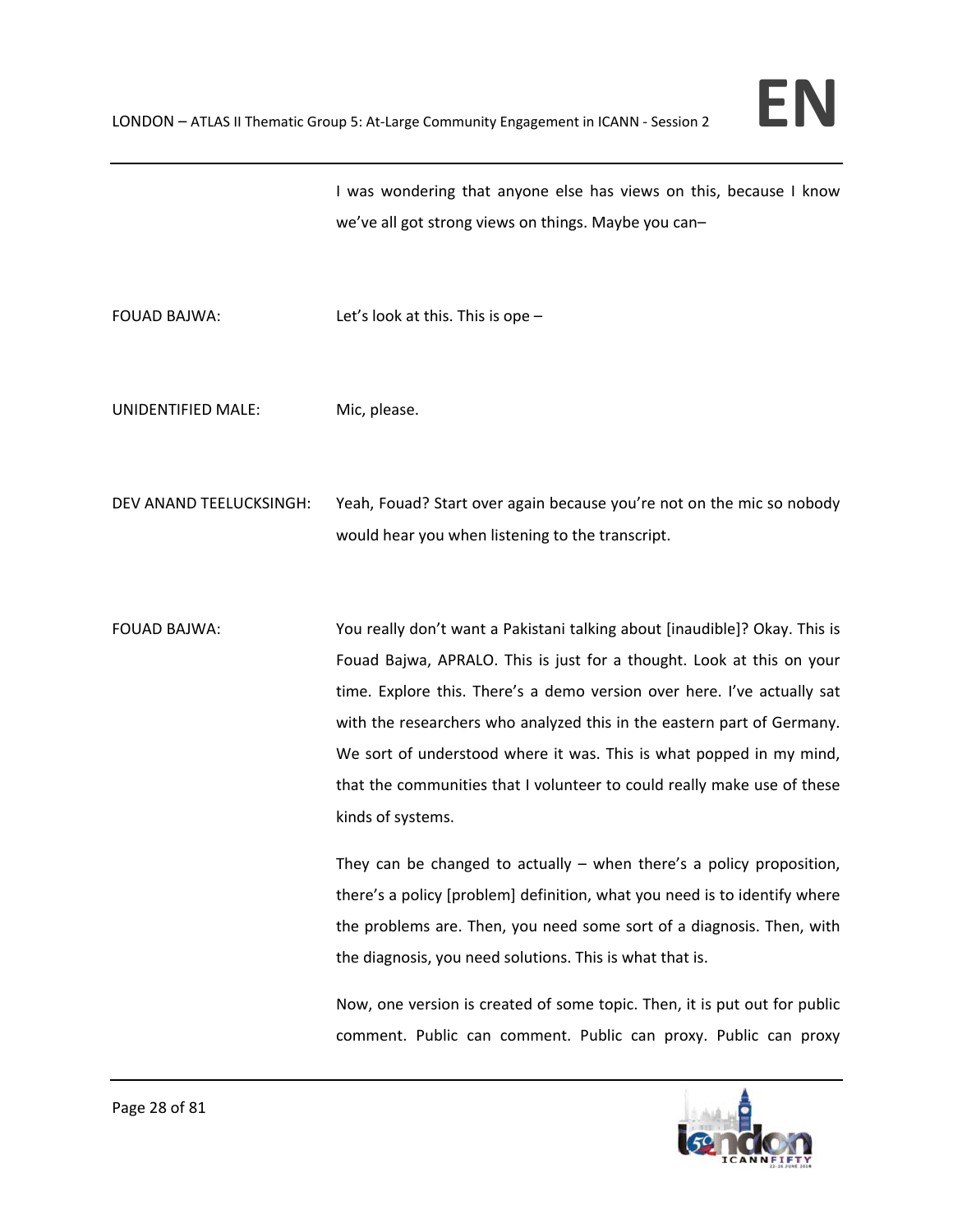representatives of their members or 100,000 people can select one representative to comment on their behalf.

If you start creatively thinking what this is, it is actually a lot closer to what we want to achieve as well and something which ICANN can really improve on. This is just food for thought. This just came to mind. Maybe you want to look at it on your own time. Thank you.

DEV ANAND TEELUCKSINGH: Thanks, Fouad. It does look interesting from reading the website. Okay, Bogdan.

BOGDAN MANOLEA: Thank you. I just have two idea. But just to mention, I knew this one, also the [Private] Party has a similar system that is working quite interestingly. They get a lot of feedback from their members and supporters. This is something to look into.

> I wanted to touch on two ideas, but first, I heard the Olivier, the first phrase of the earlier statement, which I'm not allowed to tell, was we got the conclusions in the [ATRT‐2] from the [ATRT‐1]. Now, that's typical ICANN speech, which is difficult to understand by a normal user like me and other Internet users. This relates to one of the ideas that I wanted to show. I get to that one, actually, to be easier.

> The webpage that you present us is great, but is too complicated. You really need to have a usability expert to look on it. It's not that difficult, but you have too much information. Any regular user that would get

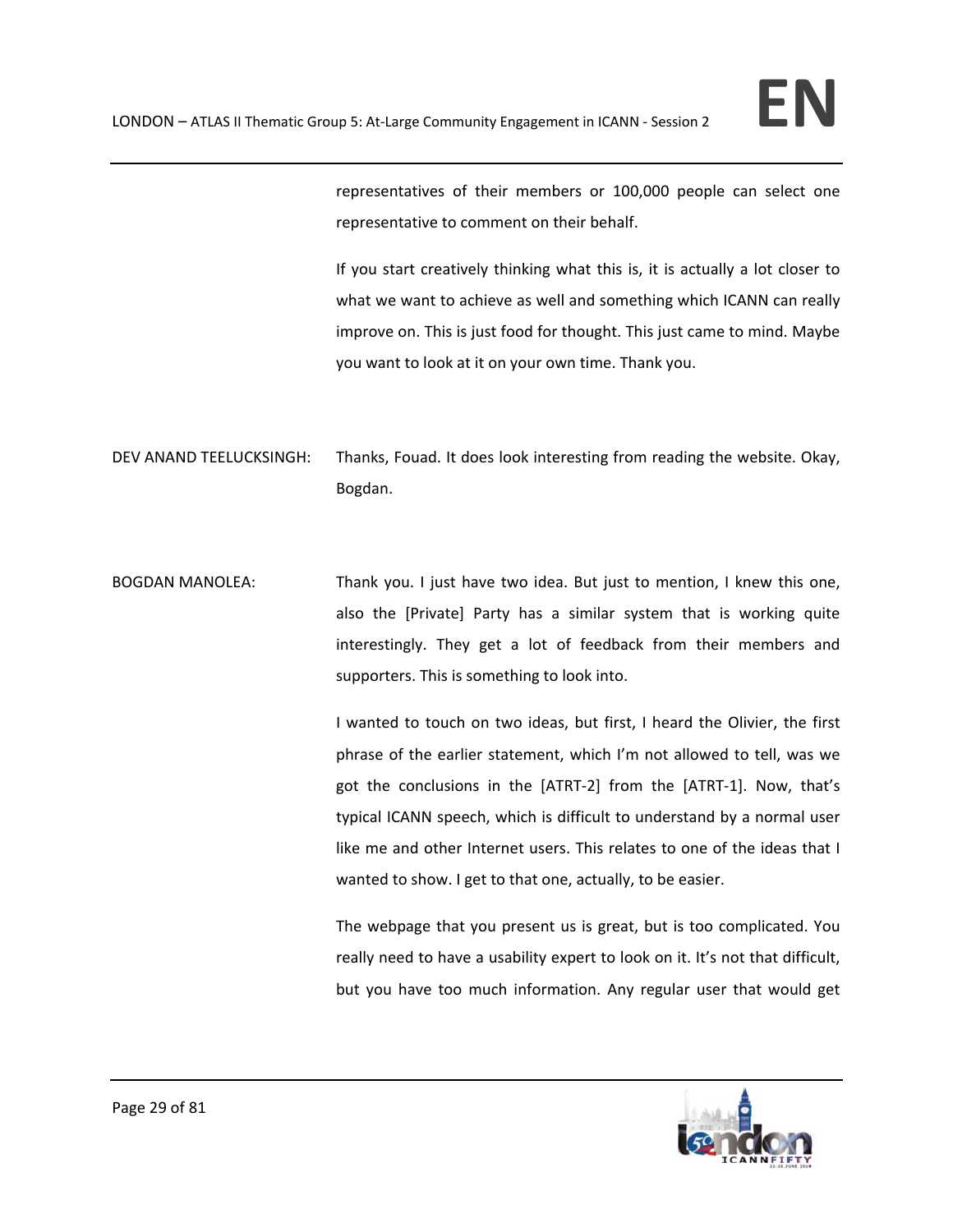there, they will say, "Oh, what a nice chart. Too much. What do I need to do? No link. Close."

An Internet user decides on what to do in the first seven to fifteen seconds when they reach a webpage. So what you really want to do if you want to get to that webpage, just put a big button called "comment." "This is happening now. This is what I want you to comment. These are our topics." This is usability of things. The data, you already have it. You just need to structure it much better. It can be done. But right now, it's very unattractive for a regular user.

UNIDENTIFIED MALE: You never know how many people are commenting on it.

BOGDAN MANOLEA: Yeah. This is a simple thing. It's a great idea, but it needs to be structured in a way that the regular user will understand it.

> The second point was related to the fact that ICANN changes their website. I think that's ridiculous that we discussed that, not because it happens, but because we are in ICANN. I've heard the same problem happening with the European Parliament or with a national parliament. But they're different institutions. Here, we are talking with an institution that supposedly we are somehow part of.

> I think one of our [inaudible] suggestion would be to ICANN first to present the information in an way that it can be reused. There are ways of doing that. All the world talks now about open data initiatives, about [XLM schemes]. In order to implement that, it's not that difficult. In

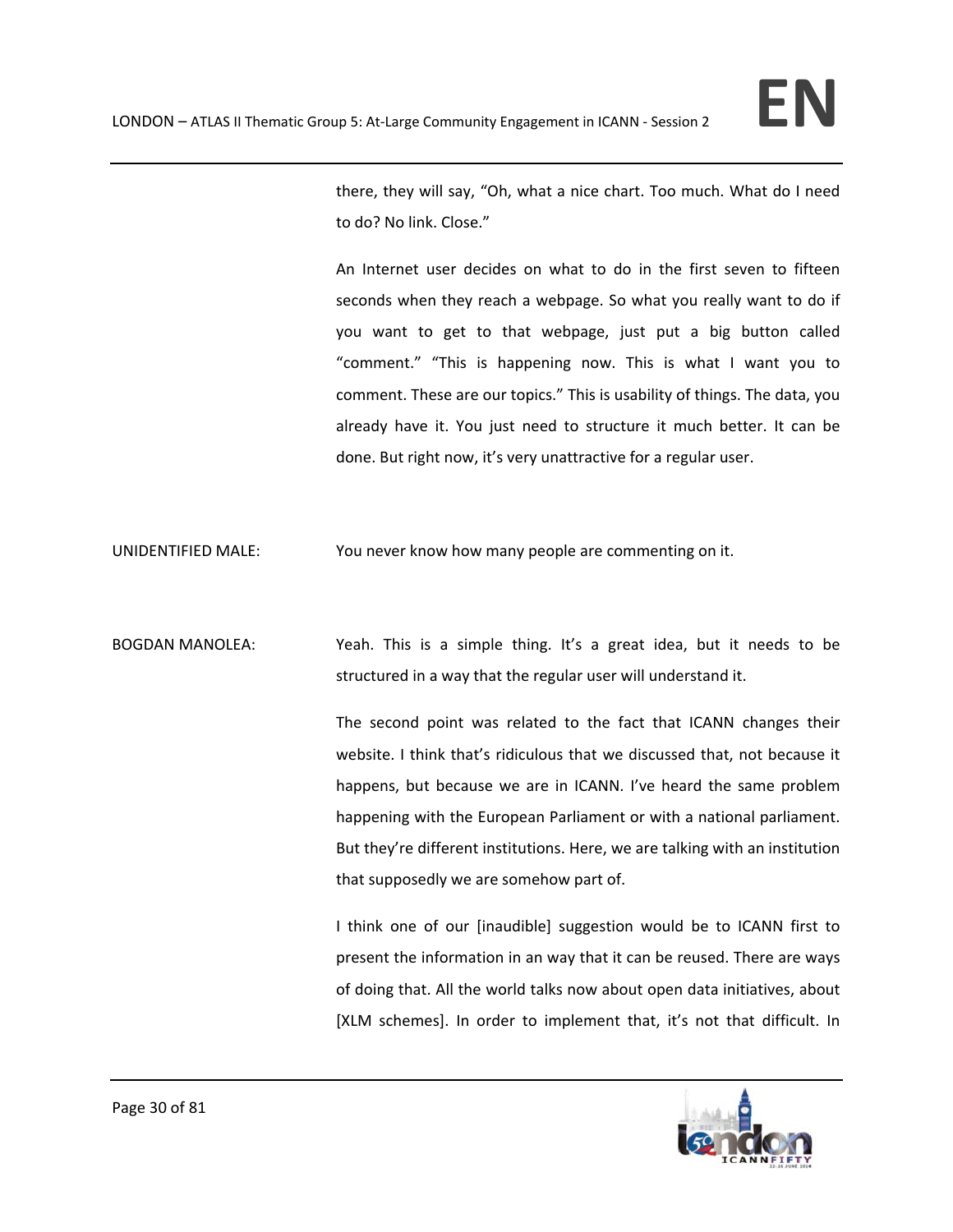order to do that if you do that once, then anyone – not just ALAC, anyone – can reuse the data. You can reuse the data in order to make some statistics on how many comments do ICANN policies receive. Or how often do they change it, so on and so forth. I think one direct recommendation that could from [inaudible] is to have a system implemented that would allow anyone to reuse the data.

DEV ANAND TEELUCKSINGH: Excellent suggestion. I think that's an excellent idea.

UNIDENTIFIED MALE: I'm [inaudible] from APRALO. I will just add a point to the [inaudible]] feedback system. That's probably why the At‐Large Structure is important, because I'm new here but already there is a simplified Chinese version and traditional Chinese [inaudible] version of feedback being implemented. The translation has been done about half a year ago. The code is being put on [key hub], so anyone can [inaudible] it and try to run a prototype out of that.

> That means that if you need someone to scrap the data and try a prototype system, we have a lot of people, developers, who could just give their passion and work out a prototype site and everyone could test it. Because it's all online right now and we're being in contact with some of the people using the system from Italy, from Germany, as well. Thanks.

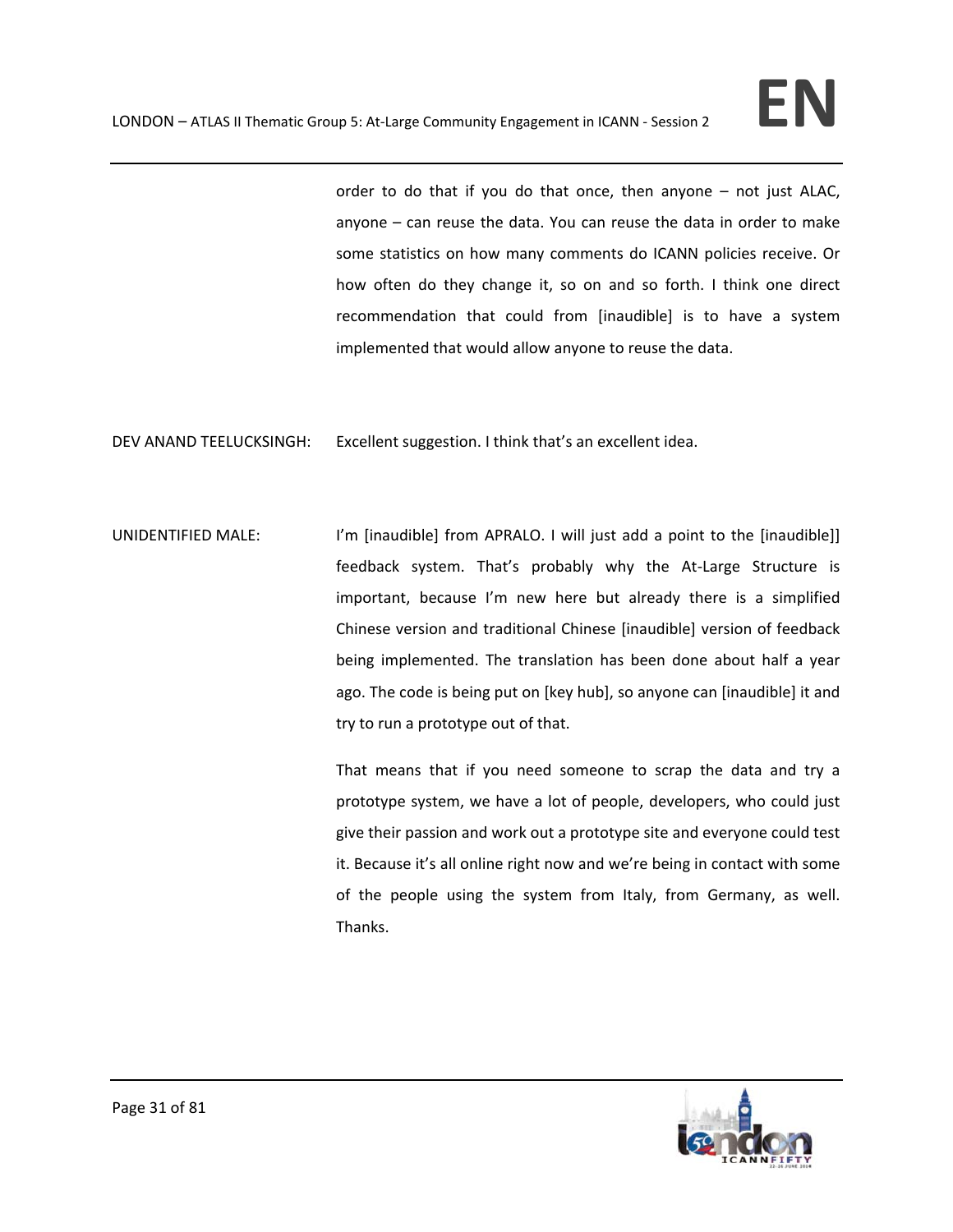DEV ANAND TEELUCKSINGH: Thanks. If I may want to put on another hat, there's an At-Large working group called the Technology Task Force, which I think would be very interested in looking at these type of systems. Actually, I would encourage persons if you want to join that Technology Task Force Working Group, because, for example, one of the things we have looked at for social – we have looked at the social media. If you noticed now, there's a very vibrant social media presence now. We looked at a collaborative platform by which information can be funneled to At‐ Large staff, which can then re‐tweet information.

> For example, we're using a group chat system, which allows for group chats to be channeled or tagged to a particular topic or room. What happens, our persons are subscribed to those rooms who are the reporters and who have has been tasked to tweet about these various sessions in play. It's working quite well. On the first day we got I think there was about 160 messages coming in. Pictures, comments, and so on. Ariel has a lot of information [inaudible] from staff, who can now take that a lot of that information and re‐tweet it.

> Again, Technology Task Force. Please do join that group. Anybody has hand is raised? Nobody's saying anything. I want to just throw it out, because I'm seeing…

UNIDENTIFIED MALE: Go back to that one [inaudible].

DEV ANAND TEELUCKSINGH: Go back to what? Yes.

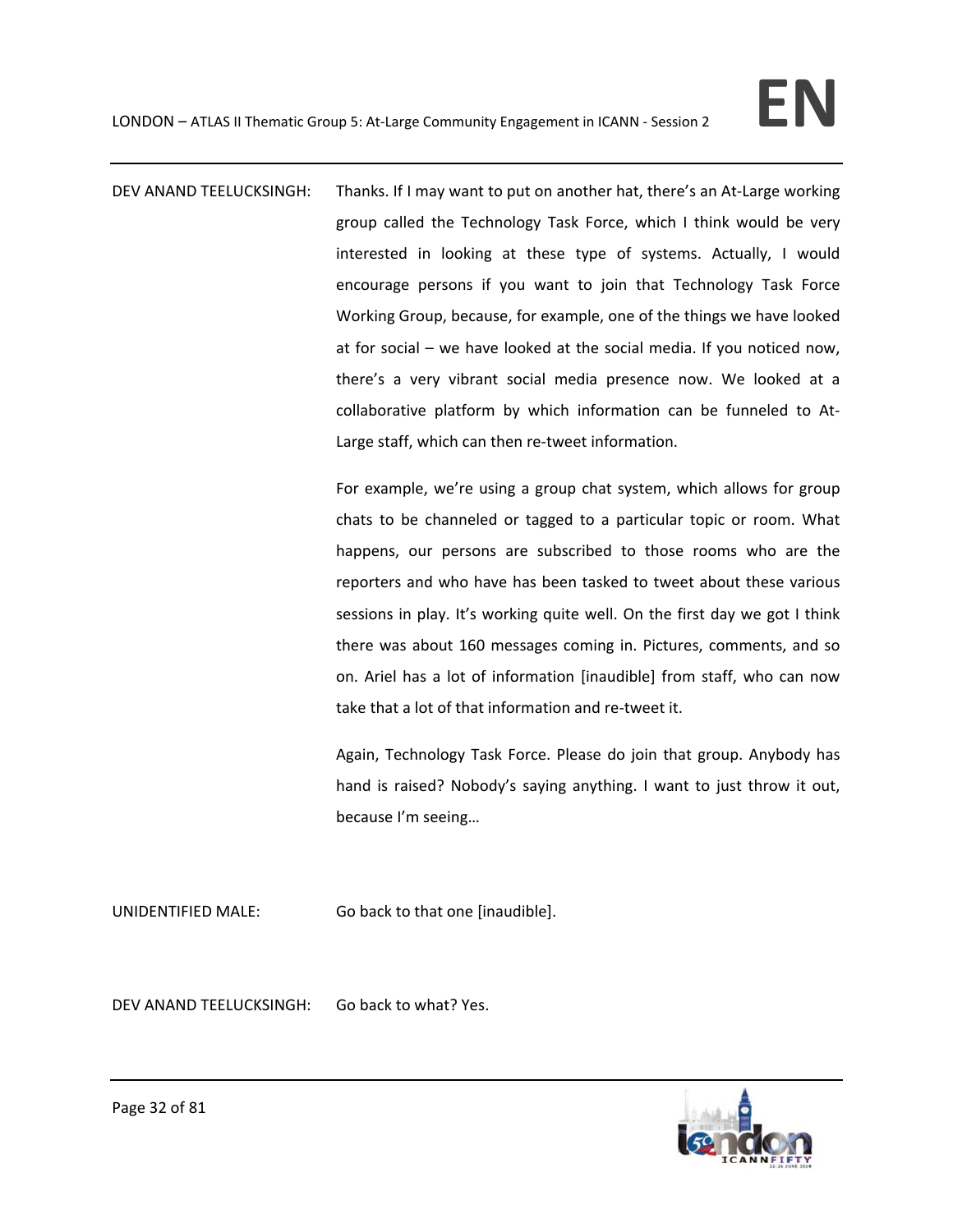

OLIVIER CRÉPIN‐LEBLOND: Just for the transcript, I don't know how they put on the transcript your humming.

DEV ANAND TEELUCKSINGH: Yes.

- OLIVIER CRÉPIN‐LEBLOND: Because it happens on the calls. It's a [inaudible] thing. "Any comment? Hmm, hmmm…"
- DEV ANAND TEELUCKSINGH: It's kind of like, you know, hey, you know. Times of I guess I never really was – picked up on it. Anyway. [inaudible] brought to my attention. I guess it's because I just don't want to have dead silence. Go ahead, Fouad.

FOUAD BAJWA: They usually type "inaudible," "silence," or something.

DEV ANAND TEELUCKSINGH: Thanks, Allan, for putting back what was supposed to be our Sunday agenda. Because we did start off late, what we were supposed – what we just started off with was going back to the question from before and continuing the discussion.

> What was scheduled for today was to review the Saturday session, to have a continuation of the R3 white paper discussion.

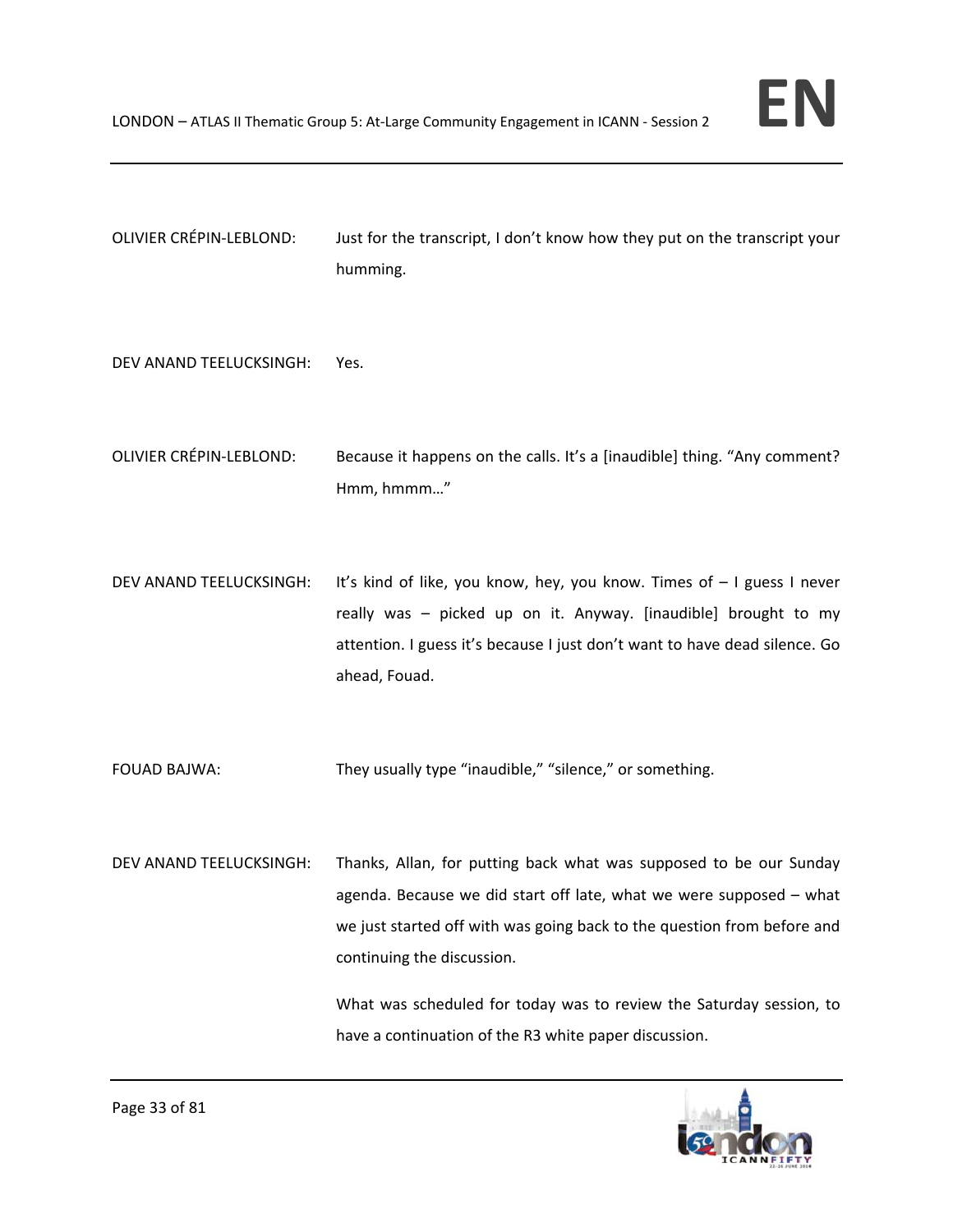| UNIDENTIFIED MALE:             | R3 [inaudible].                                                                                                                                                                                                                                                    |
|--------------------------------|--------------------------------------------------------------------------------------------------------------------------------------------------------------------------------------------------------------------------------------------------------------------|
| DEV ANAND TEELUCKSINGH:        | What is the R3 paper? Maybe I should $-$                                                                                                                                                                                                                           |
| UNIDENTIFIED MALE:             | [inaudible] go into that.                                                                                                                                                                                                                                          |
| DEV ANAND TEELUCKSINGH:        | Yea, I think we couldn't go into that. Olivier, do you think you can? Let<br>me see. Do you want me to open the R3 paper and put it on the screen<br>or?                                                                                                           |
| <b>OLIVIER CRÉPIN-LEBLOND:</b> | Thanks, Dev. I don't know whether we've reached that point yet. Have<br>we reached that point? You're Chair.                                                                                                                                                       |
| DEV ANAND TEELUCKSINGH:        | Thanks. I don't know if there's any $-$ does anybody have any additional<br>feedback from those three questions? One of the other things that<br>we're supposed to look at was the volunteer burnout. I'm trying to see<br>if whether that was also on the agenda. |
| <b>OLIVIER CRÉPIN-LEBLOND:</b> | If I can help you, Dev. As the sole living representative of the subject<br>matter experts, my two other colleagues having dropped off somehow -                                                                                                                   |

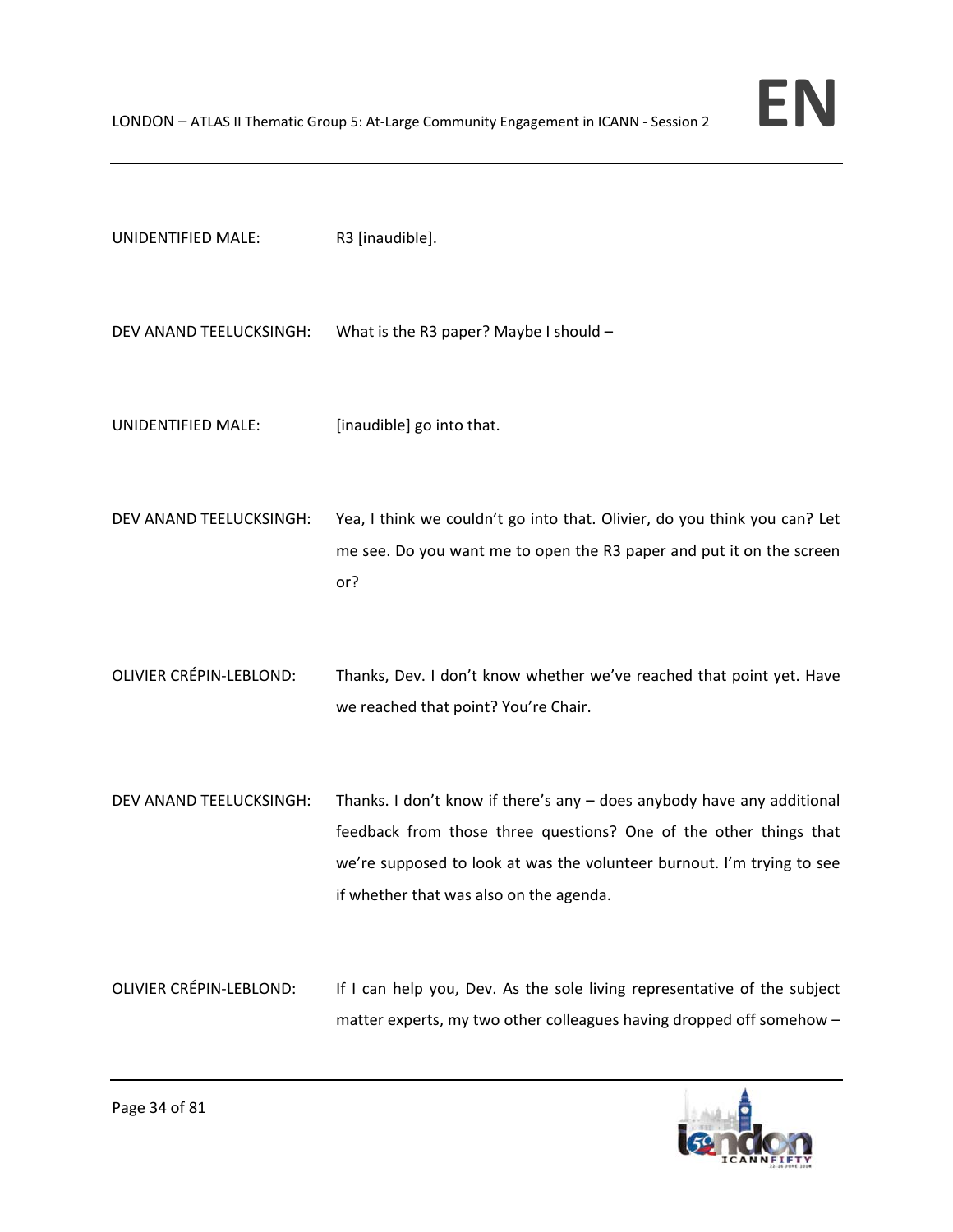one I think still being stuck in Toronto and the other one having NomCom duties. I know that Stéphane Van Gelder wanted to come back to us at some point during the day to speak to us about volunteer burnout. Might I perhaps suggest that we wait until he comes back to address this.

The volunteer burnout is something which you will learn about maybe via Alan Greenberg today, our GNSO liaison. The GNSO met yesterday for its first working day and they actually had a number of issues they want to discuss with the Board and with the CEO. One of them is volunteer burnout. It's apparently going to be quite a heated discussion, which is really what's needed here, as it's getting very cold. A heated thing.

That's one thing. If that's okay with you, we can wait for Stéphane to take us through the volunteer burnout discussion. We're all suffering from that.

I can take you through the R3 white paper. The reason for this agenda, by the way, is to put some kind of shape to our discussion so we don't spend 90% of our time on just one thing. Please, as a subject matter expert, I'm pleased to see we actually are progressing through the agenda. I think the reporters will have had quite a few points to report on now, and maybe a number of recommendations that will come out of that. It looks – or several recommendations pointed towards the Board, towards At‐Large, towards the various components.

We have to remember it is the Board that ultimately has the Board Finance Committee. The Board Finance Committee then finances projects for the community and they allocate. If we need more

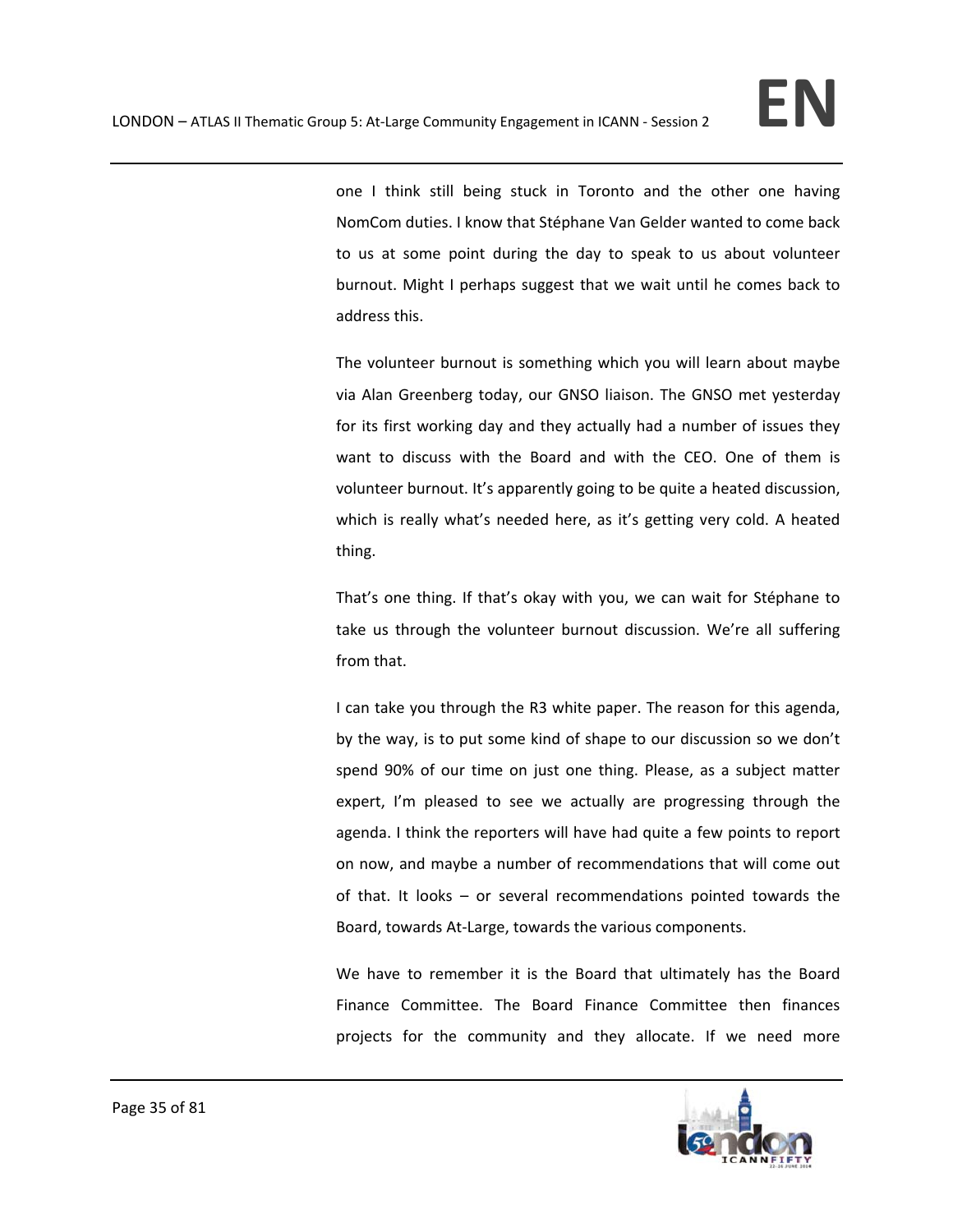processes or more automated systems and things that would require investment and so on, these recommendations will have to go to the Board for them to then back to us. Fouad?

FOUAD BAJWA: Right before you go to the R3, one small that I had in my mind was that volunteer burnout, does it concern the participation aspect, as well? That burnout can not only happen virtually, it can also be happening physically in ICANN meetings, as well. What do you think? Do you think it goes up to that level?

OLIVIER CRÉPIN‐LEBLOND: My brain is so fried at the moment I cannot answer.

- FOUAD BAJWA: There you go. There you go. I've literally seen Olivier become weaker. Every minute I see him, he looks like his suits are getting bigger and bigger. Those are not newer suits. That's Olivier disintegrating.
- OLIVIER CRÉPIN‐LEBLOND: That's my tailor readjusting the suits to make them look bigger and bigger.

FOUAD BAJWA: Yeah. That's a volunteer burnout happening. The guy's burning out.

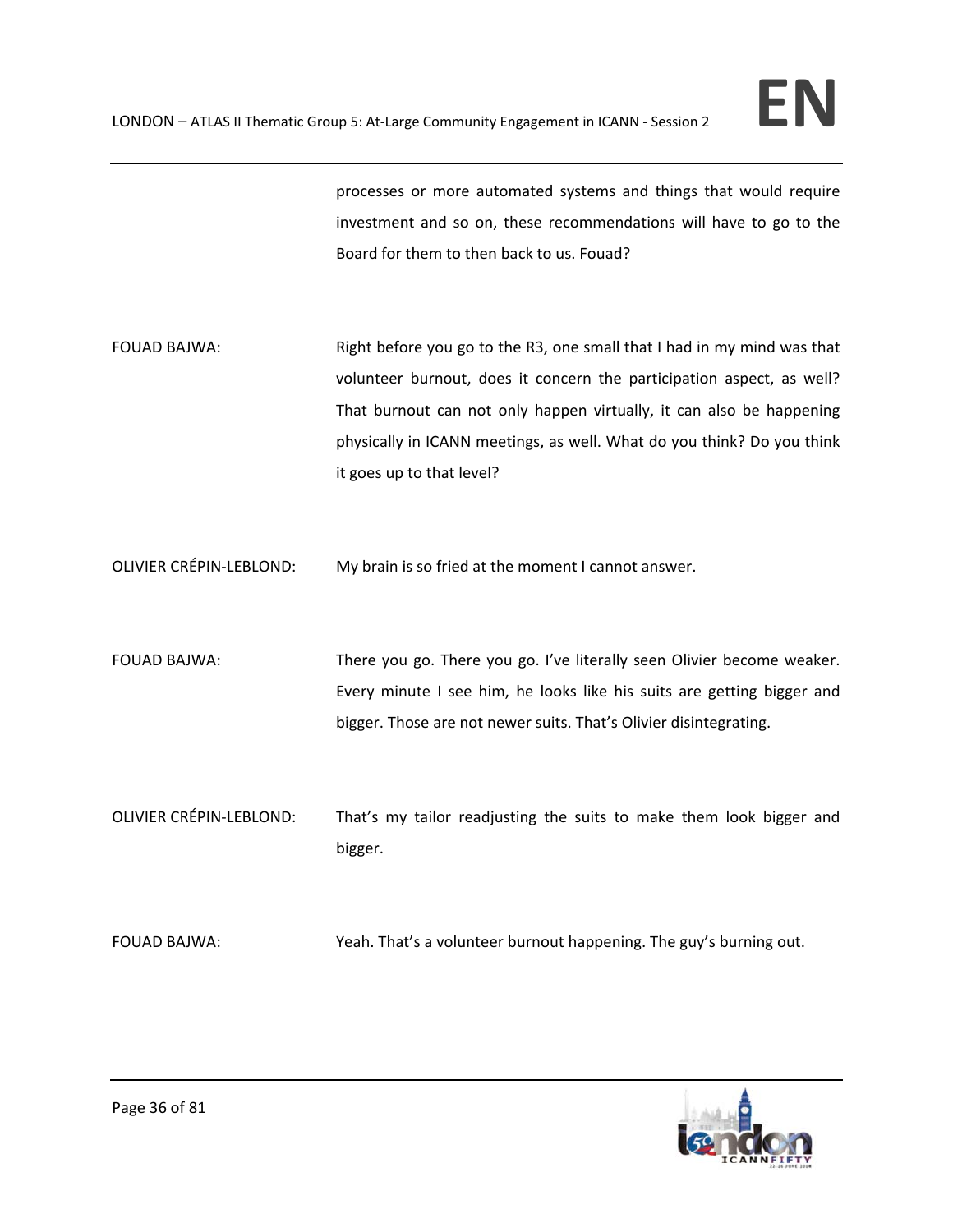# OLIVIER CRÉPIN‐LEBLOND: Okay. Let's then try and go to the R3 white paper. I, myself, am trying to find it at the moment and for some reason, my webpage is not behaving. Ah, here we go.

The At-Large Future Challenges Working Group is one of working groups that is jointly chaired by Jean‐Jacques Subrenat and Evan Leibovitch. They established – started out a few years. Their point was that we often just look at things which are just in front of our nose and we don't actually look at the bigger picture and the wider issues, the wider, long‐ term issues that come to us.

One of the works of the working group and there were quite a few people who were involved in that and these are the primary participants, the primary individuals: Rinalia Abdul Rahim, who will now be our future Board member. Yrjö Länsipur, who was also NomCom Chair last year or something, from EURALO. Evan Leibovitch, as we know. Carlton Samuels from Latin American and Caribbean. Jean‐ Jacques Subrenat and Hong Xue. Very well‐respected set of people.

They looked at the overall structure of ICANN and wondered whether this was the right structure to generate the kind of results that an organization that is supposed to act in the public interest and act in the interest of the Internet as a whole is the right kind of organization at the moment.

As you remember, the presentation we gave yesterday, the different Supporting Organizations, the Advisory Committees, at the moment, the policy development is made in the Supporting Organizations and the Advisory Committees advise. They produce advice which comes in after the original policy was there, so as to perhaps change the course of the

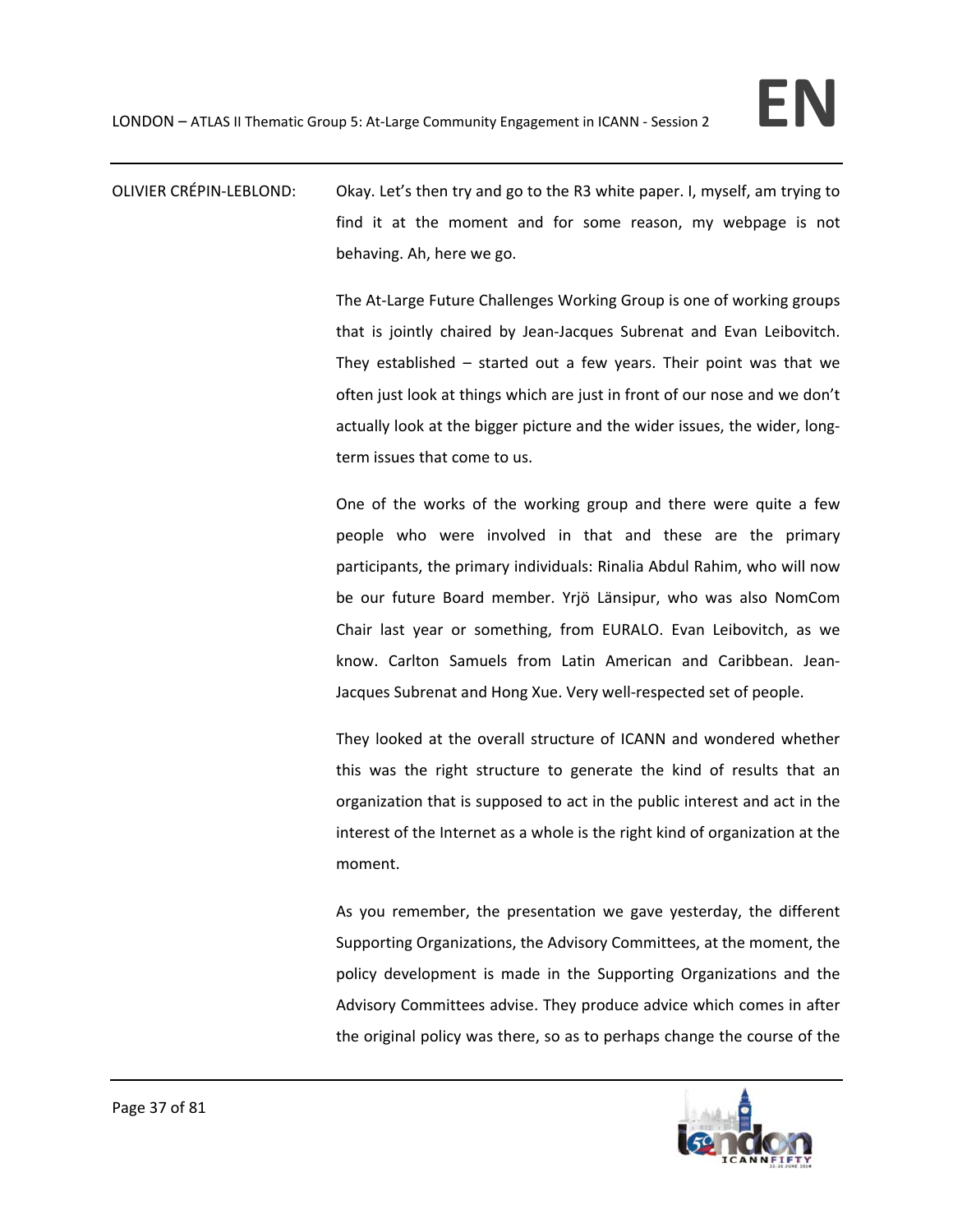policy but not draft a policy from scratch. Am I clear or am I – okay. These are the things, yeah. They were looking at basically the four specific areas: the global public interest, the multi-stakeholder system, global governance, and institutional and practical cooperation.

This paper was then presented to the At-Large Advisory Committee and it was ratified as  $a - th$ is paper was called a white paper. That was ratified by the ALAC as being a very good paper that the ALAC might wish to present to the wider community. We then engaged a public comment process asking other Supporting Organizations, Advisory Committees, and effectively people in ICANN just like the public comment process we've heard before, but as us asking for comments.

That received quite a few comments, feedback. Primarily, what the paper says, it basically says ICANN needs to be completely reorganized. Yeah, Fouad?

FOUAD BAJWA: Just a quick intervention. Can you just scroll down to the global interest part and last paragraph? Scroll down further, further, next page, next page. Next page.

OLIVIER CRÉPIN‐LEBLOND: Maybe – should we just go paragraph by paragraph]?

FOUAD BAJWA: If you look at this, this is the summation of the – this is what caught my sight even then. Look at this. The public interest? "This unfortunate ambiguity is compounded by the fact that ICANN lacks a clear

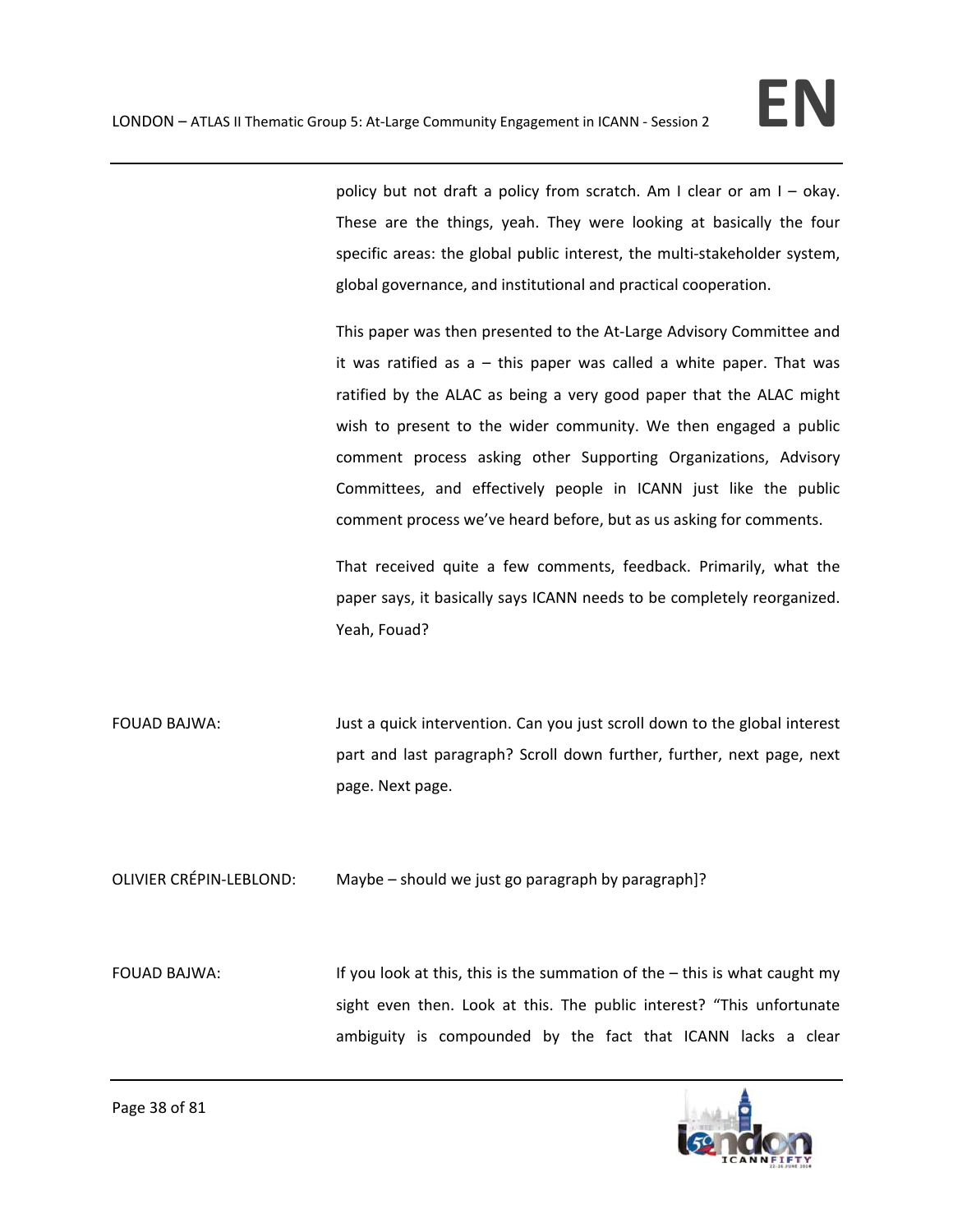engagement strategy to better serve the global public interest." This is really directly corresponding to what we're doing right now.

OLIVIER CRÉPIN‐LEBLOND: Thank you very much, Fouad. That's the point, exactly. The first line of this paragraph. "One of main factors limiting ICANN's ability to rise up to this challenge is its ambiguous understanding of the public interest." There is no definition of the public interest today. If you go on the Internet and you look for a definition of the public interest, you will dozens of different definitions which sometimes contradict each other. That's only in English. Then you try to look at it in other languages and that makes it even more complicated.

> Therefore, because even in ICANN, there has been no definition of what the public interest is in the context of ICANN, this totally undermines the public's confidence in ICANN to act. Because if there is no definition of the public interest, how would ICANN know how to act in the public interest? And if ICANN doesn't know how to act in the public interest, then, in whose interest is ICANN acting?

> Of course, since vested interests have definitely been defined, at that point, you would say it's easy to then come up and say, "Well, ICANN acts in vested interests." The vested interests are the contracted parties, primarily, in the ICANN context.

> That's where there is a both philosophical but also structural argument as to how this could be resolved one way or other. We might have some – some people might have points of view about this, here.

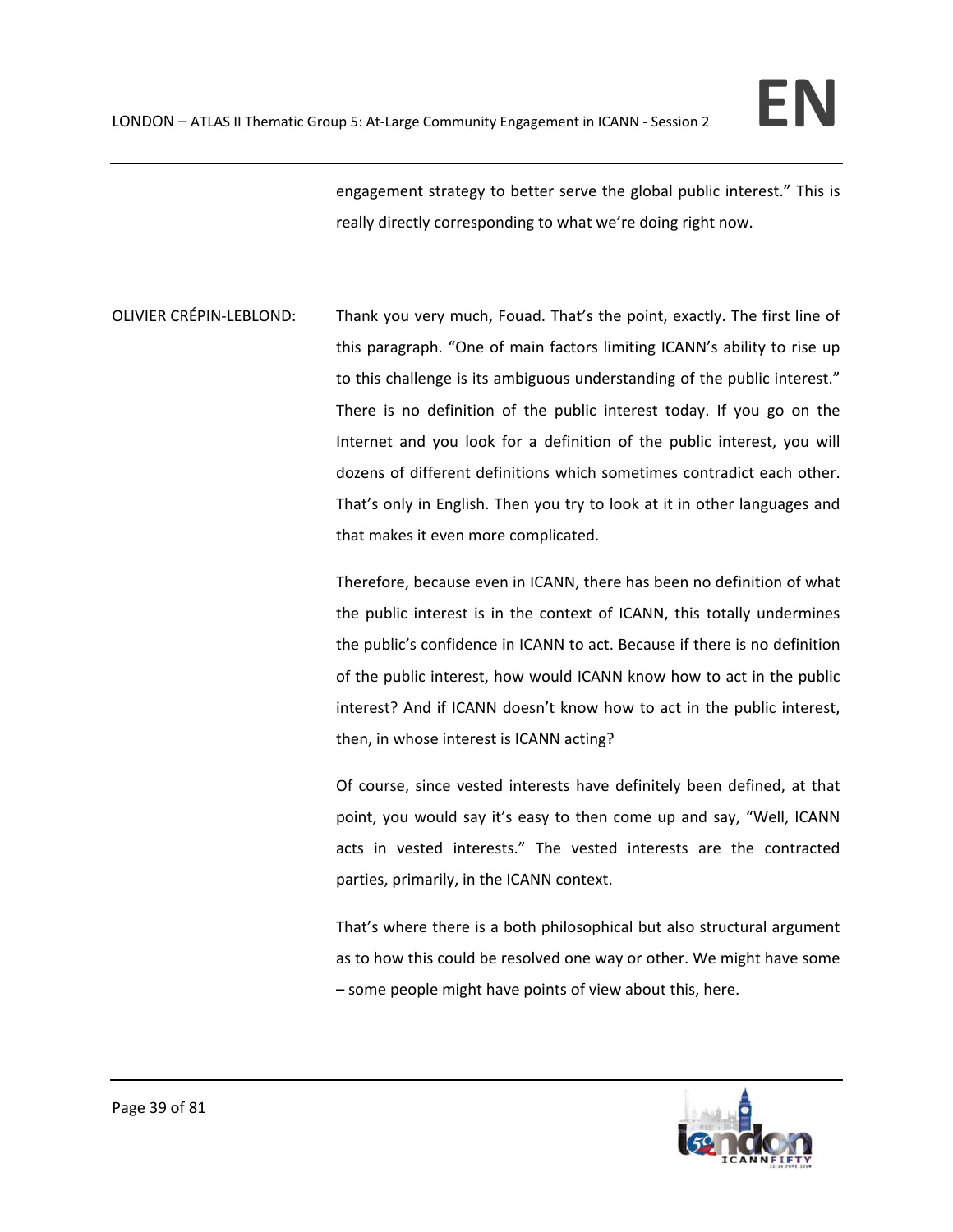DEV ANAND TEELUCKSINGH: Thomas, go ahead.

OLIVIER CRÉPIN‐LEBLOND: You just scared me because I looked there and I went, "Oh, Dev. You've changed."

[laughter]

THOMAS LOWENHAUPT: Wouldn't there be, ICANN being a California not‐for‐profit, I would presume that the California law would have somewhat of a guidance as to what the public interest is. At least, they're controlled by the state of California and I guess the U.S. Constitution beyond that. But I would think that would be fairly  $-$  have some  $-$  a business, a vested interest couldn't easily become a 501(c)3 under U.S. law, I would think. But I didn't look into it. I'm just – short comment. Thank you.

DEV ANAND TEELUCKSINGH: Fouad, go ahead.

FOUAD BAJWA: Thank you, Dev. Fouad Bajwa, APRALO. One important thing, with regards to what's happening this year. ICANN's transition into sort of a global management role, an independent management role, and stewardship of the IANA function and it's struggled to become that global organization for years.

> Just imagine that the public interest is not defined. Where is the global confidence and trust within ICANN? This is a big issue. For an

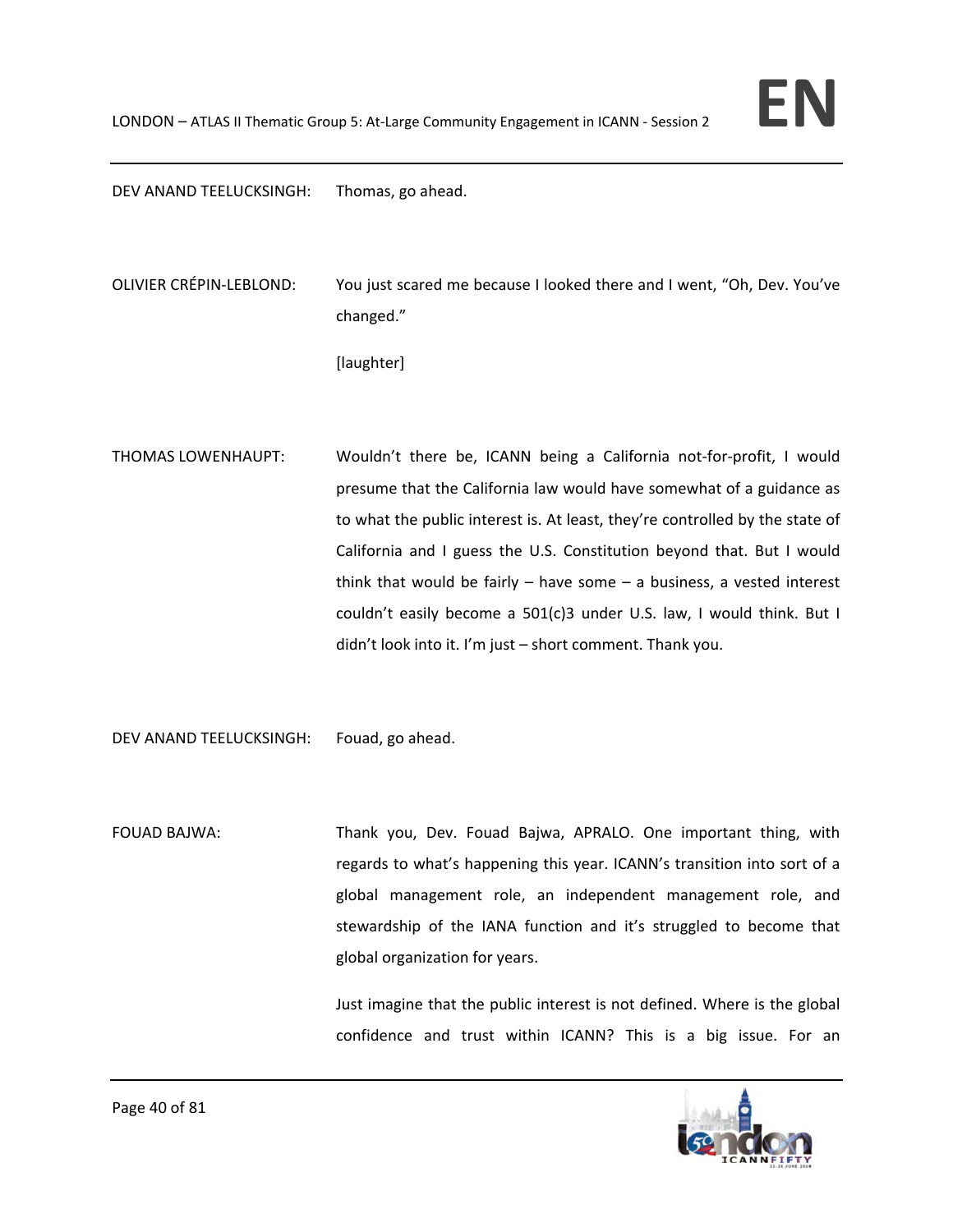organization which is not treaty organization, for an organization which is not an Internet governmental organization, for an organization model which is not a recognized model. The community recognizes it, the community inside ICANN. The community outside ICANN does not recognize or understand this model.

The public interest part or the public interest declaration for ICANN is what actually creates the confidence which we call the people's confidence. That is what impacts global policy in the future. This is a really important aspect.

The global interest part has to be pushed. It has to be something like – you've seen the [inaudible], you've seen other efforts, the AOCs and so forth. But you haven't seen an effort at the ICANN across crosscommunity and across community for defining public interest and moving that as one of the key things to promote as part of globalizing ICANN. That hasn't happened. The word is thrown around and it is abused. I call it an abuse of the word, of the term. Even in democratic processes and so forth. It has to be brought on the agenda and forcefully. Not a [inaudible]

DEV ANAND TEELUCKSINGH: Okay, thanks, Fouad. Olivier?

OLIVIER CRÉPIN‐LEBLOND: Yeah, thank you very much. Quick refresher, because I've seen pulling faces and I remember what you've just said, Karaitiana. Sorry, no – well, no, no, what was said earlier. Okay, I'm totally out.

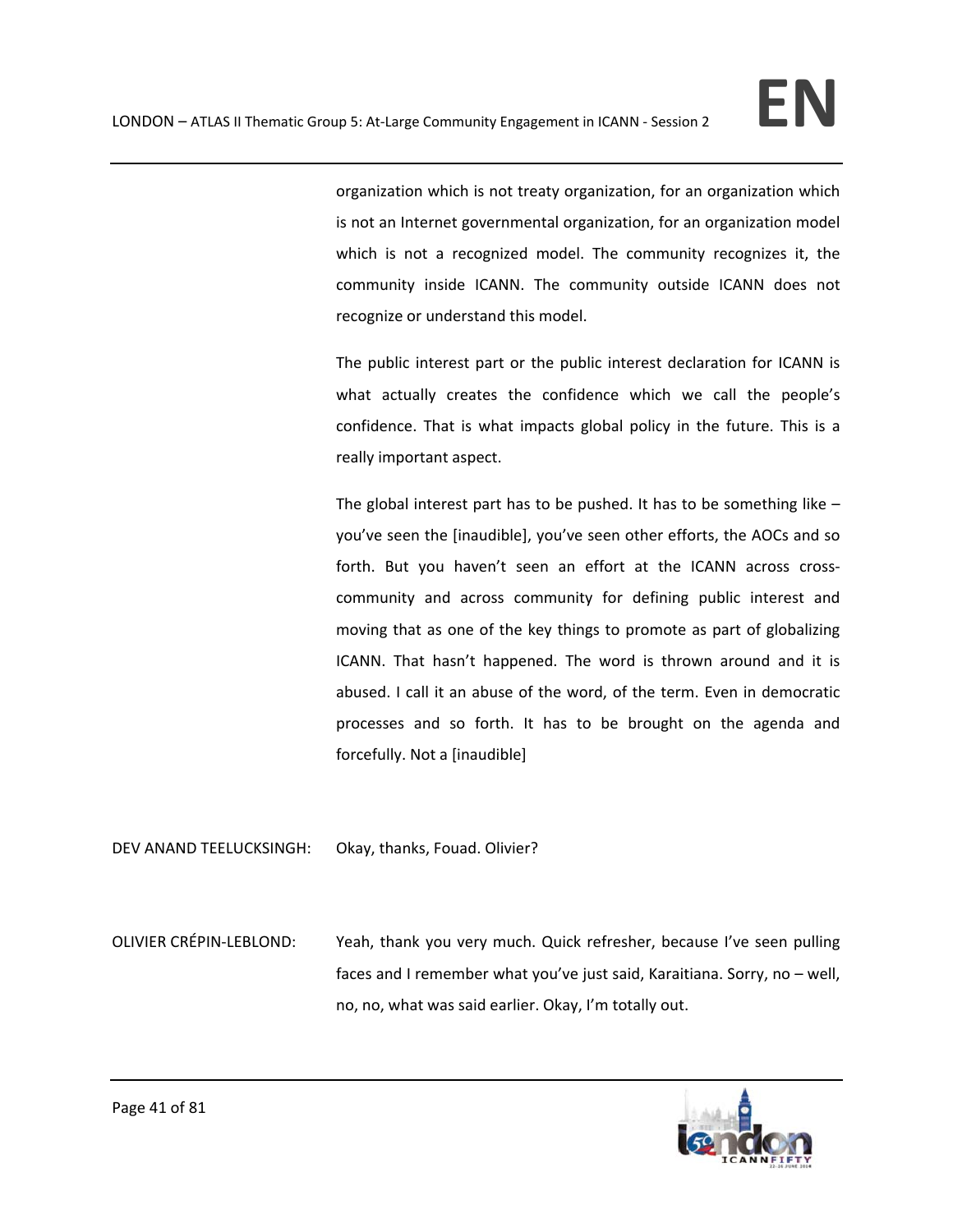ATRT (Accountability and Transparency Review Team) is a bylaw‐ mandated review that needs to take place. In fact, it's even more than a bylaw‐mandated review that needs to take place every three years, I think. Or three or five years. No, three years. It is in the Affirmation of Commitments, which is the document that ICANN has signed with the U.S. government, with the National Telecommunication Infrastructure Administration – the U.S. Department of Commerce, effectively. In that document, it basically says ICANN needs to review itself every X number of years and make sure it acts in the public interest. That's where the term "public interest" comes.

Of course, the Department of Commerce being what it is  $-$  and of course, I'm not criticizing the U.S. Department of Commerce, thank you. The term "public interest" is not defined. But one would gather that it would be under U.S. law, since the U.S. Department of Commerce runs under U.S. law. But I don't know if that is a loaded term or not in the United States.

We have looked at this, by the way, in the second Accountability and Transparency Review Team. The first one did its work a few years ago. The second one did its work last year. It had one year to review if the recommendations of the first Transparency Review Team had been implemented. It also needed to see whether it was going to have additional recommendations for ICANN to follow. These recommendations are then send to the ICANN Board. It's for the ICANN Board and staff to implement these recommendations. They have six months to provide a response. We will see, later this week, since the second ATRT finished its report and handed its report on the  $31<sup>st</sup>$  of December, 2013. We will see before the end of this month – in other

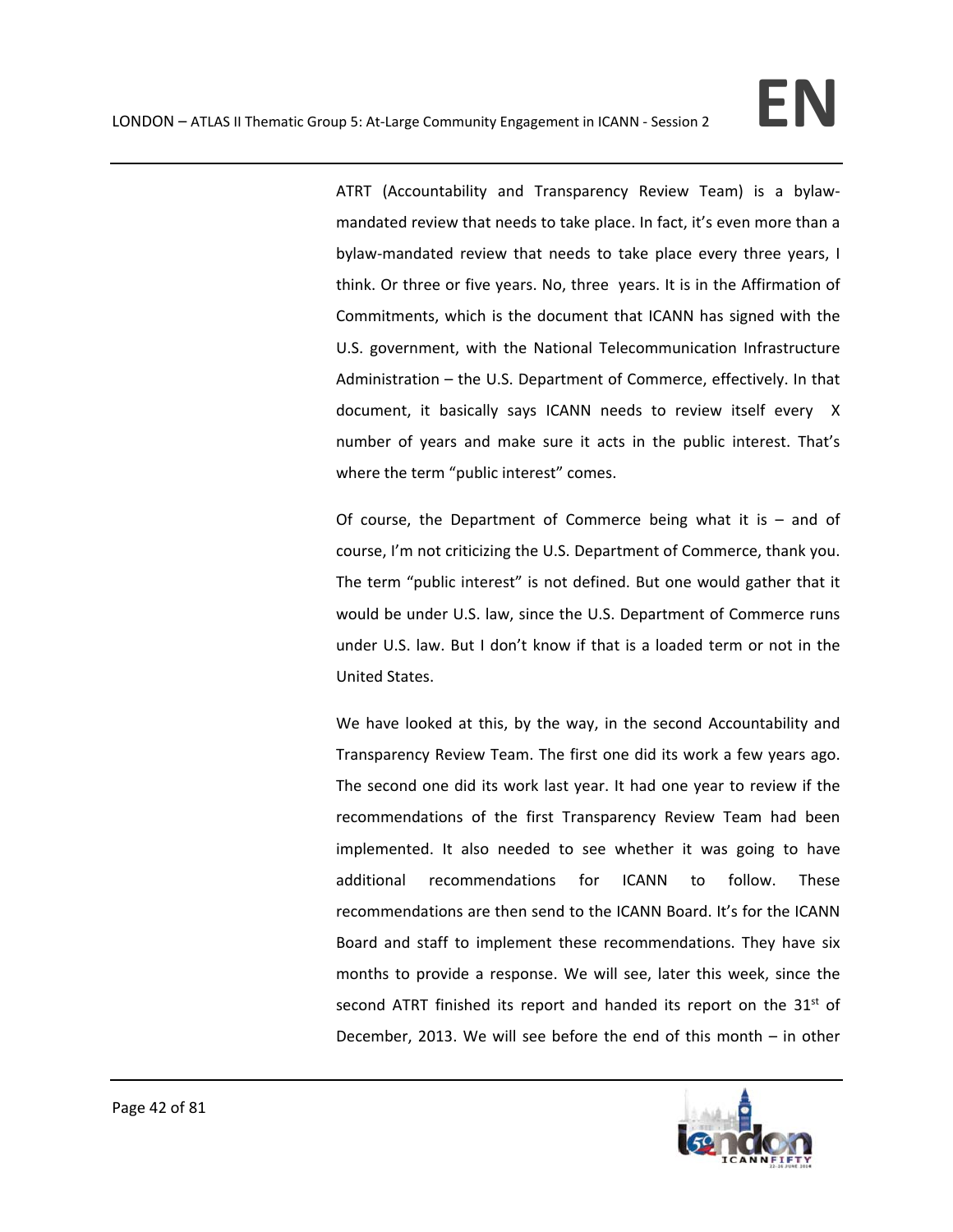words, this week – a response from the Board on these issues and what are they going to do about it.

You can already know that one of the things they're going to do is to launch a working group – hey, this is ICANN. Launch a working group on accountability and transparency of ICANN. Hey! Lengthen the source and get more people involved. It's a review of a review of a review of a review, but hey, that's how things work.

However, what's important to note is that the term "the public interest" is still not defined. That's a serious question about it. This is mandated by the Affirmation of Commitments.

Last thing to note: because, now, there is this process by which the oversight of the IANA function – that's to do, protocol, parameters, IP addresses – all of that oversight is going to be taken away from the U.S. government and then go into some new structure. There's a deadline by October 2015 for a proposal to be brought forward by ICANN and sent to the U.S. Department of Commerce for approval of some sort.

Where do we base our new accountability process? If the U.S. Department of Commerce has not defined the public interest, does ICANN have to define it now in a new process? We might not be the only people working on this, by the way. There are other parts of ICANN that are certainly scraping their minds on that.

DEV ANAND TEELUCKSINGH: Yes. I think as well – just to jump in here, because this was part of the draft FY15 Strategic Plan. One of the focus areas for FY15 is to  $-$  I'm quoting from the policy page – is "to develop and implement a global

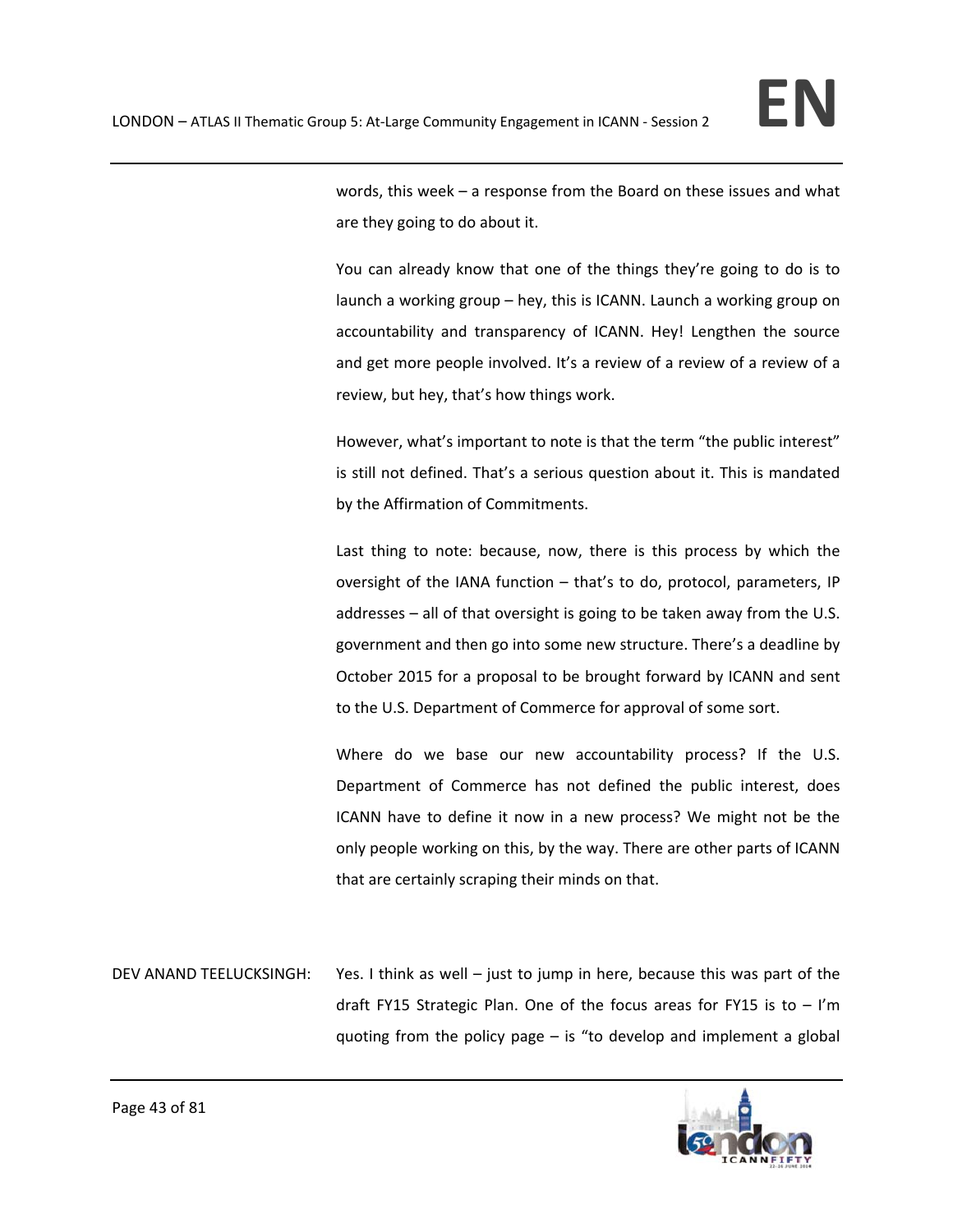public responsibility framework." It will be just a – they are looking at it. It's one of the core five – one of the five focus areas of the FY15 – the five‐year, from FY 2016 to 2020 for ICANN.

What they say here is that, just to read from the policy  $-$  from the Strategic Plan: "As the Internet grows worldwide and society increases its dependency on it for all manner of activity, the Internet systems of unique identifiers becomes more important of global public interest. ICANN seeks to develop a public responsibility framework for promoting the global public interest in the coordination of the Internet's unique identifier system."

It goes on to establish some sub‐points of this public responsibilities framework. "ICANN seeks to act as a steward of the public interest, promote ethics, transparency, and accountability, and engage in public responsibility activities."

I'll stop there, now. But I see Olivier. Go ahead. Then Fouad.

OLIVIER CRÉPIN‐LEBLOND: Thanks, Dev. I was going to add one more thing, in case you are not completely confused by now. Add a bit more spice to it all.

> ICANN has mentioned on several occasions – well, Fadi Chehadé has mentioned – that ICANN's responsibility is to its customers. Who are ICANN's customers'? According to some, ICANN's customers are organizations that have a contract with ICANN. These are registrars and registries. According to some, the term "customer" as such is anyone that makes use of the Domain Name System. In other words, Internet users. According to some, its customers are anyone who has purchased

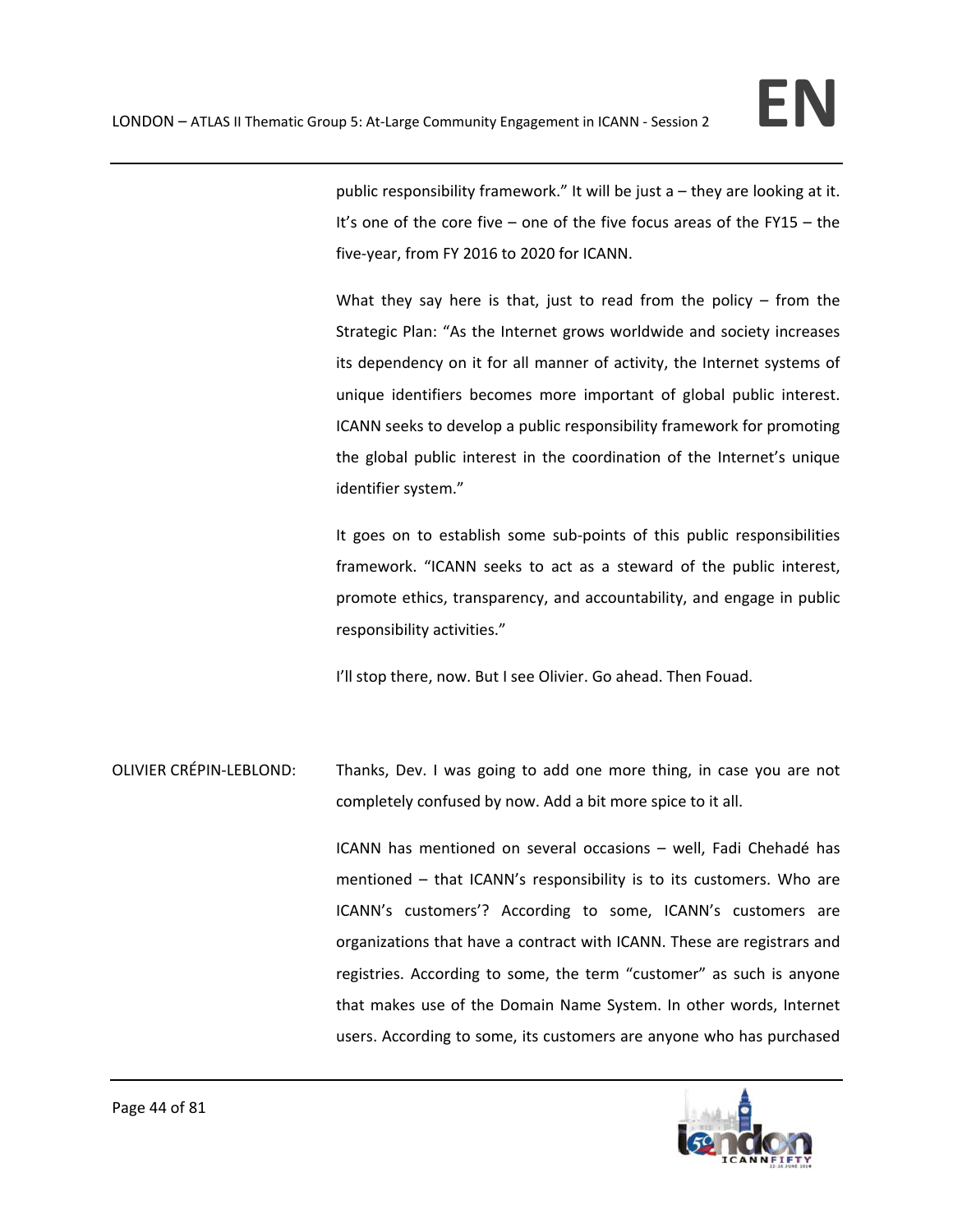

a domain name. That's domain name registrants. Which one of the three is it?

The view of the ALAC, by the way, just as a note, is that there is a disagreement between the terms of the Affirmation of Commitments, where in there it says ICANN should be, with regards to the public interest and so on, it speaks about consumers. Of course, consumers, we have the U.S. Department of Commerce. Commerce, purchase, sell, supply, consumer. We're looking at users.

I know that one of the other groups from yesterday's feedback that we had with your groups is looking at the term "consumer" versus "user" and how it doesn't translate well across things. We might not wish to look into the problem of consumer versus user, but that's just to give you a bigger idea of how things are a bit complicated and a bit wooly in this. Thank you.

DEV ANAND TEELUCKSINGH: Fouad?

FOUAD BAJWA: It's time to become noisy. How do you become noisy within ICANN? There should be at least  $-1$  think this is a suggestion for ALAC – but there should be a call from ALAC for a public interest summit or something like that. It should happen either one or two days before the actual ICANN meeting in the very near future. Or it should happen during the meetings, so that you will have more critical mass gathering from others. You should reach out through your liaisons to the other ACs, OCs. Invite them to this discussion. Find out if we can have Board

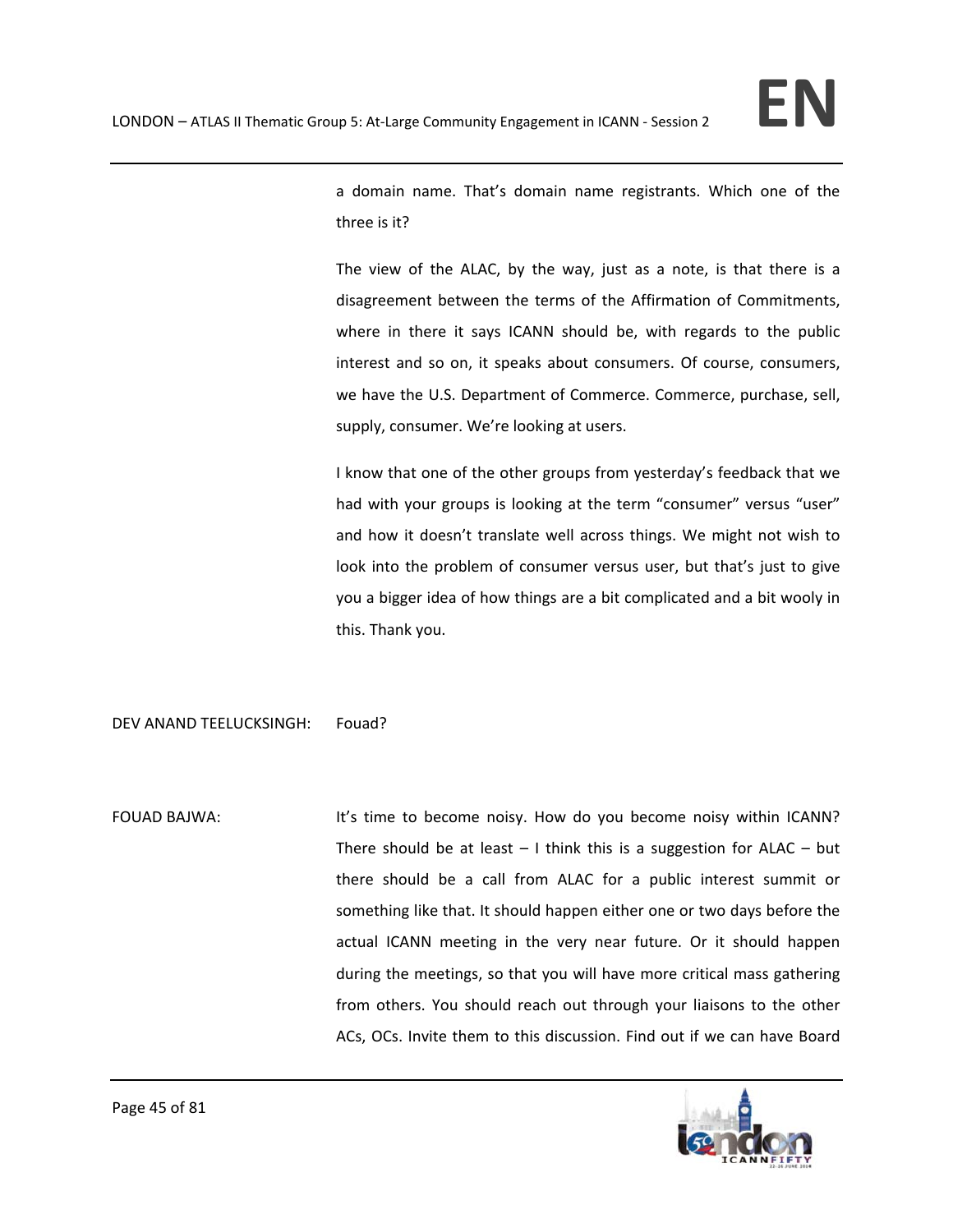members come in to have the discussion. We can find out if some of those people from NTIA that usually come to the ICANN meetings can also join in discussion. There are clarity on this definition or this nonexistent definition of public interest is created.

For a future globalized ICANN or whatever, the stewardship model is really, you cannot move forward with the clarity of public interest. Because you're turning this into a public policy issue in the near future. It is a public policy issue. The U.S. government is transitioning this role. It is a public policy issue. For the organizational level policies, this is something else.

But then again, wouldn't ICANN be reviewing who it's calling its customers? Who it's calling its consumers? If ICANN is following a bottom‐up community decision‐making process, then it is the community who has to suggest one version of the definition of public interest.

Again, this is that junction point in time where you have to push this. This is not only to be part of this exercise, but it should be taken up in ALAC, as well. [inaudible], this point has to be pushed. This is a very important point. Itt should be advocated. There should be a bit of activism. There should be noise. Not the Pakistani style, but more of like policy entrepreneurship on this issue. Thank you.

DEV ANAND TEELUCKSINGH: Thanks, Fouad. Just going back again to what ICANN has as part of this Strategic Plan, to do. Outline some proposed that –for example, by the end of calendar year 2014, produce a report synthesizing the existing

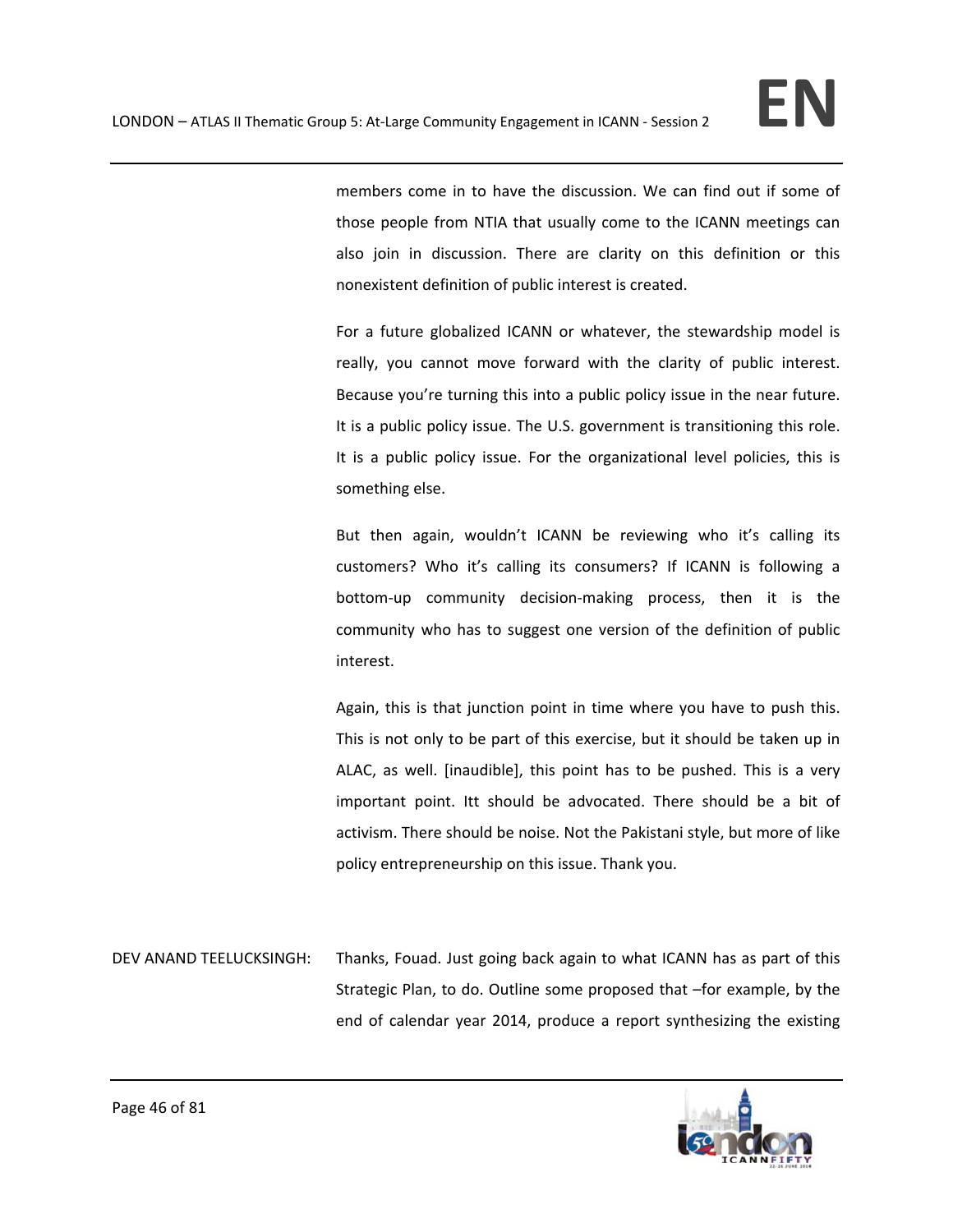public interest considerations across ICANN by the end of calendar year 2014. Then, following that report by the end of fiscal year 2015, create a framework for ICANN's bodies to assist them in assessing how their actions can be better aligned with the public interest. Then, assess the public interest framework and review its implementation. Go ahead, Fouad. I'm just pointing out what's in the pipeline, to speak.

FOUAD BAJWA: Within that, the feedback collection process, if you leave it to the commenting process of ICANN, you can just imagine where that can go. If you can somehow even reach a very small percentage of how NETmundial was gathering its comments, that gives you an idea from where I'm coming from.

> Opening up that small space, it's about a definition. It's about reaching – it's not even a consensus call. It's about understanding what is a version of public interest in the minds of the various stakeholders and are there any common points? [So] an agreement can be reached. Because beyond the U.S. control of things, what would be a public interest definition which would be in the global interest?

> Your [PIA] is going to turn into a [GI]? What are the versions we're what is the future thinking for that? How will ICANN deal with this? How will the community come to terms with such a definition? There will be always conflict. How will that conflict be managed, first of all? Thank you.

DEV ANAND TEELUCKSINGH: Okay, thanks. Thomas?

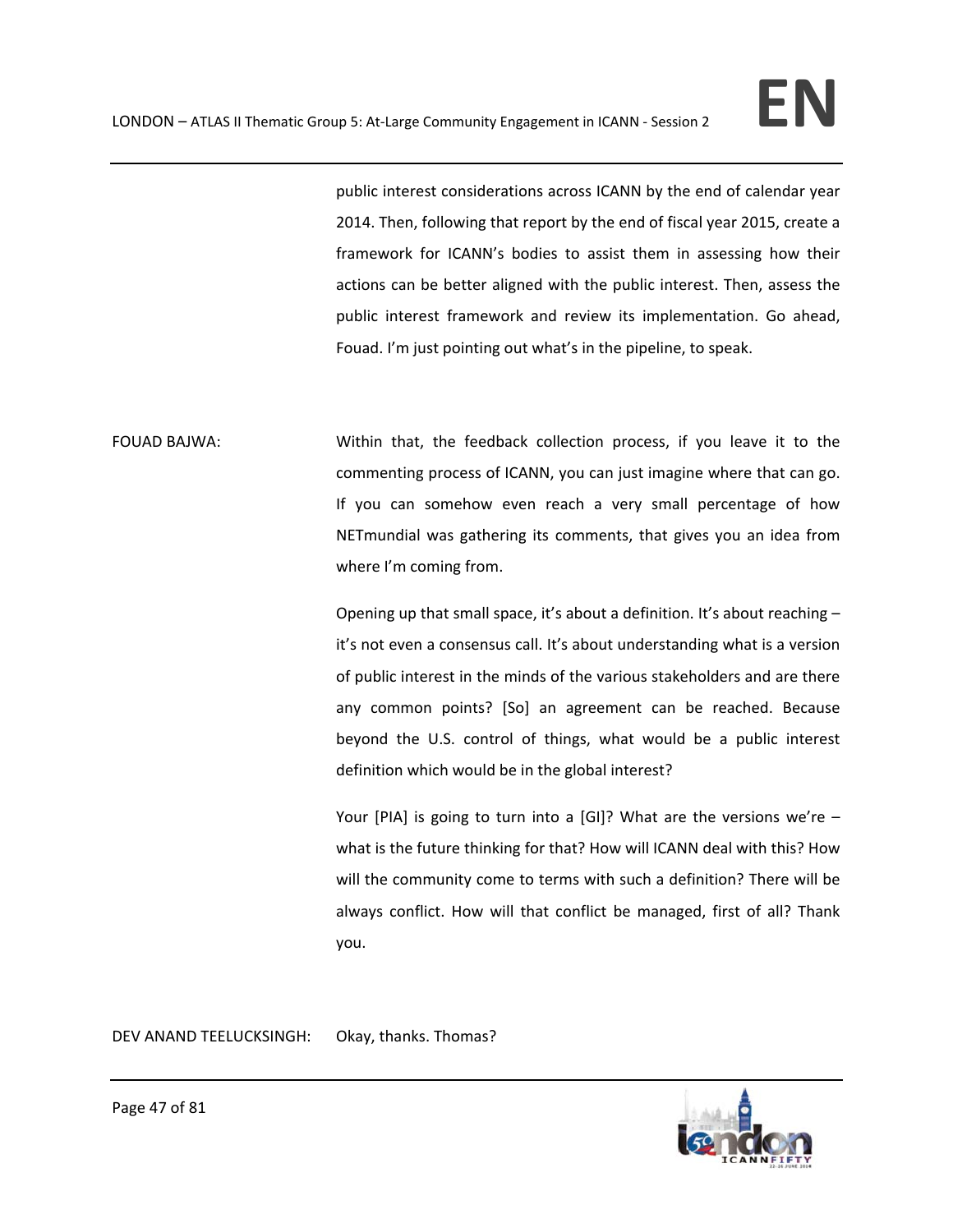THOMAS LOWENHAUPT: Just a historic perspective that I saw recently was that they were looking at the U.S. Declaration of Independence, which was written by Thomas Jefferson. In one instance, there was a cross-out. They looked at it through this technological way, where they could look at the layers underneath and they saw that he had changed the word "subject," as we were in the U.S. to the King of England. He had carefully crossed that out and written the word "citizen" over it. He was complaining about how we had been treated as subjects and he wanted to be treated as citizens. The exact same space had held both words and it was such a difference between being a subject of the King and being citizens, owners of a country. That is extremely significant.

> I think we're looking for the same thing here. User – I never wanted to be a user of any sort. I don't know where that name came from. But I think some of these definitions, somewhere in the public interest – whatever that is - is certainly so vague. The Department of Commerce sells things, so they're probably the consumer. The Department of Defense has a very different interest – different definition as to what the public interest is. It's vital that we address that and get it answered.

DEV ANAND TEELUCKSINGH: Okay, thanks. Any other comments regarding the public interest? Okay, not seeing anybody raising hands. Olivier, is there other aspects of the R3 paper that you wish to then highlight?

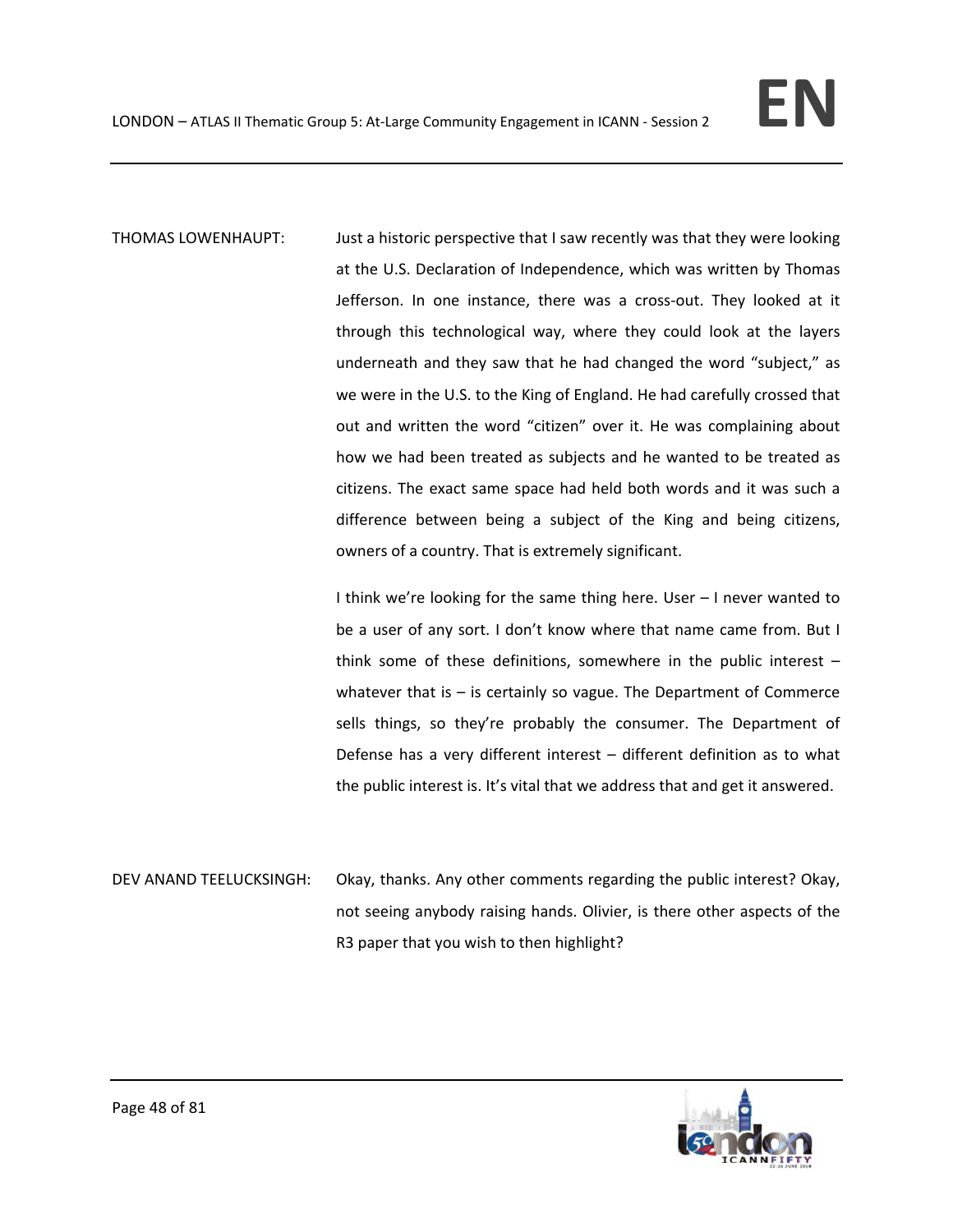OLIVIER CRÉPIN‐LEBLOND: Yes, thanks very much, Dev. If we scroll a bit further down. Next, we have the multi-stakeholder system and a discussion on the ICANN approach. Is ICANN's approach to the multi‐stakeholder system sufficiently robust and sustainable in the long run? It basically describes how ICANN has gone from the smaller number of people in the community to the larger number of people in the community right now and whether there needs to be some change in the bylaws and engagement with the GAC, etc., etc. I think this is quite structural and process‐based.

> Next, further down. Next you've got the changes in the global governance today. It just goes through a background of the global governance arrangements, the resources that they  $-$  a concern I personally have is, I wasn't involved in this although I did vote in favor of this paper. It mentions Internet's critical resources.

> You have to remember, this was drafted a couple of years ago. At the time, the use of critical resources was not a loaded word. Since that time, there has been the World Conference on International Telecommunications that took place in Dubai in December 2012. It was made clear by governments that anything that is critical becomes a government remit. We're not using the term "critical resources" anymore, because that would effectively be saying, "Oh, great. That's it. We've got the answer. In the bin. Government, take over."

> Yeah, it basically looks at the ICANN's ability to deal with this. In fact, I think that part of the points which were raised there have recently been taken care of by ICANN, in a way. I'm not sure whether it was down to the reaction to this paper or whether it was a natural progression of

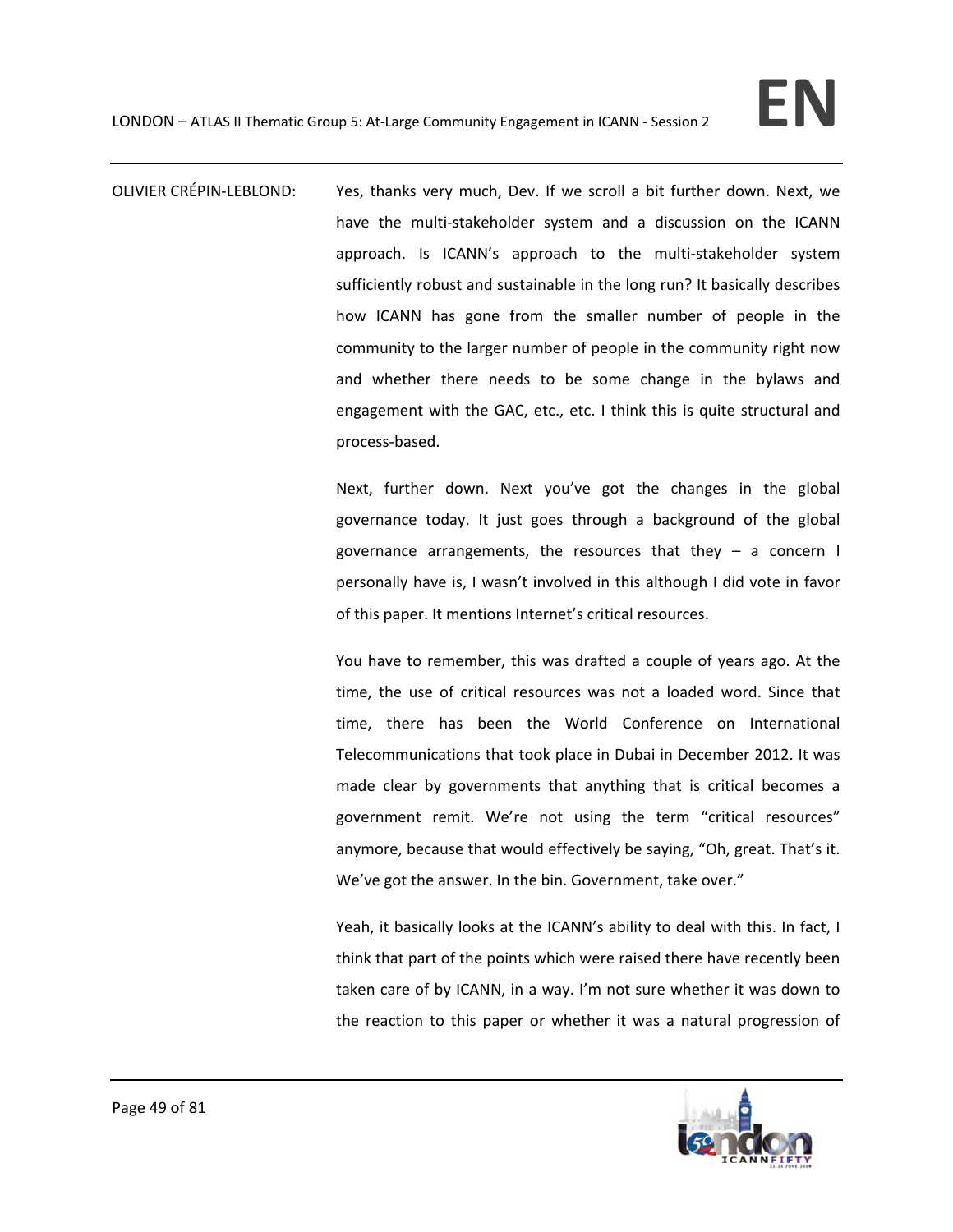ICANN under the new stewardship of Fadi Chehadé, the new CEO, but certainly the involvement of ICANN and the NETmundial discussions in the wider governance space – or, at least, the stewardship to help out.

Of course, this work with what we call the ISTAR organization. ISOC, ICANN, IETF. I don't know why the ISTAR has W3C. W3C is the Worldwide Web Consortium. All of these. That's basically showing that ICANN is moving forward into this direction and to engage more in Internet governance as such.

Continue scrolling down. Then, we've got institutional and practical cooperation. This is the cooperation thing, ISTAR organizations. Okay, so I've just talked about that.

Further down. Here we go. Now we got the recommendations. There's the global public interest recommendations. I think some of that is actually permeating through the system. The whistleblowing is a big point, which was also raised by the Accountability and Transparency Review Team. Some of the points there – the ATRT‐2, by the way, read through that report and lifted some of the points which were taken from that report and made them into recommendations for the Board for ICANN transparency. I think a lot of this has already passed. The ship has sailed.

The multi-stakeholder system. This is one which I thought asking everyone here who hasn't been involved with drafting this paper whether you think it might be worth considering or not. Transform the roles of the Government Advisory Committee and the At‐Large Advisory Committee from purely advisory to involvement in policy formation. This measure shall not be implemented separately from nor before a

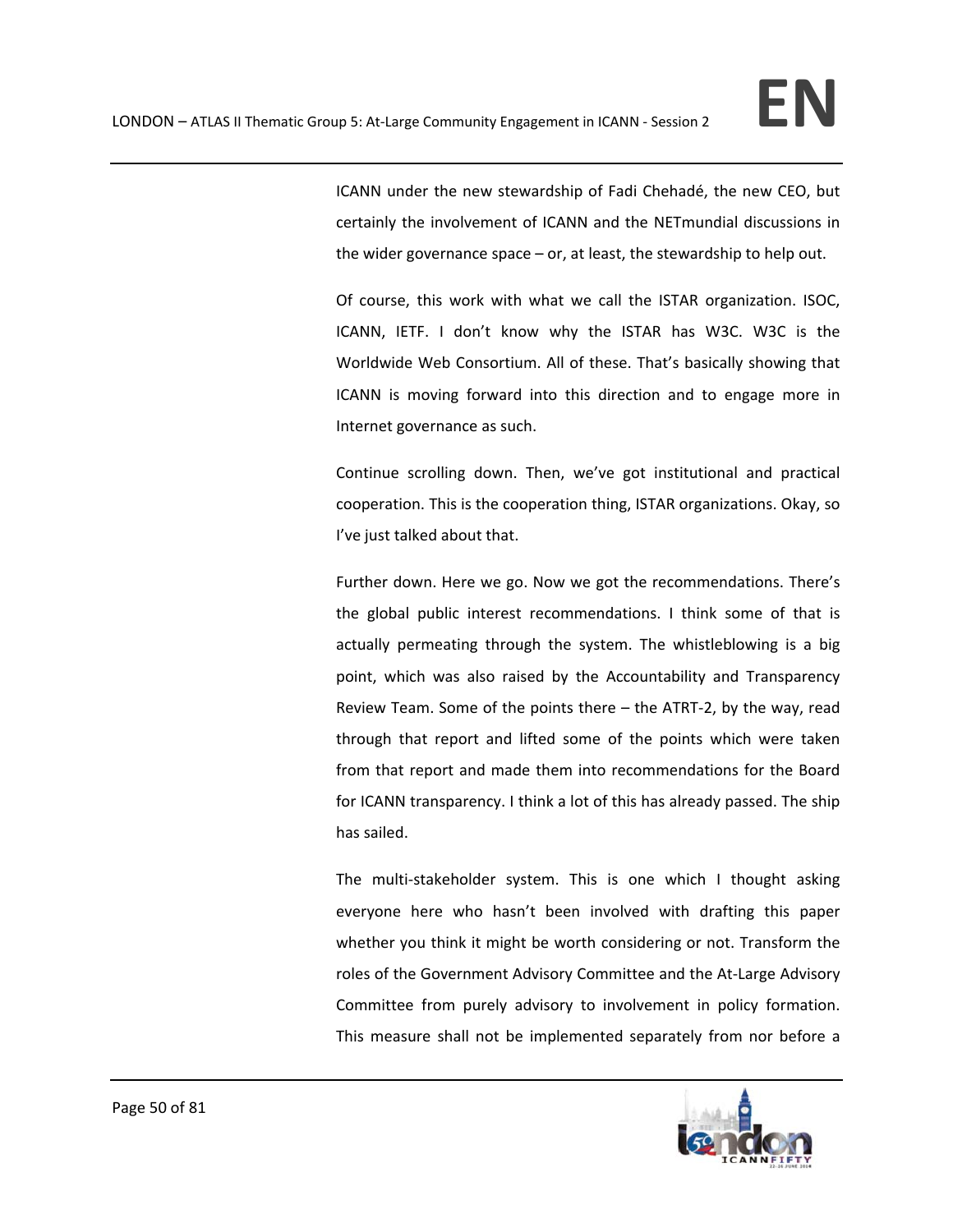coordinated reform of structures affecting all Supporting Organizations and Advisory Committees. Then, reorganize the roles and relationships of the Supporting Organizations and Advisory Committees with explicit aim to improve balance and avoid silos. Address the country code top‐ level domain diversity of practices, vis à vis ICANN's general standards and best practices. Finally, provide permanent and qualified staff support for each stakeholder group.

The last one I think is something which is needed all across ICANN. There's still some work needed on that. The one just before that, the country code top‐level domain diversity of practices is something we actually just discussed this morning from 7:00 to 8:00 a.m. We were reminded, once more, that country code operators are not all members of the ccNSO. Some of them are not. Country code operators see their country code as being a sovereign asset. In other words, ICANN cannot tell them what to do.

In fact, they went to the level – when we mentioned about the level of collaboration between a local At‐Large Structure and a local country code operator, in some countries this is happening. We said, "Well, could we do a survey of this? Find out what countries and so on do that and then use this as a best practice for all country code operators?" The answer was, "You don't want to call it 'best practice.' You might want to call it as examples of what goes on. But if you say 'best practice,' that would mean that those that are not doing it are doing lesser good practice or worse practice." That has a political component to it. Remember, country code operators are not linked to ICANN in any way. If they want to come to the table on Monday and decide they don't want to come to the table on Tuesday, they're very much able to do so.

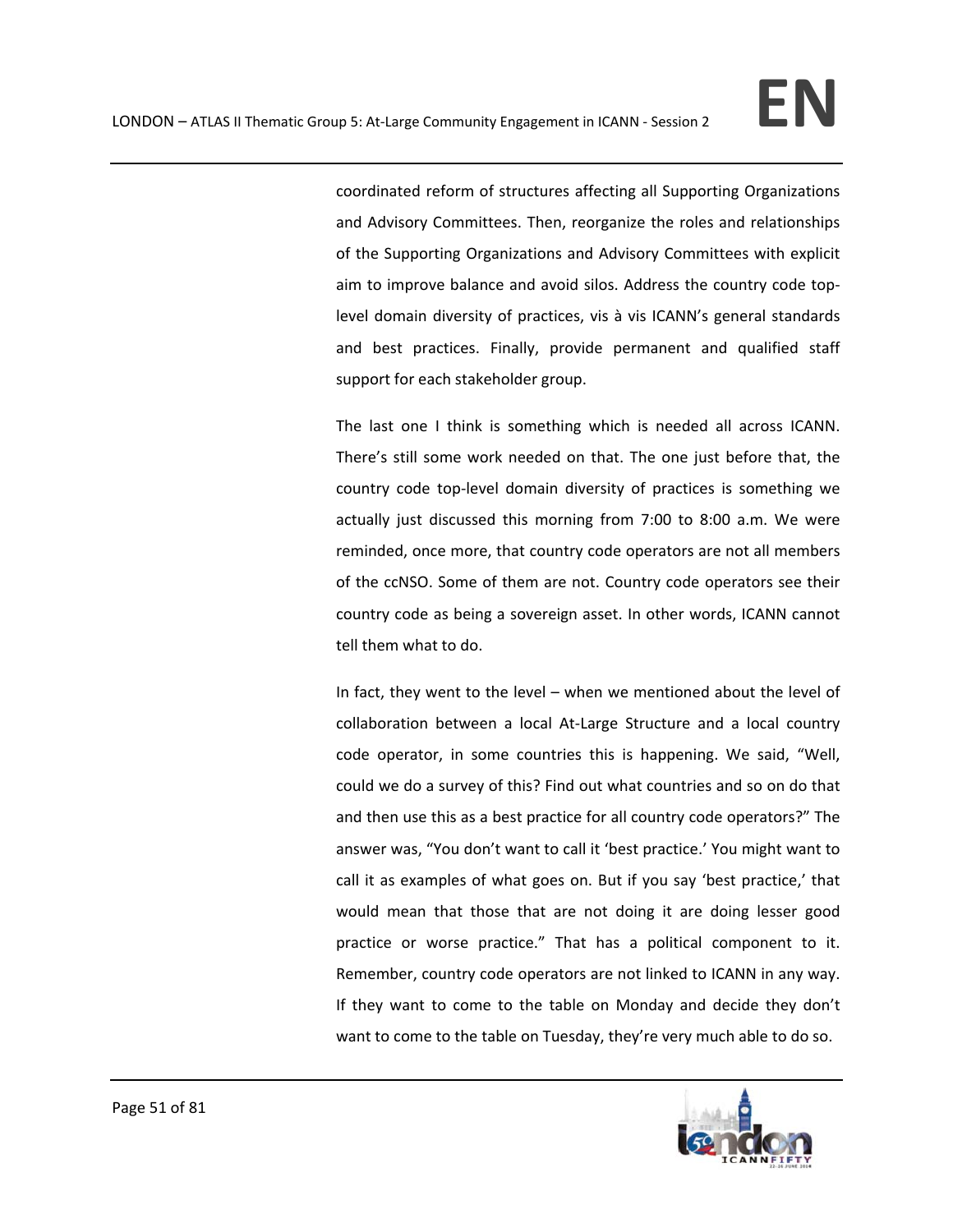They're not asked to pay fees either to ICANN. If they want to give ICANN millions of dollars – which some do, actually, because they support the model that ICANN works on  $-$  they will. If they don't, they can come to ICANN paying zero. It's a tricky relationship. Number three is tricky. But the first two, transform the roles and reorganizing the roles which produce the most waves across ICANN and across other communities, especially when the GNSO, being mandated with policy‐ building and policy‐making, was suddenly shown a suggestion that it wouldn't be the policy body in ICANN.

The reason for this recommendation by the way, to give you a quick background so you don't need to read the whole thing, is that the GNSO, being divided into two houses, a contracted parties house – the registrars and the registries, the people that sell you domain names – and a non‐contracted parties house, the people that are made up of commercial constituents, companies out there, the Internet service providers, intellectual property components, and noncommercial and not-for-profit organizations. Because it's a 50/50 thing, the GNSO often has big problems in making decisions, because one side decides we want to go for it. The other side decides we don't want to go for it. It just breaks things.

In effect, because half of it often is a vested party for policies that will help in selling more domain names, the contracted parties are of course going to say, "Okay, let's move forward." Of course, it's not as simple as that, by the way, because there's sub‐themes to it. But the points of view of the group here was, "Let's just strip the policy-making of any vested interests and put it in the hands of those who have least vested interests." In other words, governments and end users.

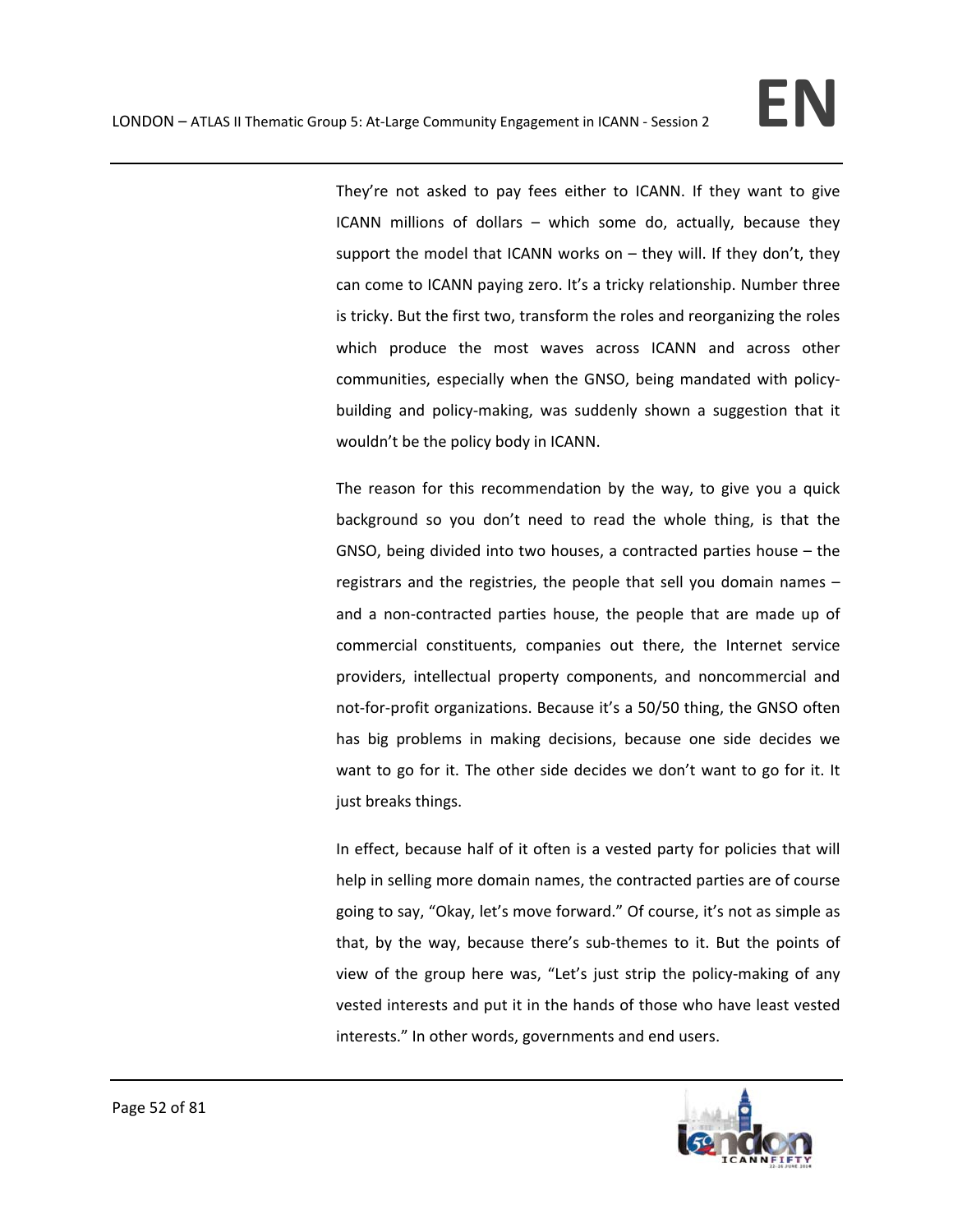We've seen, since that paper, that this has changed a little bit, because with regards to governments – just as a little sidetrack – there has been an ongoing war for the past year‐and‐a‐half based around wine, dot‐ wine and dot-vin, where the European Union and various countries in the European Union are objecting to having an open space for domain names under dot‐wine or dot‐vin, so that you wouldn't have someone in the U.S. that could register champagne.vin or merlot.vin or something, or bordeaux.vin. That is still going on, apparently. I got feedback yesterday from the Chair. Very, very dark eyes, ready to cry, going, "They're still at it. It's the fourth ICANN meeting." These are vested interests, though. But these are national vested interests. Are vested interests really not vested interests?

Throwing this over to the room. We might not need to find a resolution or some conclusion, but I thought it would be an interesting thing to discuss here. Don't start discussing dot‐wine and dot‐vin, please. I'm totally neutral on that, by the way.

DEV ANAND TEELUCKSINGH: Fouad?

FOUAD BAJWA: Thank you. Olivier, if we scroll back to the multi-stakeholder system part and the recommendations. The recommendations in the end. Yeah, about here.

> I think the first two, we should revisit this, maybe after a coffee break, and actually stress on these recommendations again, develop a language for this. This is something we keep the discussion ongoing with

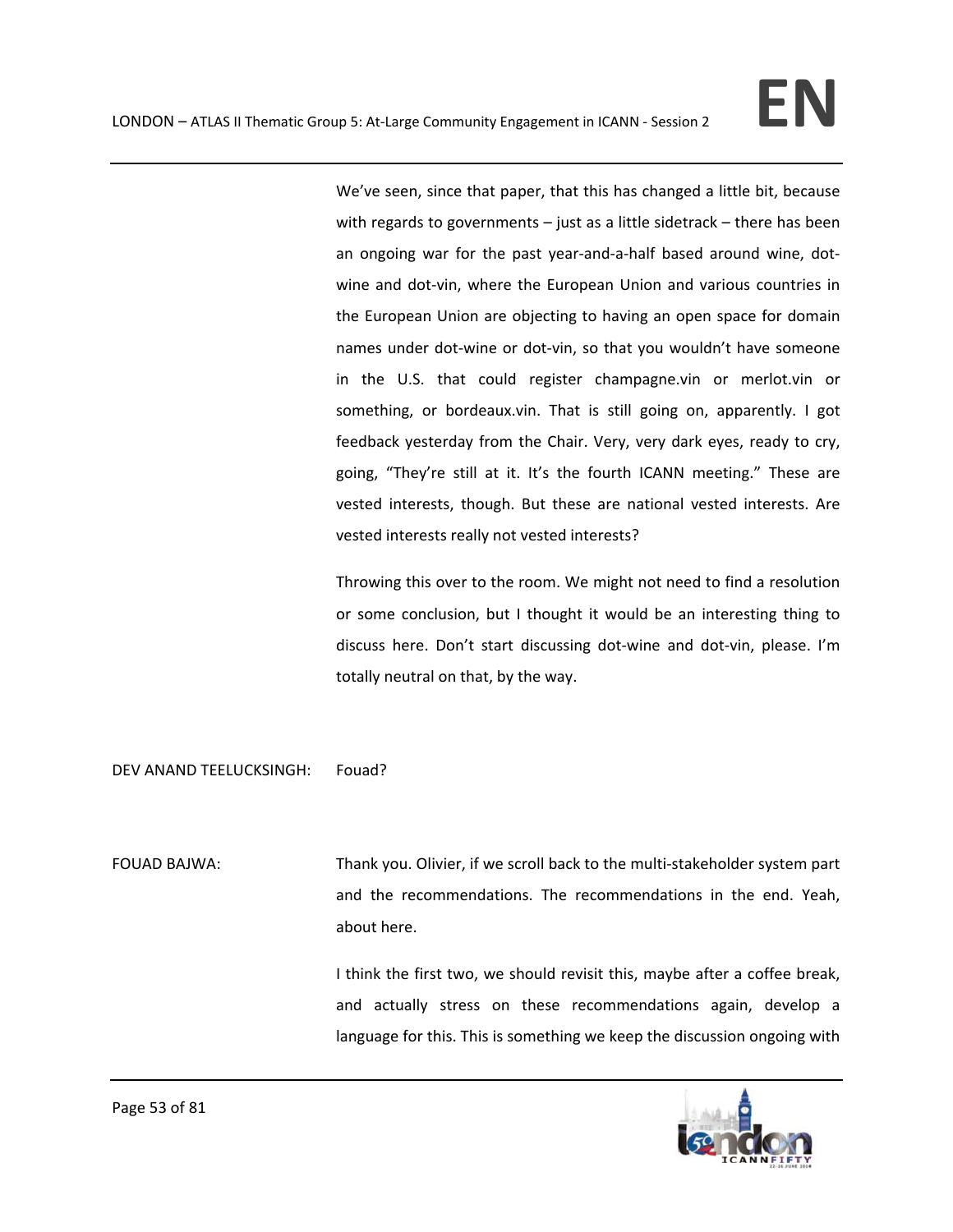ICANN. Make it part of our statement. These are important aspects, as well. That's [inaudible].

- DEV ANAND TEELUCKSINGH: Fouad, I have to confess, I didn't catch that last phrase because you weren't quite close to the mic. Could you just repeat that? Sorry.
- FOUAD BAJWA: Oh, yeah. On the multi-stakeholder system, the first two recommendations, I think we should include this in our statements as something we want to stress on again from ICANN, because the discussion has to be kept going. The stress has to  $-$  we have to stress ICANN to somehow look into this. This is where the public interest thing comes in, as well. The users' interest, the users' public interest, these are things which affect that. Thank you.
- DEV ANAND TEELUCKSINGH: Thank you. Sorry. Any comments on that? I think it's a good idea. Yeah? I'm seeing nods. Okay. Yeah, anyone? No?
- OLIVIER CRÉPIN‐LEBLOND: Once you start humming. [inaudible] ask the same question after [inaudible]

DEV ANAND TEELUCKSINGH: There you go.

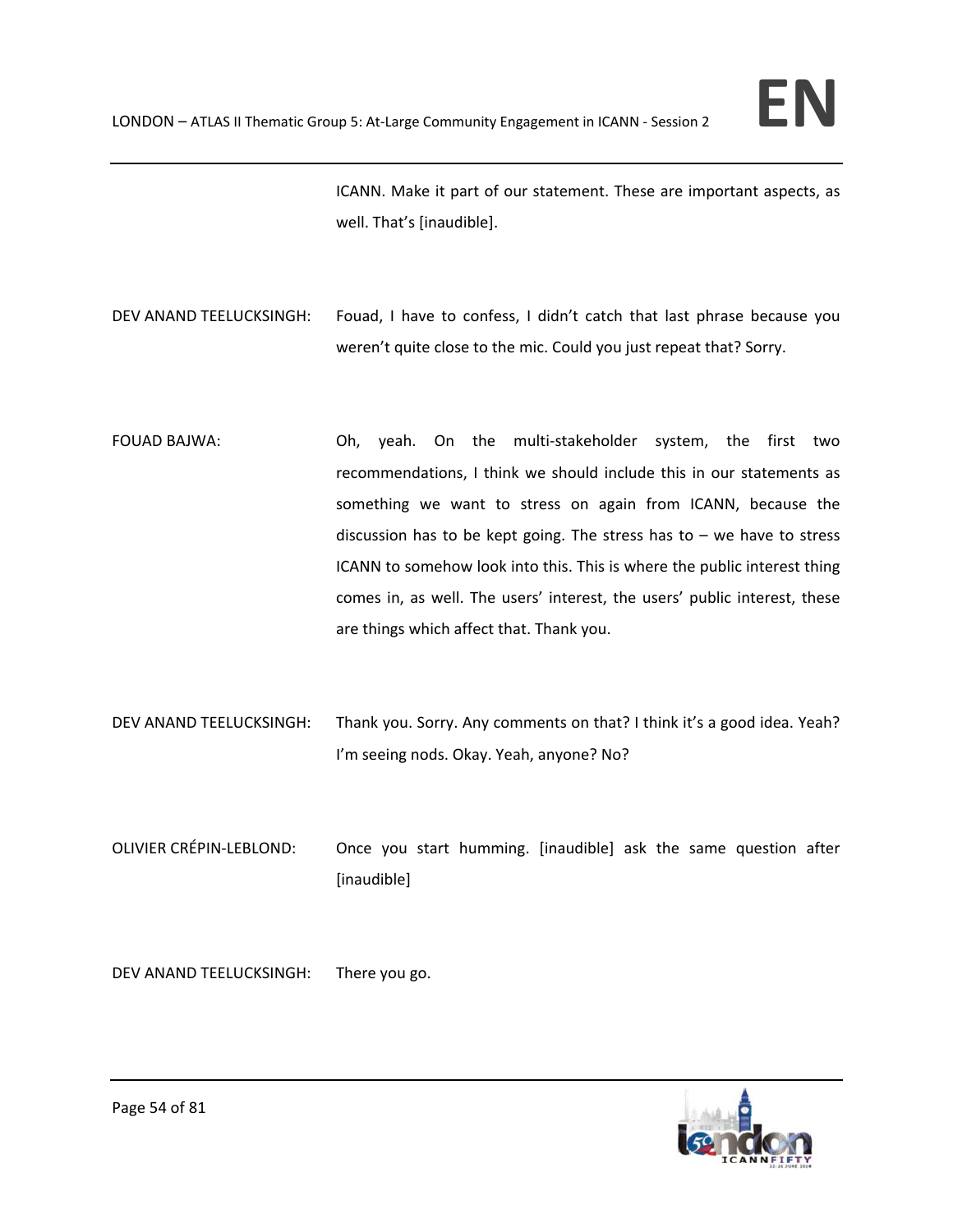OLIVIER CRÉPIN‐LEBLOND: There's a vested interest [inaudible].

DEV ANAND TEELUCKSINGH: That's right. Okay. Thanks. Going back up to the public interest, going up, if you scroll up a little bit again. Sorry, thanks. Yeah.

> I think, then, possibly one of the wordings of  $-$  in the declaration is probably to support the – I'm just throwing it out there – the concept of the public interest does need to be defined. I will say probably wording to the effect that ICANN needs to be support the proposal and it FY15's Strategic Plan to develop a public responsibility framework. I could quote a line from the actual focus area wording of that. All right, Fouad? Okay.

FOUAD BAJWA: Actually, also refer to some of the articles from the ATRT-2 that was being mentioned, where the public interest has to be focused on. Because somehow, if we can make a statement in which we're referring to do things which have already – with ICANN and ICANN has to implement those. And we [re‐stress] on that. That's that something that ALAC wants, as well, At‐Large Community wants, as well, from ICANN. It reemphasizes the stress on that issue.

> Then you can propose a strategy to how to go about it. The public interest summit is an idea. Or you can have some other version as a cross‐community working group on public interest. Suggestions like these.

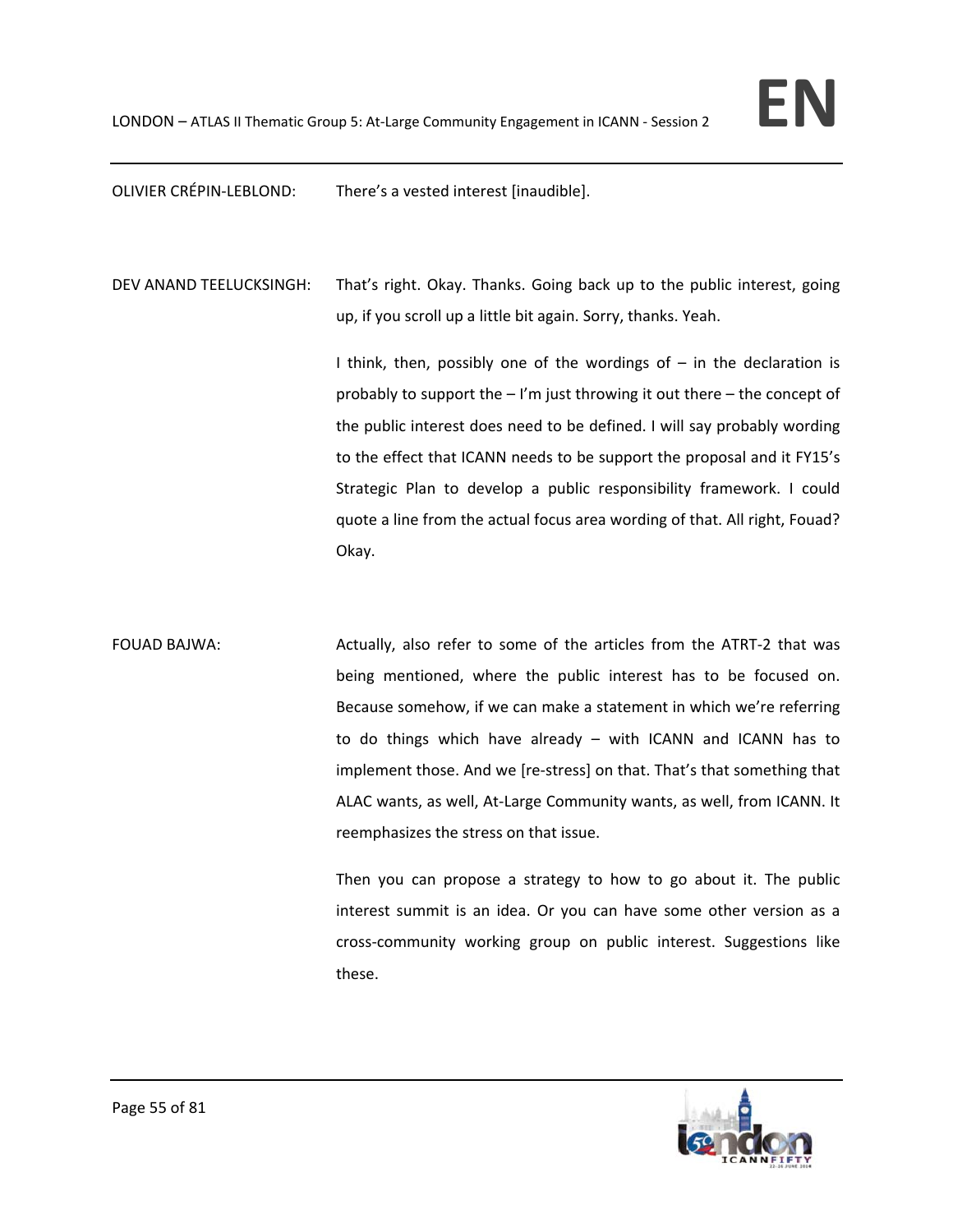## DEV ANAND TEELUCKSINGH: Olivier?

OLIVIER CRÉPIN-LEBLOND: Thanks very, Fouad. On the issue of – we're going to have to scroll back down, again. I know it's a bit of a yo‐yo. I'm sorry, everyone. I hope you guys are not just getting neck ache out of this.

> I'd like to offer a counterargument to this. I'm not saying whether I'm supporting it or not. The counterargument which is given here is as far as the Generic Name Supporting Organization is concerned, because it has contracted parties inside there, they are the ones who are best suited to really understand the issues around the Domain Name System, both technical issues, market issues, and some of the issues. Because they have customers, so they also are able to relate to their customers and they know what works better, in some cases.

> Their point of view is, "Well, the structure might not be absolutely perfect, but certainly the Supporting Organizations, which developed the original policy, have that balanced view with the contracted and non‐contracted parties." Have the knowledge from contracted parties and the insight from non-contracted parties into developing policies.

> But maybe the work inside the existing organization, inside the Generic Name Supporting Organization, specifically, needs to be reorganized. Or with all of the new arrivals, with the new generic top-level domain applicants, at the moment, there were only 20 or so of them. Now there's going to be hundreds of them. They're going to have to reorganize their processes anyway altogether.

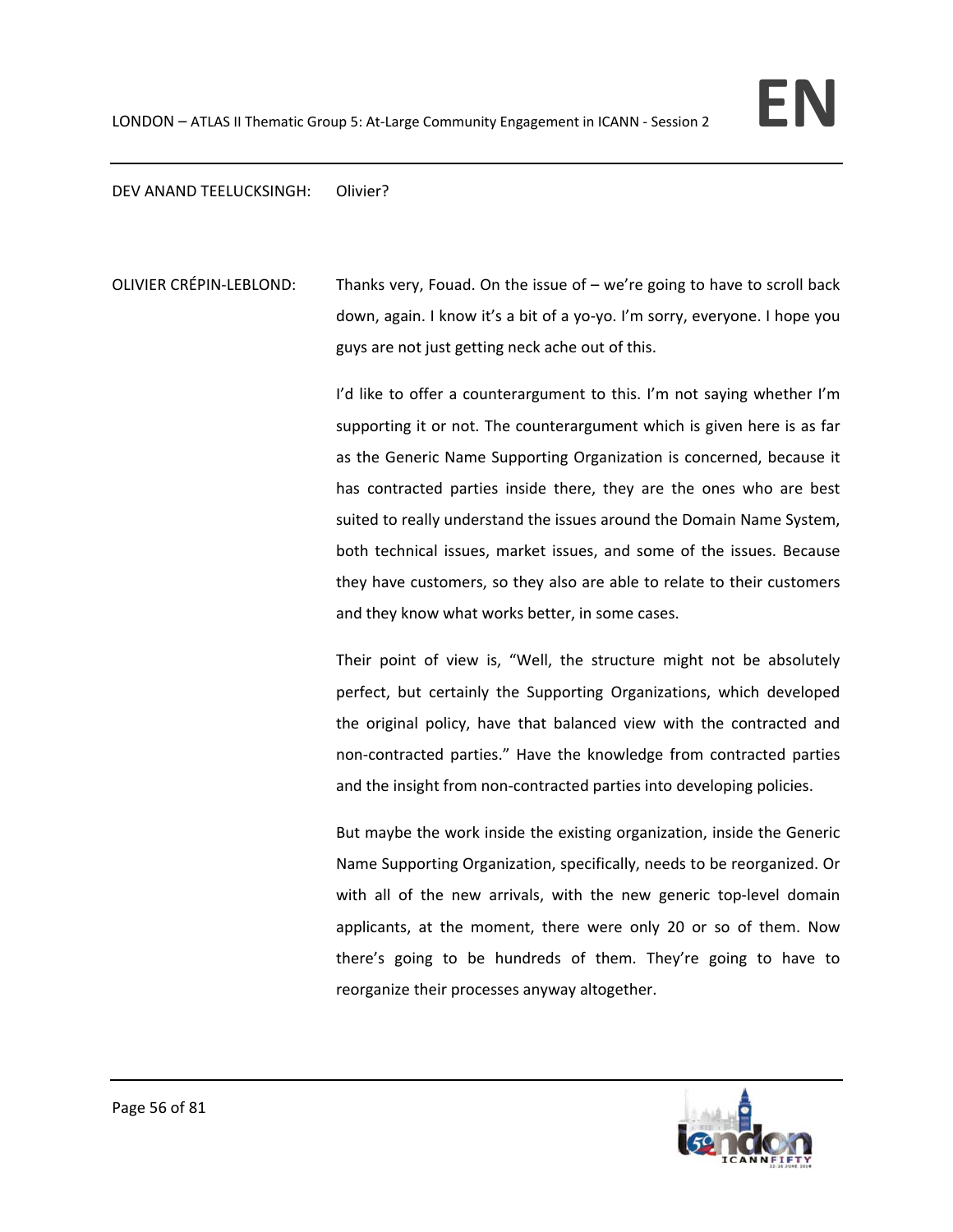It's a challenge for them. There's going to be a Generic Name Supporting Organization review starting very soon on that. Their point is before looking at completely reorganizing all of ICANN from scratch – because this would be, effectively, taking ICANN, shaking it, and then starting again – why not just give it a go first with a GNSO reorganizing and seeing how that goes? Making this as a case of all of ICANN should be looking into this possibility of involving Supporting Organizations and At-Large – sorry, and Advisory Committees into policy making. But as a study, not as a recommendation that it should be done now.

One last piece of feedback. One of the feedback I have received from the Board on this, and it was an e‐mail. I think it was from Steve Crocker. He said, "Are you effectively saying we should scrap the GNSO and we should put ALAC in charge?" I said, "On the record, of course not. Between you and I? That would be great." That's totally off the record, of course. No, I'm kidding, here. But fact is it is a very significant thing to ask for something like this. And one has to be careful, also, what one wishes for.

- DEV ANAND TEELUCKSINGH: Be careful what you wish for, you may get it. Okay. I saw Y.J. first, actually, and then Fouad. Y.J.?
- Y.J. PARK: Yeah, thank you. I think our breakfast discussion seems to be all connected to yesterday's question, who we are and what we can do. I think based on our discussion yesterday, it seems to go for more broader definition of the users. That includes not only private sector,

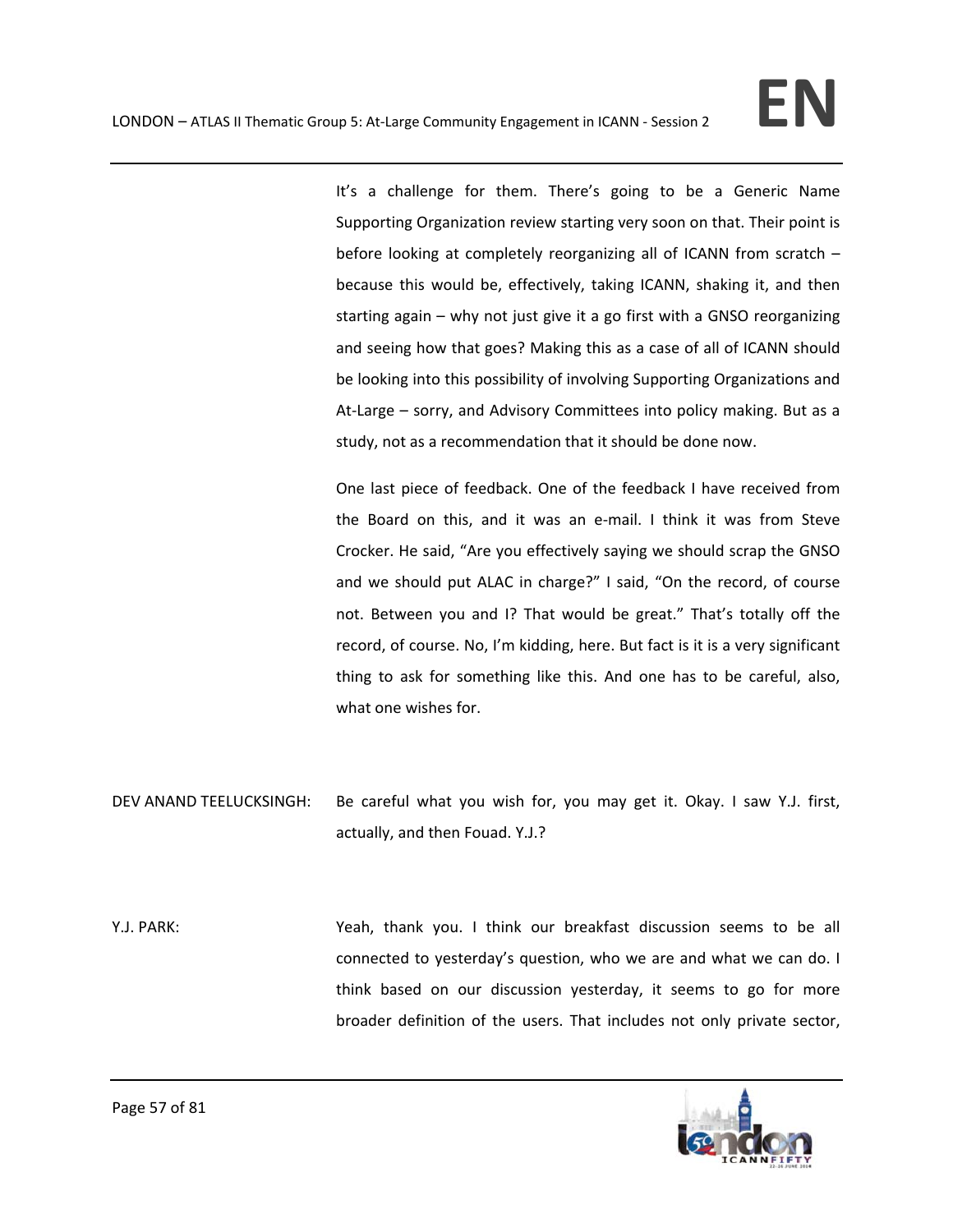but also government, in that sense, because government officers, at the end are users, as well. That's a very tricky part of the definition, but based on our discussion, if we go for that broader definition of the users or the public. And then it goes down to the today's discussion, which we are going to probably cover if we still have time that can at least defend the public interest. They are all the circular debate in the questions.

When it comes to what we can do and what we do as of today, I don't see At-Large engaged with ASO policy discussion at all. I don't see At-Large engaged with ccNSO discussion at all. What At‐Large is engaged is GNSO, right? The GNSO? We do have some interesting roles together with GAC. But again, we don't really know who we are. We don't really know whether we can be identified as public interest group, which is quite different from GAC. At least GAC is well-known to the group that can defend public interest.

At this stage, our challenge in this structure and in this system is whether we can get some kind of agreement from, for example, GNSO whether they will recognize At-Large as public interest group that can go same – the [rationale] for ccNSO, whether ccNSO group is going to recognize At-Large as public interest group. Same go with ASO.

If this community, as a whole, they can acknowledge At‐Large as public interest group, I think it might be much easier from then on. But again, they can still go back to the definition of who we are. If we include all the users – the private sector users or technical community users and just users and government users and – then how can convince the rest of the groups in this ICANN structure we are the one, together with GAC, defend the public interest in this system?

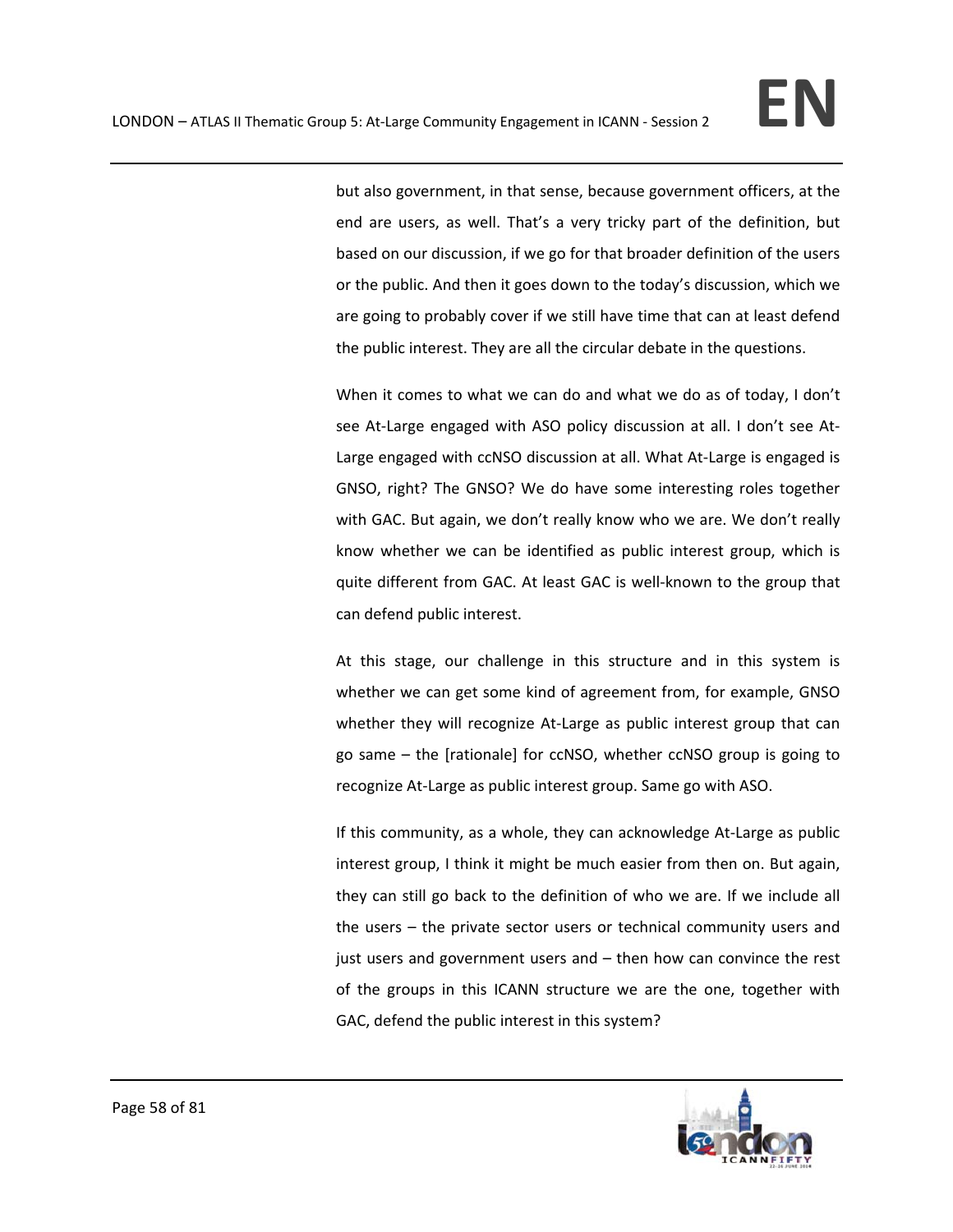This the real challenge from now on. We need talk about a lot of those public interest issues through [RSA] paper. But I think the fundamental question, which we really have to try to answer to is who we are and how we can defend those public interests. If we can solve this kind of challenge, I think it might be really much easier from now, that we can work closely with GAC, and we can also closely with other stakeholders.

The challenge is we know that we work with other constituencies. Today, there was the breakfast meeting between the ALAC and ccNSO. Those who attended those meeting, you can pose your question to ccNSO; whether ccNSO are going to really recognize At‐Large as public interest group. If they can do it? Wow. That's a big progress. We can ask the same question to GNSO. We can ask the same question to GAC.

That's the kind of the consensus‐building process for At‐Large have to achieve down the road. I think that's main really – the challenge.

DEV ANAND TEELUCKSINGH: Thanks, Y.J. Olivier?

OLIVIER CRÉPIN‐LEBLOND: Thanks very much, Dev. I'm not going to comment on what Y.J. said, although – yeah, very interesting. Interesting idea.

> I was going to just mention one thing. Policy development in the ASO does not take place in – ASO, Address Supporting Organization, IP addresses. The policy development does not actually take place in the Address Supporting Organization. It takes places in the Regional Internet Registries. You've got the pyramid. The Address Supporting

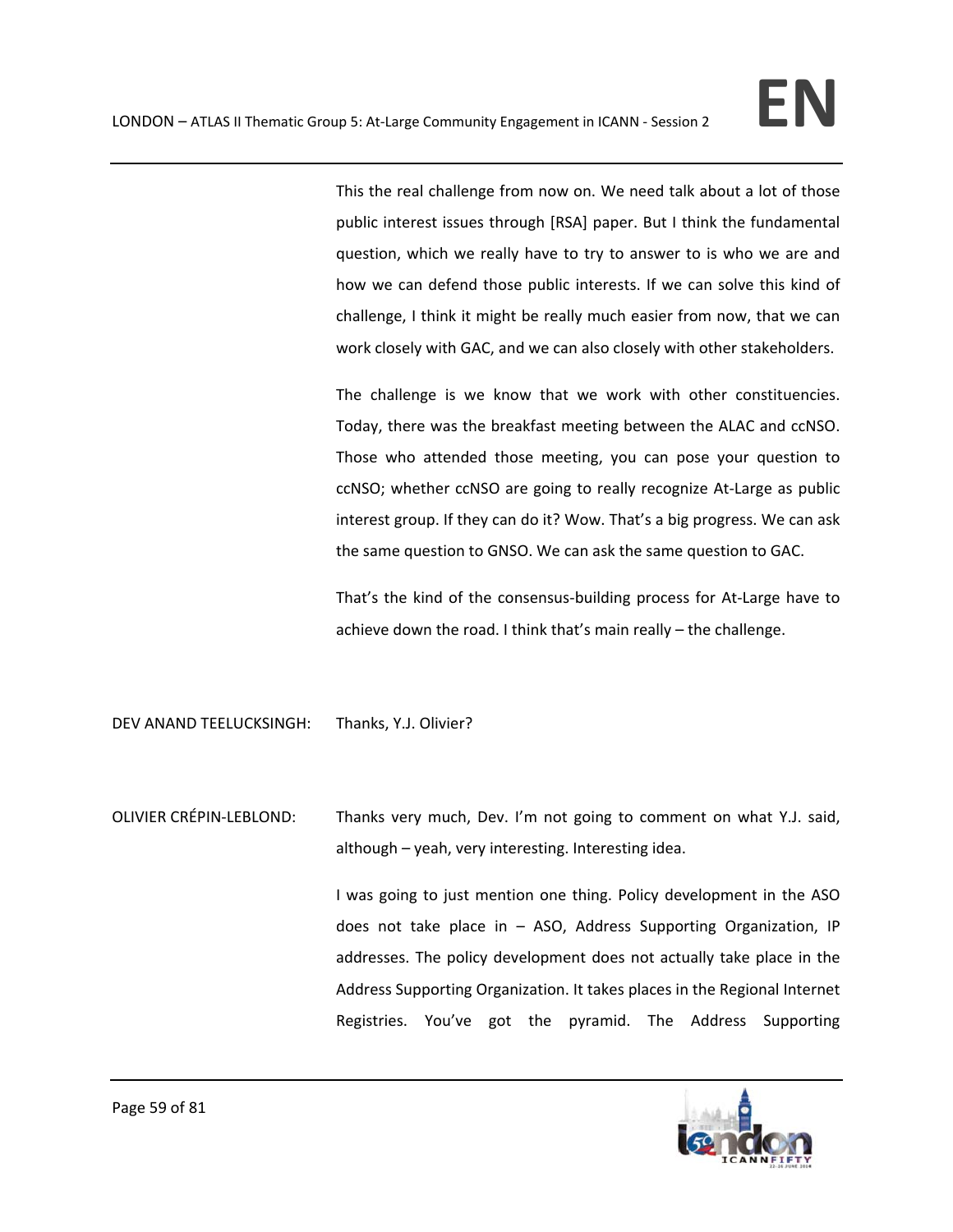Organization is at the top. The Regional Internet Registries are into each one of the regions. Each one of them has got a local policy development with their region, which is open, by the way, which is multi-stakeholder.

One of the things we're trying to do with At‐Large and the ASO is to have better links between the regional At-Large Organizations and the Regional Internet Registries. That will then – the first step was that. This is starting to come together with the signing of Memorandum of Association. The next step is to get At‐Large Structure representatives to be funded either by the Regional Internet Registry or, perhaps – this is something we might explore soon – some funds from ICANN, to go to the Regional Internet Registry meetings and engage in the policy development processes in the Regional Internet Registry annual meetings or monthly – not monthly, but yearly meetings or something. That's why there's no policy development at the ASO level itself.

With regards to the country codes, again any policy development is actually undertaken by the country codes themselves. Some of them do it in a multi-stakeholder fashion. Some of them don't. No policy development takes place at the ccNSO level except when it is something like the Internationalized Domain Names (the IDN) policy which they wanted to harmonize. In which case, many country code top-level domains came together when they were using the same script to come up with a harmonized policy. That's one thing.

And there's also another working group which you will have heard of this morning, the Framework of Interpretation Working Group. We learned from this morning from Becky Burr, the Chair of that working group, that this has gone on for five years. Five years, a huge stack of

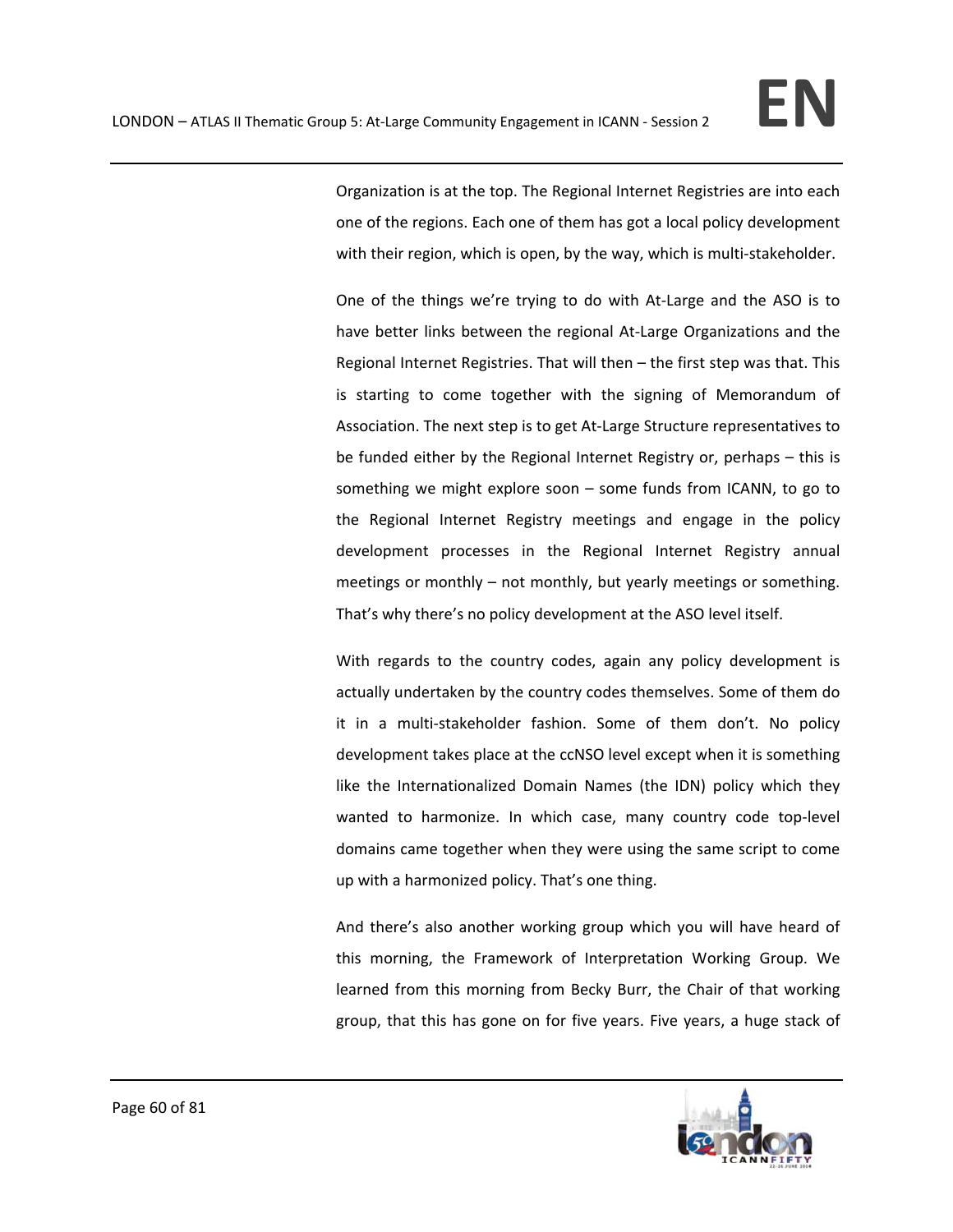paper. That basically is a framework that they're designing as to – in the country code top‐level domain space, as far as policy is concerned, who has responsibility over what. Where do the boundaries go? It's unclear to us. It's unclear to them. It was unclear to everyone. It's a very touchy thing, again, because of the sovereign nature of country codes.

Primarily, this is why you hear so much interaction between At‐Large and the Generic Name Supporting Organization because the Generic Name Supporting Organization produces policy here at ICANN. That's why there's so much involvement with that. I guess ICANN is, with all this, very generic-name-centric because of this. It's an imbalance that is recognized. But I didn't want to take you away from Y.J.'s point, so go back to that. Thanks.

DEV ANAND TEELUCKSINGH: Thanks, Olivier. Fouad, did you have your hand – yeah, I knew you hand raised afterwards.

OLIVIER CRÉPIN‐LEBLOND: I know. He's going to say, "Coffee." No, it's at half‐past.

DEV ANAND TEELUCKSINGH: What's that, sorry? I didn't hear it.

UNIDENTIFIED MALE: [off mic]

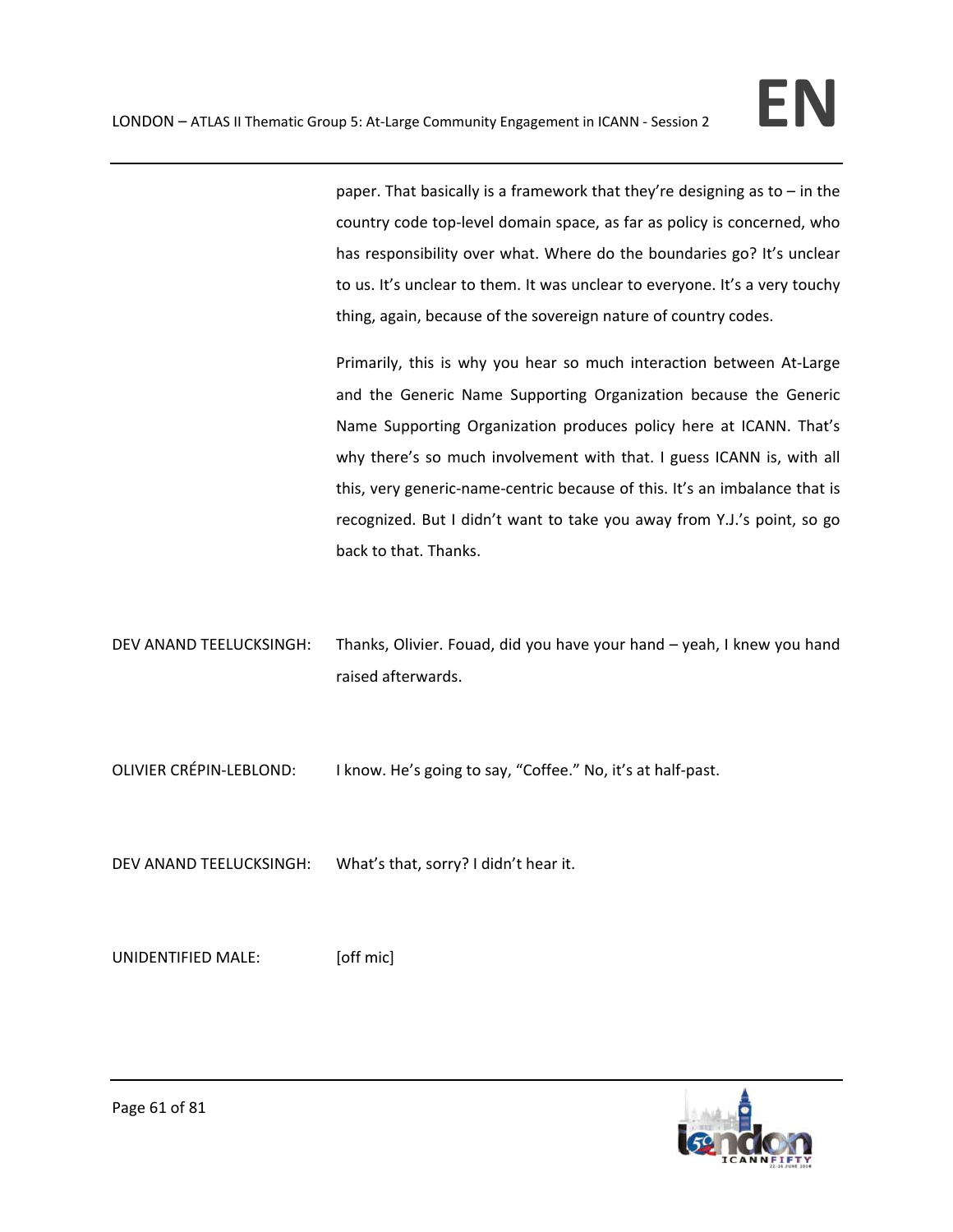

DEV ANAND TEELUCKSINGH: Okay. Sorry.

UNIDENTIFIED MALE: [inaudible] reframe the question.

DEV ANAND TEELUCKSINGH: Can At-Large defend the public interest? Fouad?

FOUAD BAJWA: That takes you to question number one. Which interest is At-Large trying to defend? Is it our version of public interest? The user interest? Or is it the ICANN public interest? If it's the ICANN public interest, what is the public interest of ICANN? It's cyclical. Thanks.

DEV ANAND TEELUCKSINGH: Olivier?

OLIVIER CRÉPIN-LEBLOND: If you wanted me to even make it even more complex, but I hope that we're going to hear from everyone else around the table. Maybe you should put people on the spot from now on.

UNIDENTIFIED MALE: Let's go around. Let's do a round.

OLIVIER CRÉPIN-LEBLOND: Around. A Board member, once it is selected by its community – so, for example, Sébastien Bachollet, once selected by the At‐Large community

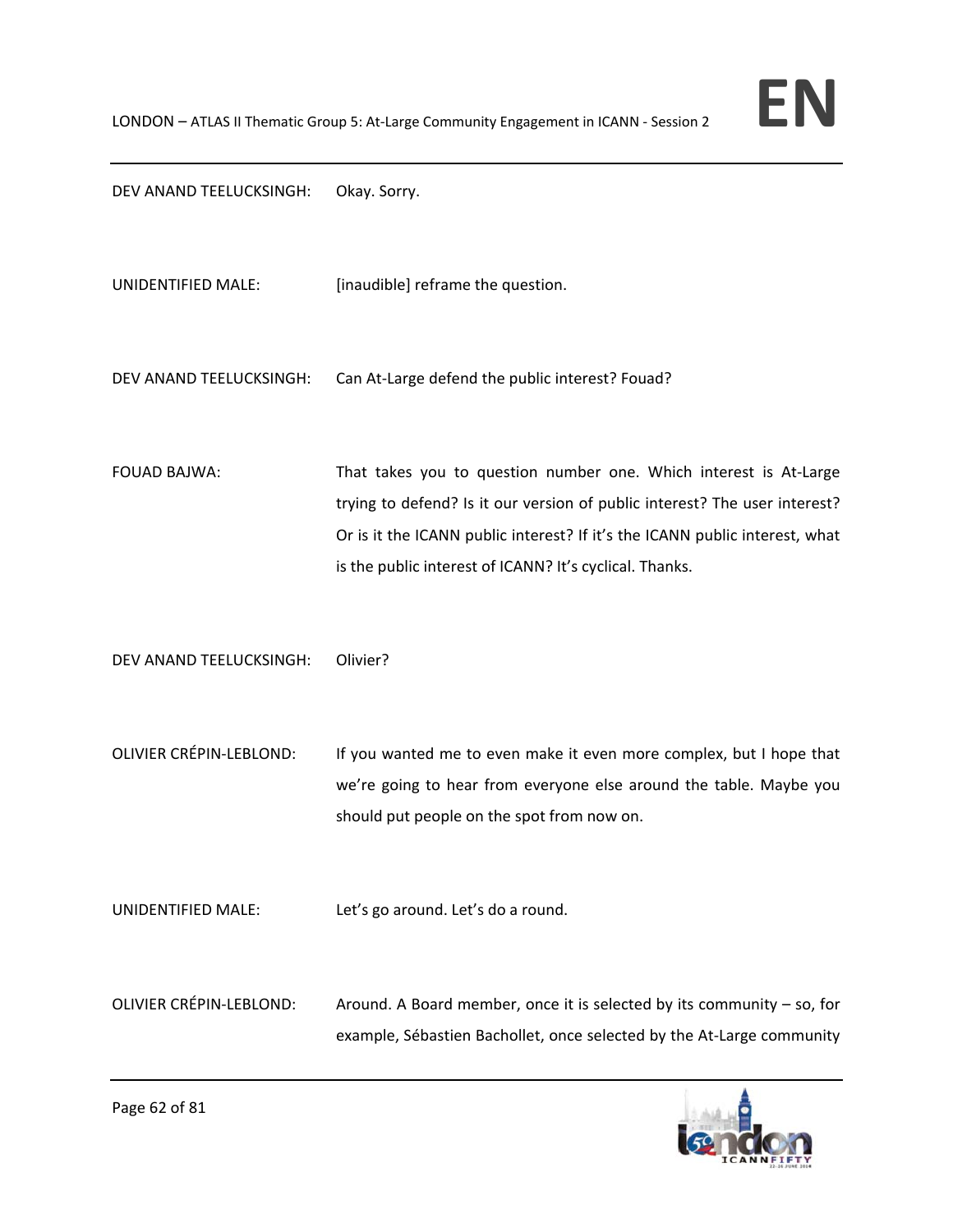to be on the Board is not there to represent the At-Large community anymore. They have to act in the best interest – listen to this one – they have to act in the best interests of ICANN. Board members – if you look in the ICANN bylaws – Board members have to act in the best interest of ICANN and are not representatives of the body that has elected them to that position.

What are the interests of ICANN? Are these the best interests of the public? [inaudible]

DEV ANAND TEELUCKSINGH: All right. Let's see. Maybe it's a good idea to call on persons. All right. Let's see, Michael.

MICHAEL FORDE: Michael Forde, LACRALO. Yes, I agree with that. I think that's the best way. That would be in the best interests of the public, in the end.

DEV ANAND TEELUCKSINGH: I guess I'm not quite understanding. What would you say would be the best? What are you agreeing with?

MICHAEL FORDE: I meant the point that a Board member – is that not what we were talking about? Yes?

DEV ANAND TEELUCKSINGH: Sure.

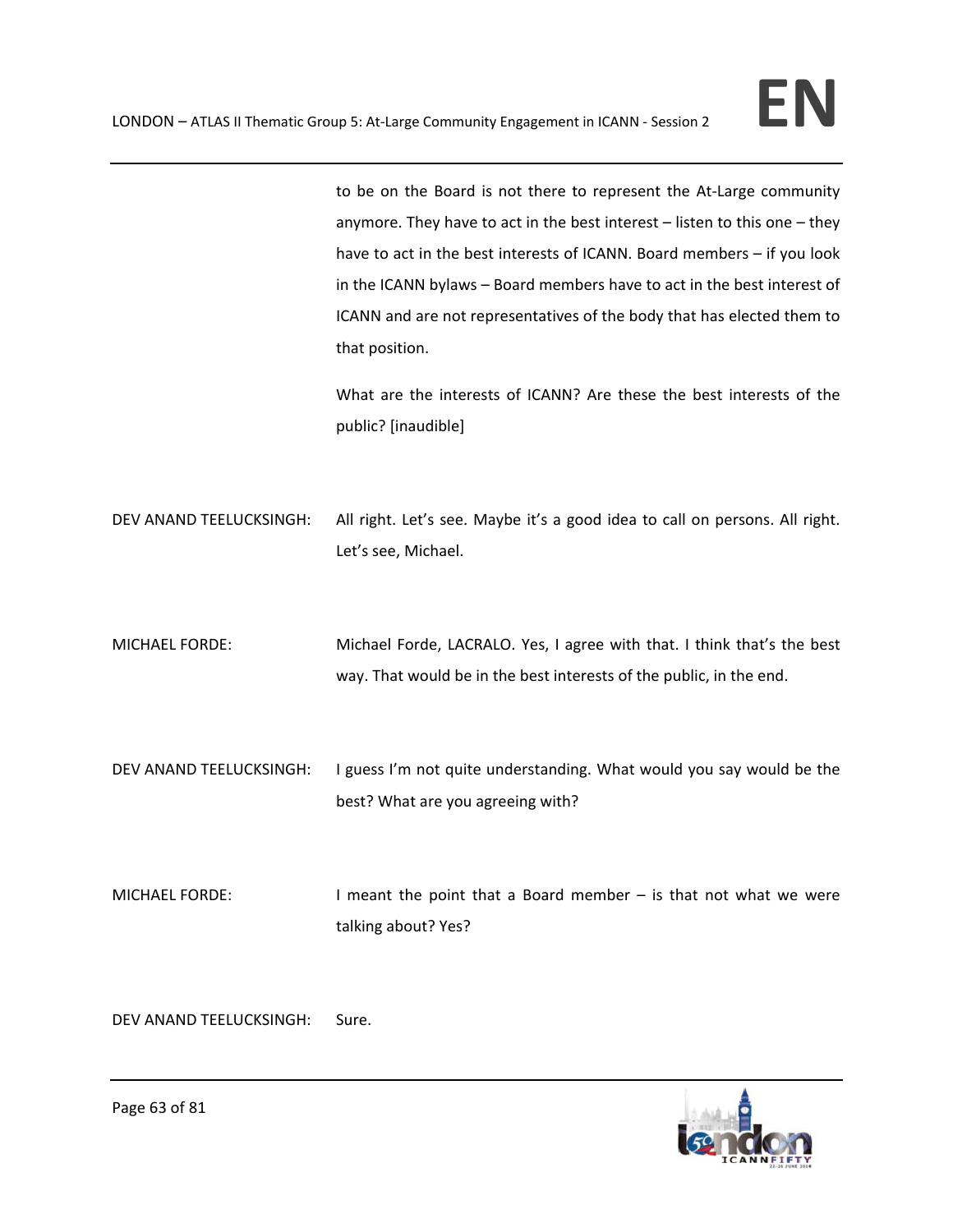MICHAEL FORDE: A Board member, having been appointed, then from that point on, as long as he or she is a Board member, should act in the best interest, should in fact focus on acting in the best interest of  $-$  yes. That's Governance 101, I thought.

DEV ANAND TEELUCKSINGH: Olivier?

OLIVIER CRÉPIN‐LEBLOND: Thanks. This, as you said, it is governance 101 because of course, as you know, ICANN is a not‐for‐profit organization in the state of California. Of course, if you're part of a Board, you have to act in the best interest of the organization itself. That's a given.

> However, a not-for-profit organization in the U.S., with ICANN's mandate, has the mandate to act in the public interest. Would it be, suggesting things, would it be an interesting – no, sorry, let's not use the word "interesting." Would it be a possibility that Board members should act in the public interest, not in the interest of ICANN?

> Rather than saying Board members should act in the public interest, rather than say Board members should act in the interest of ICANN? Or say Board members should act in the interest of ICANN; ICANN should act in the public interest. Therefore, Board members should act in the public interest. Did I lose you? Okay.

> Okay, it's A, B, and C. If A needs to work with B and B needs to work with C, can A work with C? If Board members have to act in the best

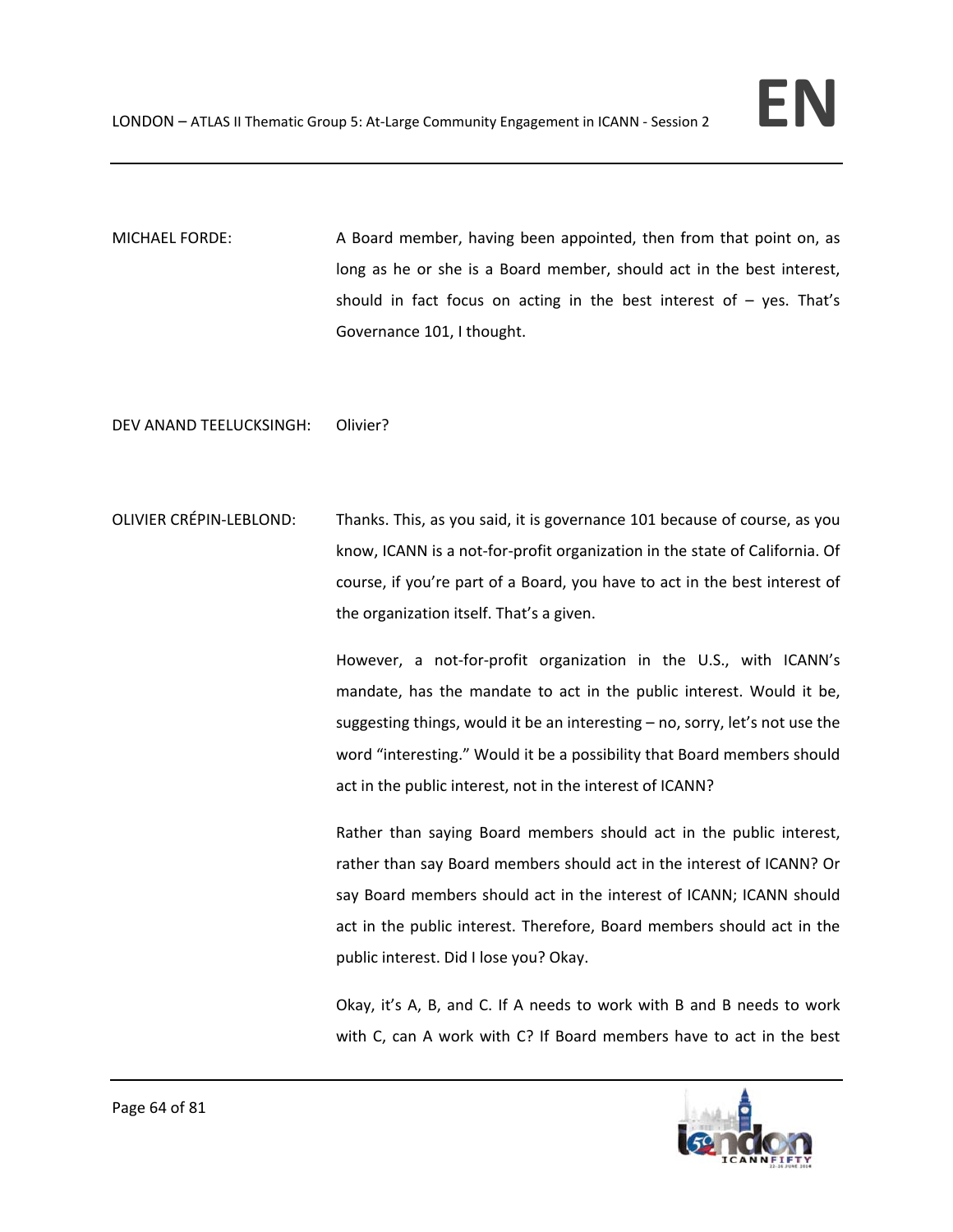interests of ICANN and ICANN has to act in the public interest, then does that mean that Board members have to act in the public interest?

- DEV ANAND TEELUCKSINGH: I guess my initial reaction is that it really has to [inaudible] how that public interest has to be then be very clearly defined in a very clear way, because then you'll know the boundaries. But again, opening it up to questions.
- OLIVIER CRÉPIN‐LEBLOND: You have two solutions there, of course. You can define it yourself or you can pass the baby on and make the recommendations and say, "ICANN really needs to define the public interest."

DEV ANAND TEELUCKSINGH: Yeah.

- OLIVIER CRÉPIN-LEBLOND: That then goes back Fouad's suggestion of saying, "Well, why not have there should be an ICANN meeting or some group or something that will meet up and define that."
- DEV ANAND TEELUCKSINGH: I'm just trying to think, did the NETmundial ever put any reference to this, in terms of public interest or anything like that?

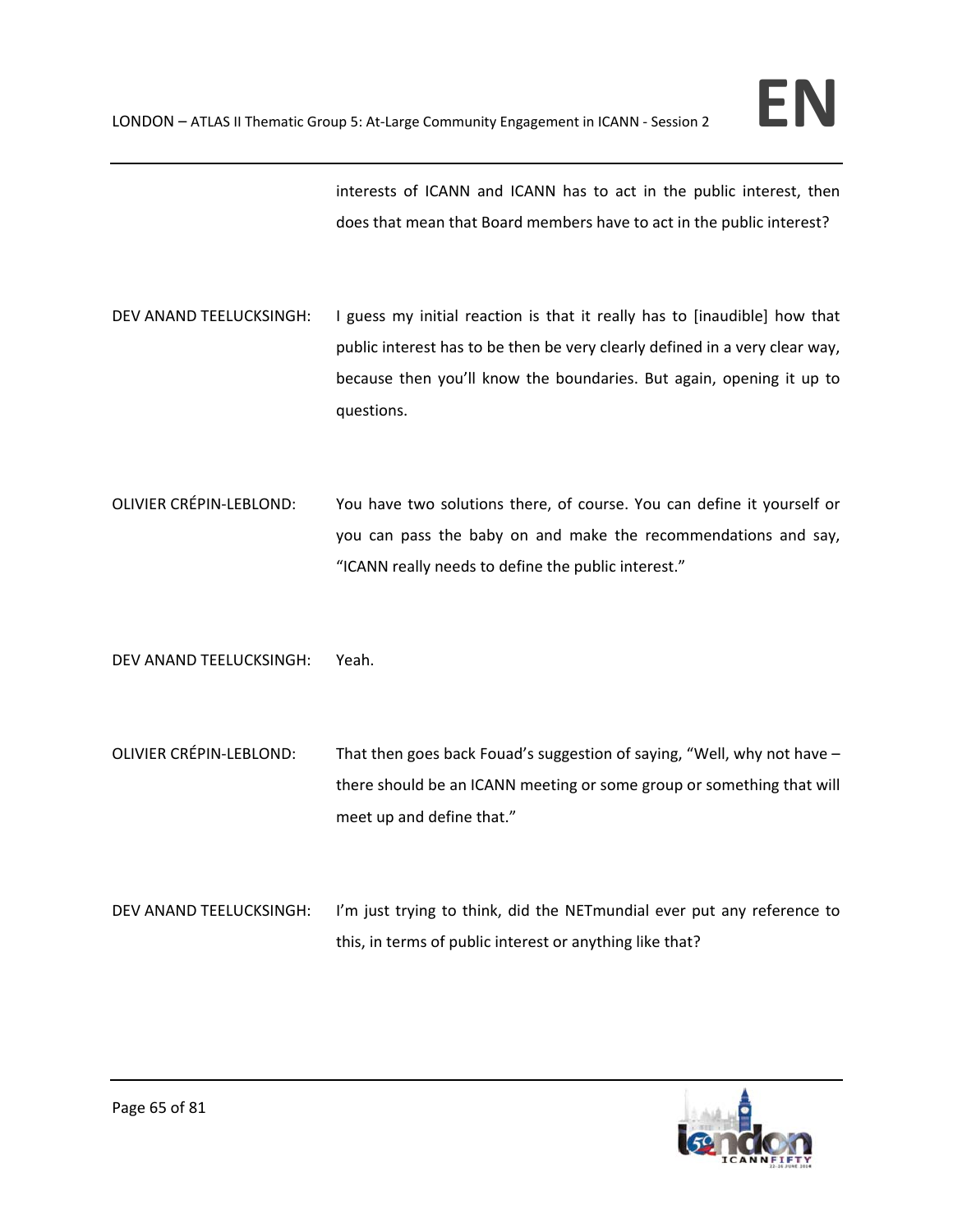OLIVIER CRÉPIN‐LEBLOND: Yeah, thanks very much, Dev. NETmundial, we had a cross‐community working group on Internet governance that was created in ICANN and that presented a paper to NETmundial and an input paper to NETmundial. Of course, one of the things we had there was hey, yes, let's define the public interest. Very quickly, we said, "Let's not define the public interest," because we spent so much time discussing it. You will have noticed that NETmundial itself did not define the public interest, either. That's how crazy this thing is.

DEV ANAND TEELUCKSINGH: Sorry, Fouad, what was that? I didn't catch that, sorry.

FOUAD BAJWA: For the record, I was mentioning that it's a really important subject. We should really – public interest should be actually a focus of At-Large advocacy within ICANN, because it's something which affects our stakeholders. It is something which is going to affect the future of a globalized ICANN. And it is something which is actually affecting the policy processes within ICANN.

> Because the public interest is not defined. Policies are being referenced within or with respect towards protecting the public interest. You're actually referring to a gap and something does not exist over there. You're making basically we would call, let's say, I don't know what the correct word would be for that. Policies for the organization, but not policies for the global citizenry. Even if you want to call it users, consumers, customers, whatever. It becomes that a trade body is doing.

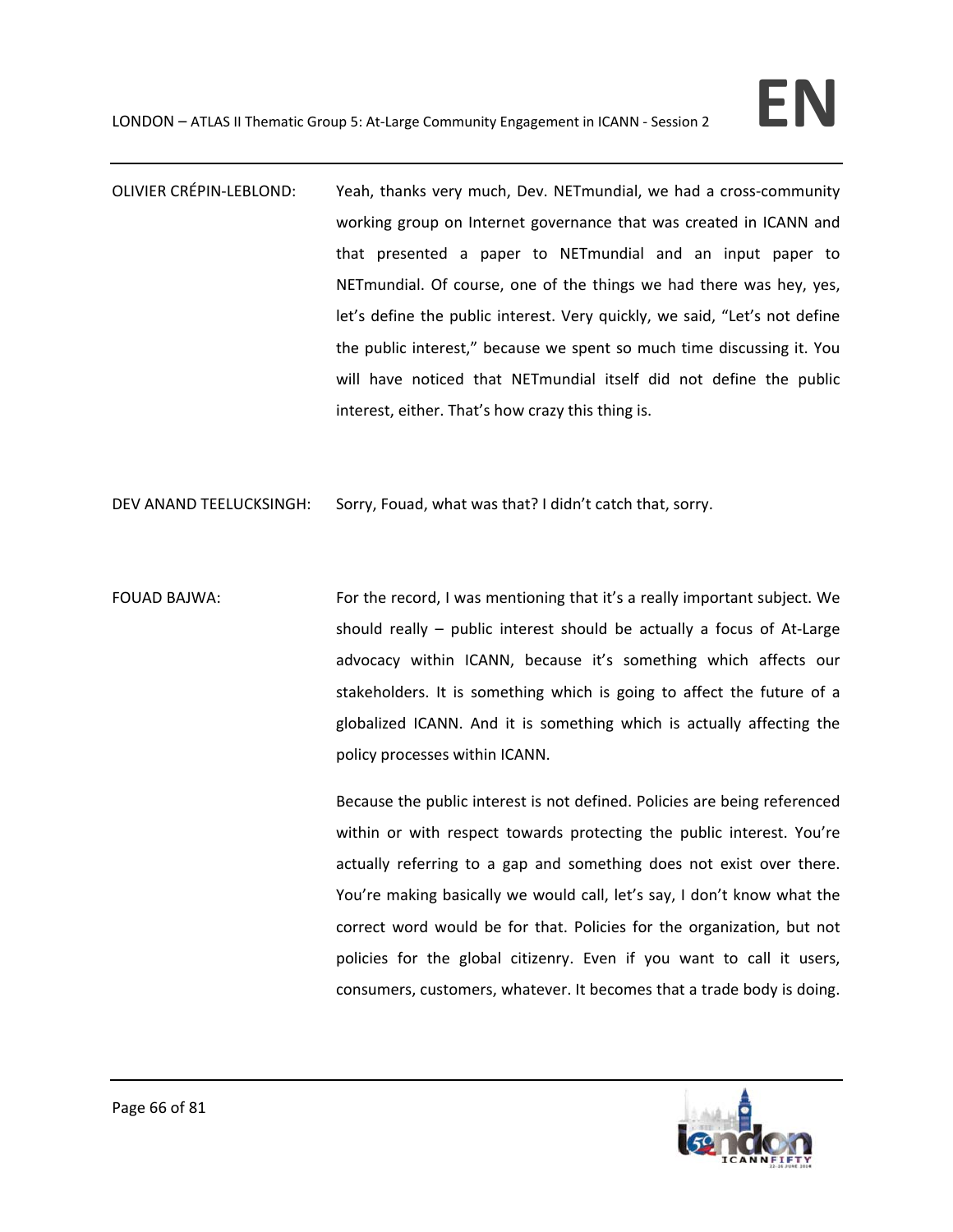It becomes a lobby activity. It becomes interest groups which do not have interest in public interest but more in business interests.

That is why you have to have a clarity. For example, if you define public interest in the context of a country, as Y.J. Park mentioned, citizens. It's usually there is a specific entity which is referred to. Then, you have the issues of public morality and public order. This did come up in the beginning when public interest was brought up a few years back. There was a lot of hustle, bustle around the words "public morality" and "public order." That's what really interested the governments.

It has to be brought back on the table. Even if we become the owners – we take the owner of moving this forward  $-1$  think we should do it. Apart from – within the statement and beyond the statement. Maybe food for thought for ALAC.

DEV ANAND TEELUCKSINGH: Thanks, Fouad. Konstantin?

KONSTANTIN KALAITZIDIS: Okay. I've been taking notes furiously here so Fouad can interpret them later, hopefully. I thought, as I'm listening, I'm relatively new to ICANN. I've been trying to make sense of the whole discussion, in terms of  $-$  so it's very clear that public interest absolutely needs to be defined so we all understand that. There are various comments around how to do it. ICANN proceeding towards becoming more of a global, multi‐ stakeholder model. Continuing that and becoming more and more global.

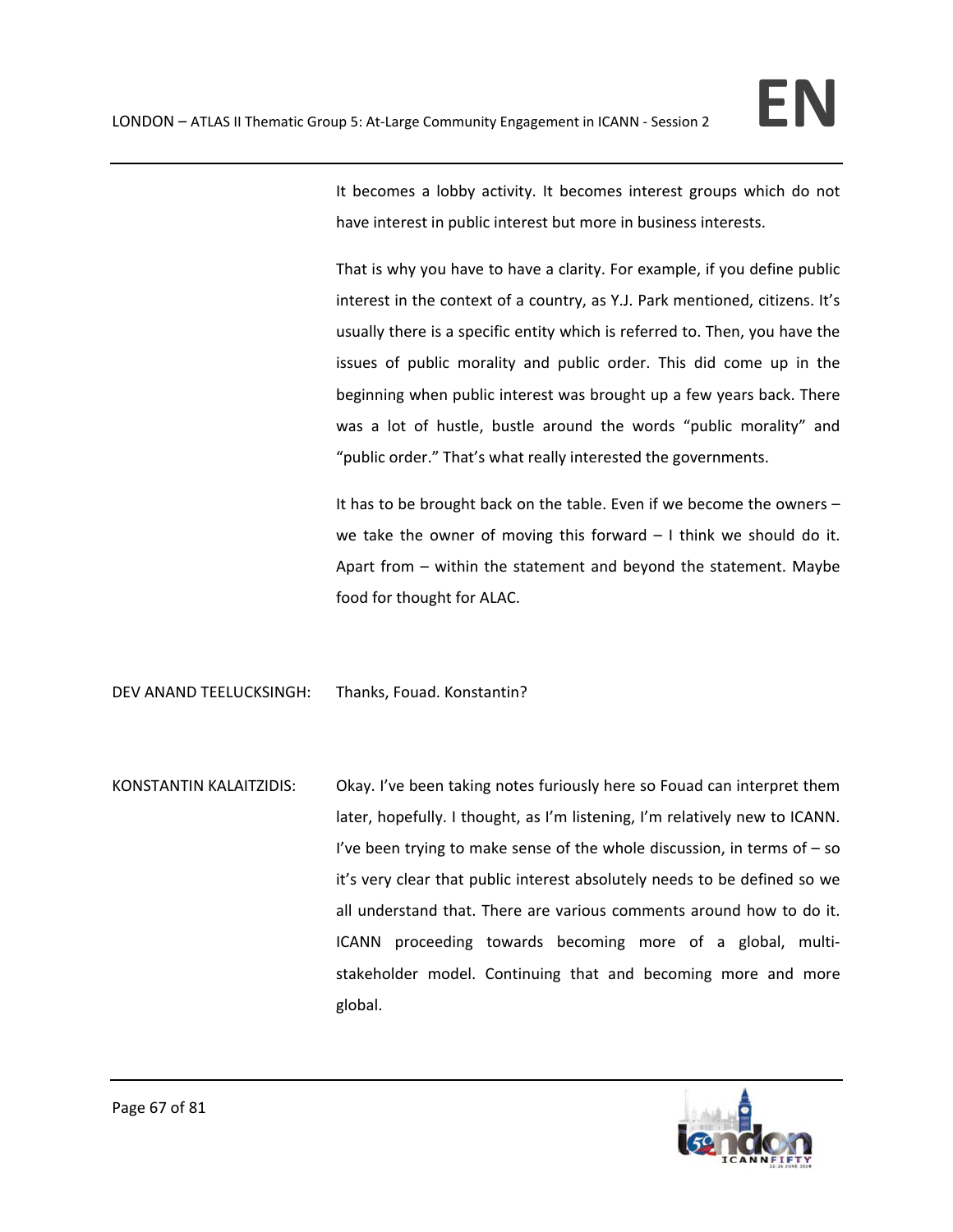I guess the biggest challenge that I see, at least, you have all these different nations, sovereign nations and so on, and public interest it seems like we'll probably end up with maybe 200 definitions, depending on the region of what public interest means. It seems I guess, since it seems everybody seems to agree that public interest needs to be defined. NETmundial did not define it. I guess is the next step to basically decide on is it a work group maybe Olivier or that needs to be created? Is the At-Large Organization or does it go up to ALAC? I'm trying to look for the next steps in terms of what's next. We all understand that public interest needs to be defined.

DEV ANAND TEELUCKSINGH: Okay. I see Olivier and then Michael.

OLIVIER CRÉPIN‐LEBLOND: Yeah, thanks very much, Konstantin, for this. In a way, it's for us to decide. My suggestion would be to ask for a cross‐community working group to work on that and with resources to be able to work on. I think it's going to be very difficult to do this by e‐mail or on an ad hoc basis on telephone calls and things. Off the record, it might require big dinners.

UNIDENTIFIED MALE: [off mic]

OLIVIER CRÉPIN‐LEBLOND: Coming back to [inaudible] and so on. Also, I think it would be very difficult for At‐Large to define the public interest and have that definition accepted by the other component parts of ICANN. There's a

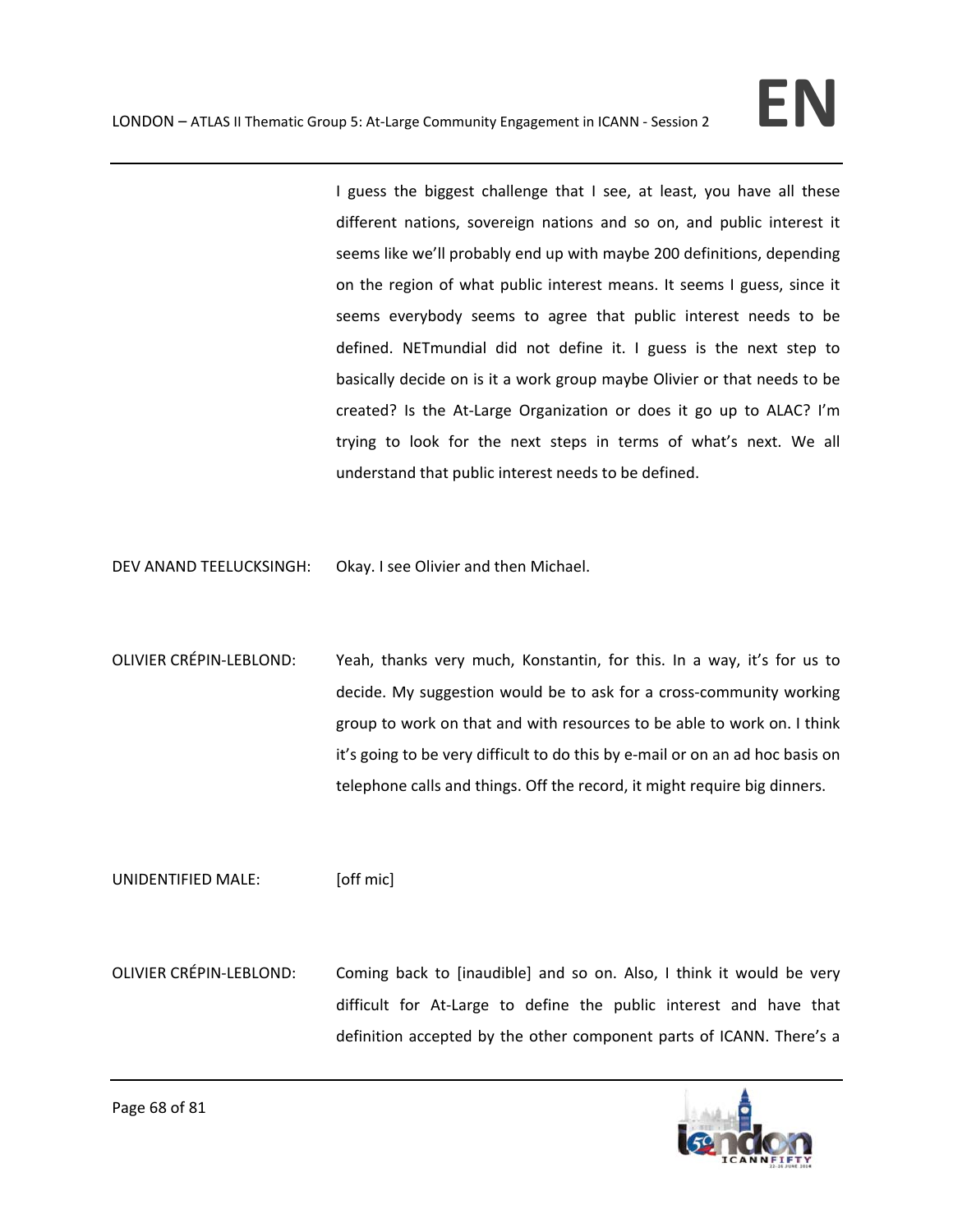certain amount of suspicion with regards to being the sole definer of the public interest. Any recommendation might wish to look at involving everyone.

- DEV ANAND TEELUCKSINGH: Indeed. I think so, too. Michael?
- MICHAEL FORDE: Michael Forde, LACRALO. I might be guilty of oversimplifying this public interest thing, but I see public interest as ensuring transparency in the decision‐making process and then trying to balance all the competing issues that are being considered. That's it. It may be an oversimplification, but for our purposes, we need to do that and not spend time – make it as a separate issue. This is my view.

DEV ANAND TEELUCKSINGH: Fouad and then Y.J.

FOUAD BAJWA: In the fundamentals of public policy, governments regulate their resources and they try to control social behavior. That's very fundamental. This is the [sociology] the society. Then the other part is the economic system that requires regulation and efficiency.

> If you look at ICANN from this perspective, essentially it's doing it the other way around. The economic system, the demand and supply, has more interest of ICANN involved than the social side of things. When we start talking about the public interest, the public interest in ICANN

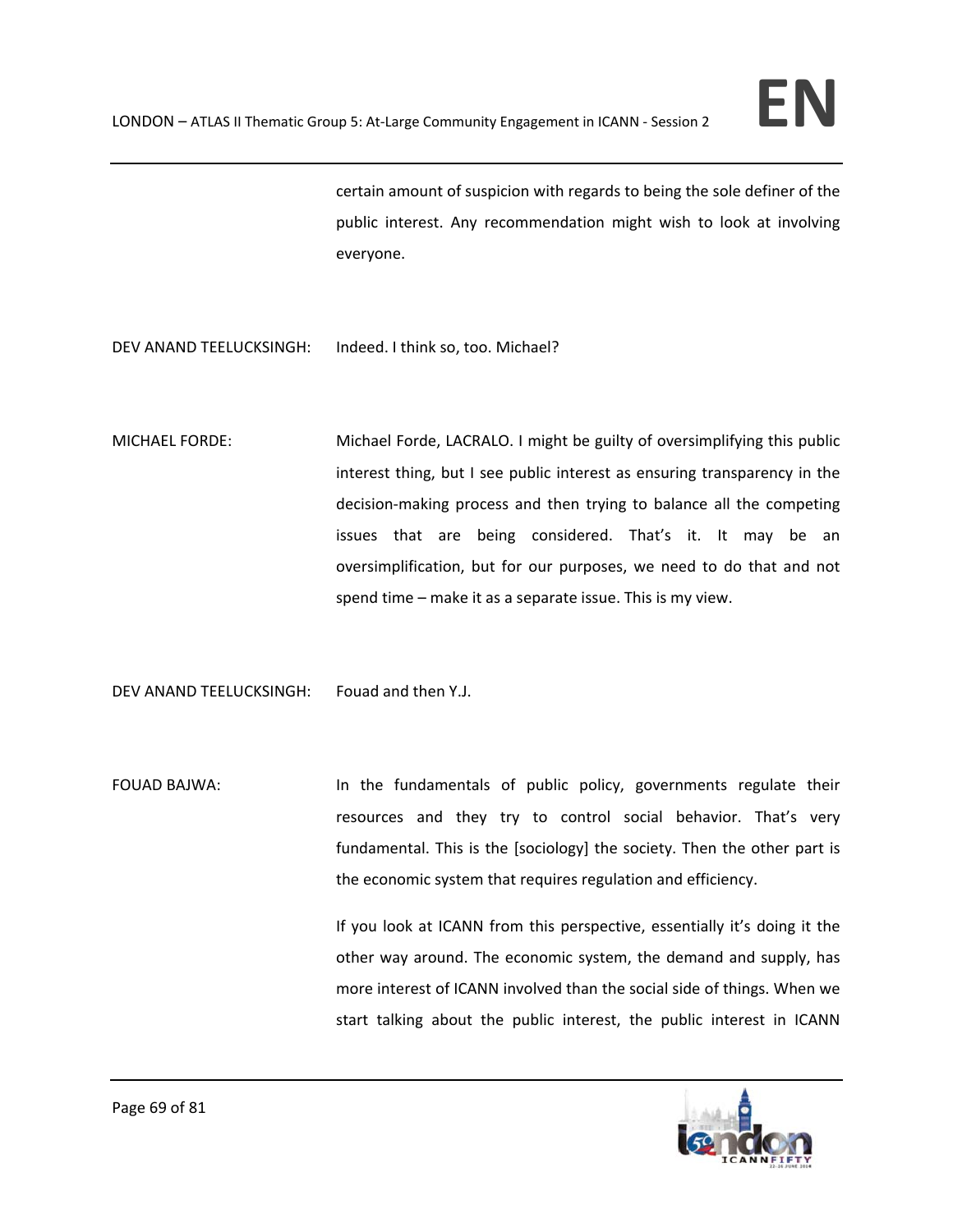might be actually compromised between the social behaviors and the economic activity. I'm just speaking philosophically.

But when the debate actually comes in to the court, you'll have two interests. Sorry, you'll have three primary interests. You'll have the commercial interest. You'll have the government interest. You'll have the user interest. The way they're going to be approaching this is with code name public interest.

It's really a very complex debate. We can discuss it even for weeks [inaudible]. But really giving a call for a cross‐community working group and adding it up into a dedicated meeting of one or two days is a very good and [probable] suggestion, because that will set the scene that will help putting forward an agenda so the people – because you really need to learn what the agenda for the stakeholders are with respect to that particular topic.

Really, you have to shape it a bit politically, but then you have to give it a bit of democracy so that you can hear from everyone, something that NETmundial was trying to do, as well. The, that gives you something even further concrete to move forward. But this is going to require a lot of resources from ICANN, as well. This is going to require full interpretation. This is going to turn it into a mini‐NETmundial, because it is an issue of global interest. Thank you.

DEV ANAND TEELUCKSINGH: Yeah. I was just thinking, yeah, it probably requires that kind of focus that NETmundial did. Who was it? Oh, sorry. Yeah, it was Y.J. Just before you go, just before you take [inaudible], Y.J., I'm just looking at the time.

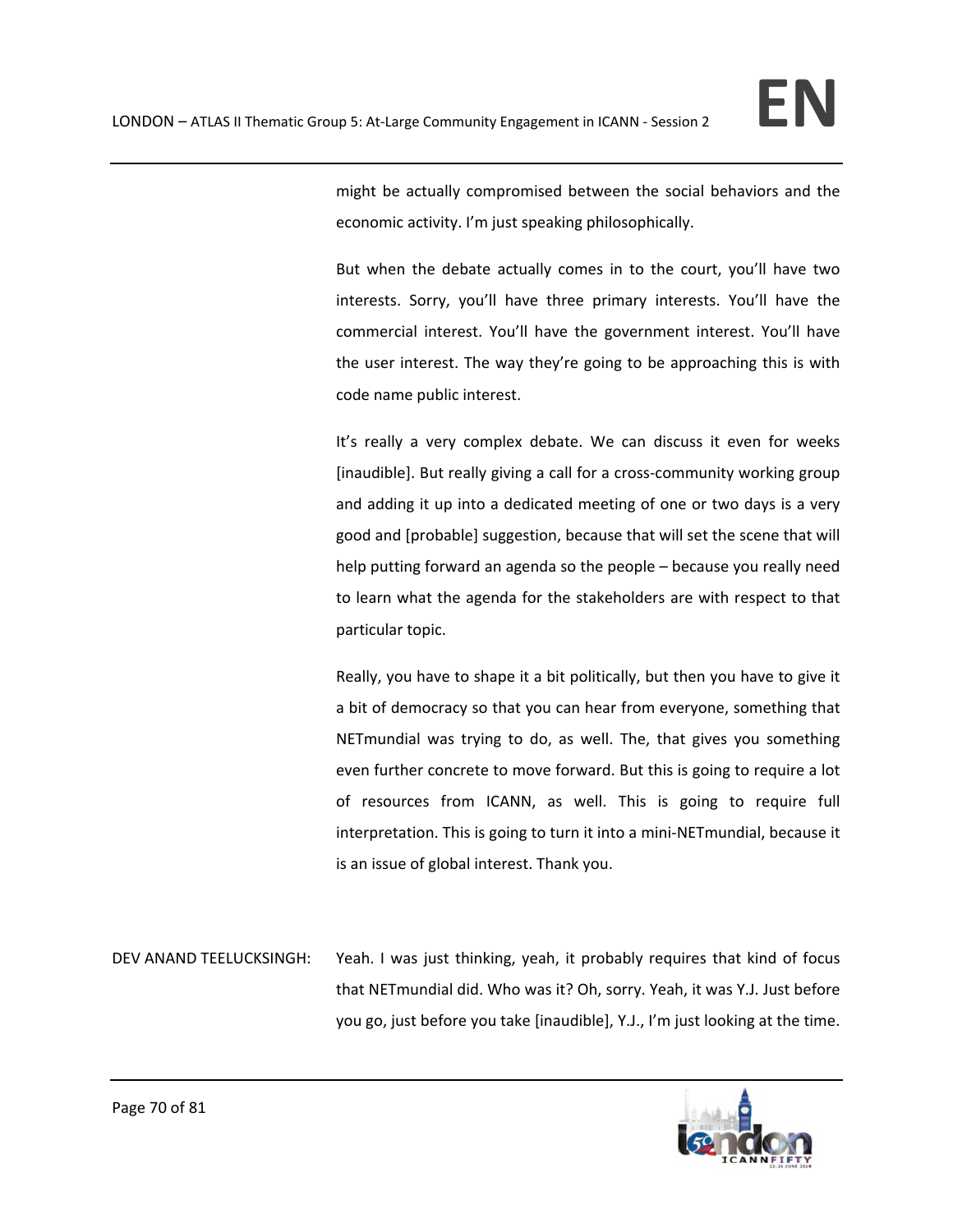I'm seeing that we were supposed to go up to 10:30 and we're approaching that time. But I know we started about 10‐15 minutes late.

OLIVIER CRÉPIN‐LEBLOND: Do you want to do your around‐the‐table? Because you said you were going to ask people around the table, put them on the spot. Maybe we can do that and then we can go for coffee and warm up. I've just sent a message, by the way, complaining about this, because I think the temperature is even dropping further. It's not the debate, which is good, but definitely there's a problem here.

UNIDENTIFIED MALE: [off mic]

OLIVIER CRÉPIN-LEBLOND: I think the temperature, having lived in London, this has gone below 19 now. It's pretty cold.

DEV ANAND TEELUCKSINGH: Okay. We'll try to go a few minutes. But go ahead, Y.J.

Y.J. PARK: **If we have some time limit, I can skip my intervention.** 

DEV ANAND TEELUCKSINGH: No, want to get some inputs here, so go for it.

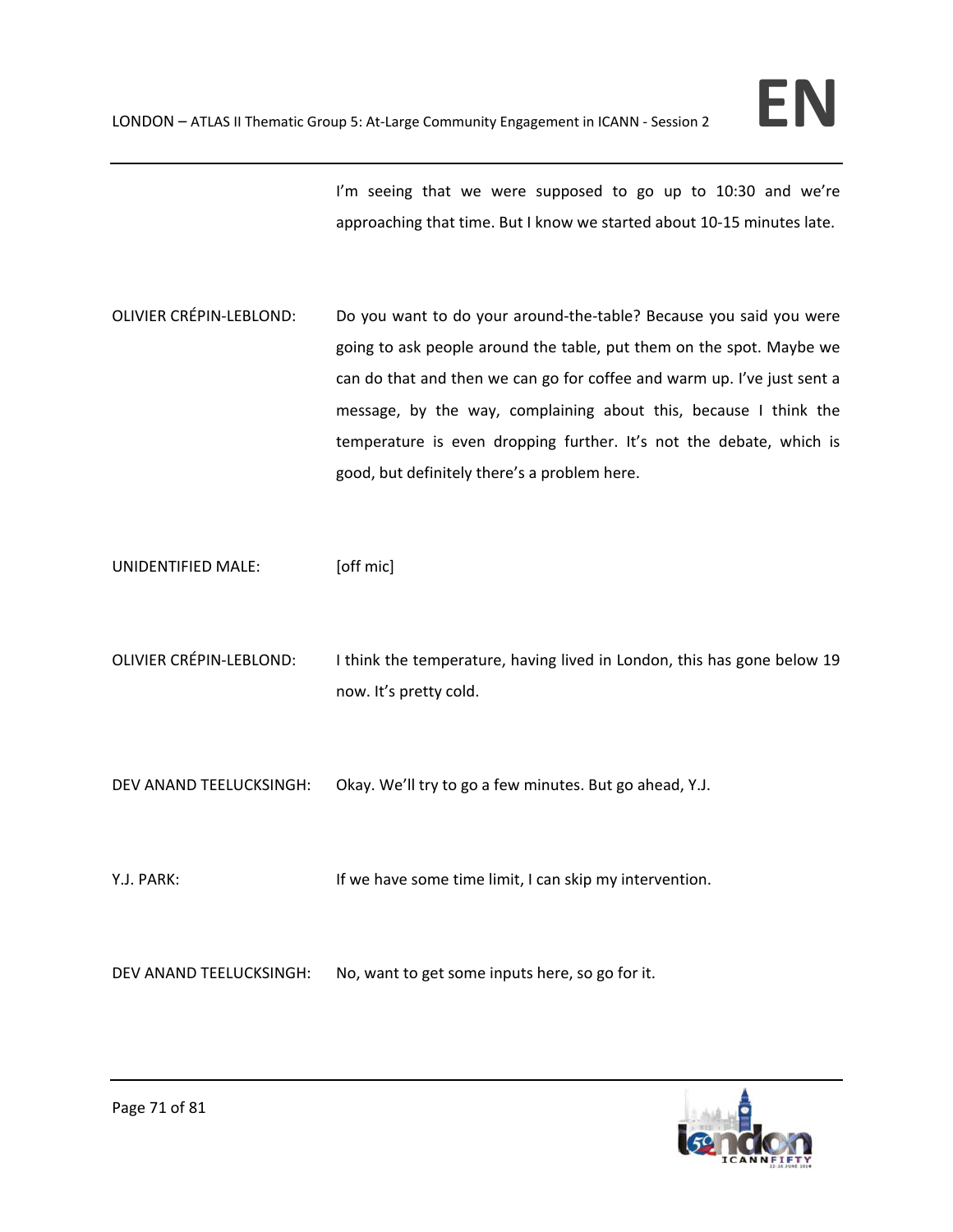Y.J. PARK: Okay, thank you. First, I wanted to respond to what Olivier was just saying about the At-Large engagement in ASO and ccNSO. Indeed, he explained how it works in each RIR. I personally have been attending those meetings, especially those APNIC region as one of these – the expert to the ccTLD of Korea, the KISA. SoI know how it works. I also attended RIPE meetings several times when I was in Europe.

> But when we tried to penetrate these new policy-making processes, like RIRs, they are very different from ICANN. The way they works also very different from region to region. For example, like APNIC's case, they are more based on this national Internet registry, so-called like ccTLDs. But also these are RIPE is more like this the company‐oriented decision‐ making process and all the technical community. I wonder how as individual user can be effective if, again, we are bonded by those who have some conflicts of interest in this context. If we get [inaudible] by directly from RIPE and APNIC, I guess we're the influence in that decision‐making process. It will be very tricky.

> I really wanted to look into the third scenario, where we can set up some kind of trust fund, whatever, so that can allocate the participation for At-Large so we don't really have to be bound by those funding sources in the future.

> But ccTLD‐wise, it's a little bit more complicated because, as we all know, each ccTLD has the different kind of the structure. But again, as individual user, it will be very challenging for you to get engaged with the ccTLD policy making as well, because they already have their own institutions. Whether they include those user community or whether they're just like a [forum], they're expert‐oriented groups, it will be

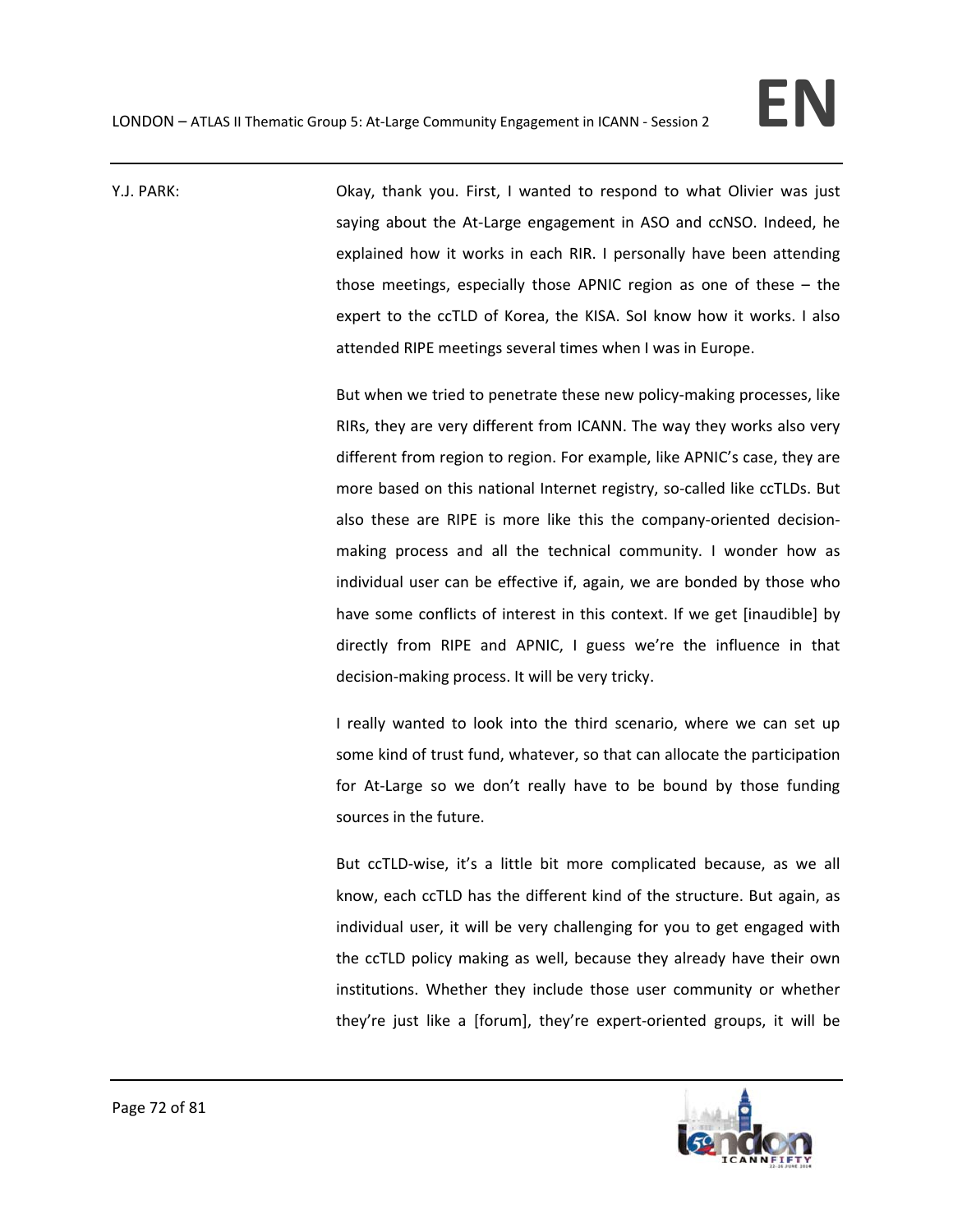challenging for new stakeholder like At‐Large to be just engaged with the previous other players. That's one of my comments to Olivier.

Going back to this public interest, I thought Fouad mentioned quite interesting comment that traditionally, the public interest is more like the strong values on the social benefits rather than economic values. But maybe since we are in the ICANN space, we can think a little bit differently, because ICANN is driven by basically these economic values.

I think this is very dangerous approach, because we know now the reason why government are paying attention to ICANN more and more is they learn. They realize a lot of things what ICANN is doing is related with the people's safety and security in everyday life, because they are encountering lots of the cyber threats and security issues. So that's the reason they keep wanting to come back to ICANN and wanted to get really engaged with ICANN. Under that kind of situation, if we just highlight the economic values rather than just social benefit, I think we will be killed by the dialogue in the future. So I really strongly ask ourselves to look into these public values.

But the challenge, as we said before, how can we convince other stakeholders, how can we among ourselves achieve this consensus we are the right party to perform this public interest in this structure? Again, we really have to review who are we? Who can be the members of this community? How can we make this community as the right entity that can perform public interest?

That's the kind of the approach I think we can strengthen the value of At-Large, rather than we just broadly approach to this public interest. Who are At-Large? So whether we can we defend the public interest in

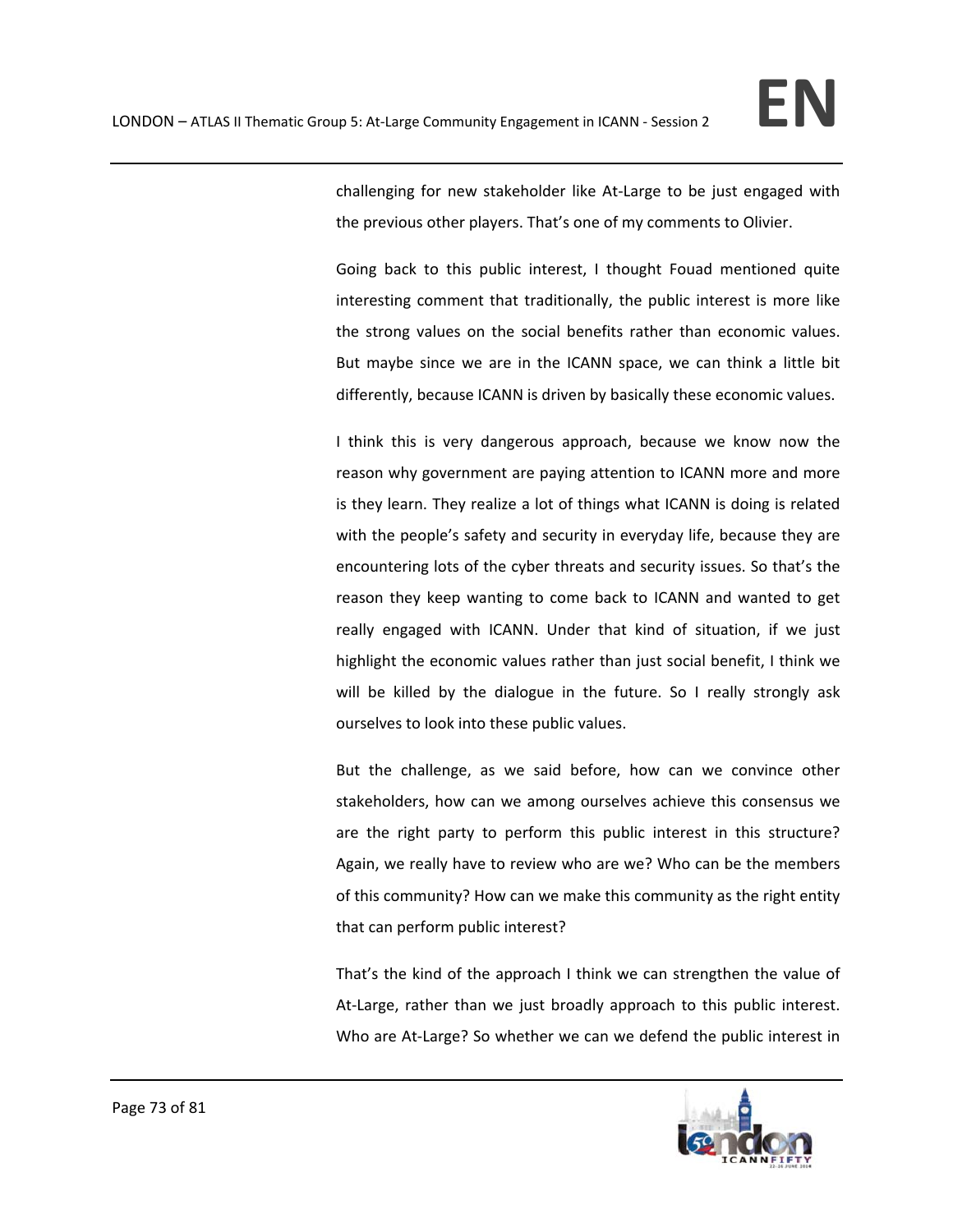a very [vague] manner that can end up with a [literal] waste of our time. That's my impression so far.

DEV ANAND TEELUCKSINGH: Thanks, Y.J. Please introduce yourself.

AMIR QAYYUM: Okay. This is Amir from APRALO. I was thinking that in the break, I will not only grab a hot cup of coffee but also bring my jacket on, because I was not expecting this much cold.

> Okay. I was thinking that rather than asking ICANN to define the public interest, I was wondering if this is possible to consider the opinion of At‐ Large Structures or their representatives' opinion, considering that this is a public interest because my fear is  $-$  my personal fear is  $-$  that business or governmental vested interests may intervene more easily at higher levels of [echelon] rather than in the broad-based structures where a lot of community is engaging and putting them in the form of representing and communicating to their representatives. It is difficult or less probable.

> I was just wondering if the opinion of the representatives of At‐Large Structures can be considered as the public interest rather than ICANN defining and fixing the public interest.

DEV ANAND TEELUCKSINGH: Olivier, go ahead.

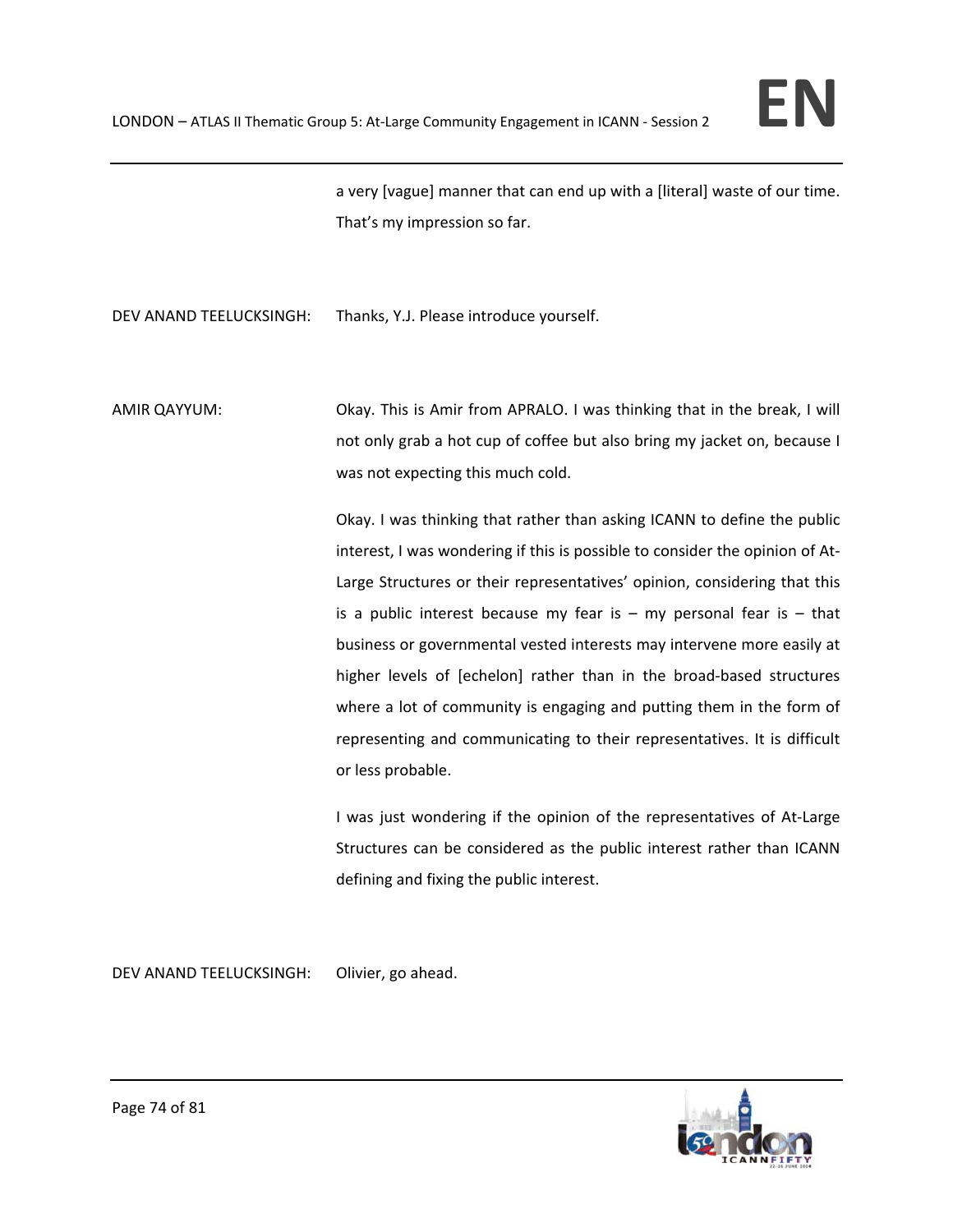- OLIVIER CRÉPIN‐LEBLOND: Yeah, thank you very much, Dev. Very interesting thought, Qayyum. Amir, sorry. It's interesting because that then puts the emphasis on the legitimacy of the At-Large Structures themselves. Some might say, "Hang on. How can you self‐define yourself as being in the public interest?" Or, "How can an At‐Large Structure self‐define itself as the public interest?" Is there a process by which we vet organizations joining At-Large as being organizations that are in the public interest? It's a real tough one, here. There's an argument and a counterargument in each way. Who defines what you are? Do you self‐define yourself?
- DEV ANAND TEELUCKSINGH: Indeed. Okay. Amir, go ahead.
- AMIR QAYYUM: Just a very brief comment on this. When we apply for becoming an At-Large Structure, we claim that we work in the public interest. It's a declaration or an agreement thing. It may not be verified through means but we at least claim.
- DEV ANAND TEELUCKSINGH: Yeah. I guess that's the thing. It comes out onto, then, how do you measure whether that is  $-$  actually you are stating as you're  $-$  an ALS is claiming to be acting in public interest. I see Bogdan. Bogdan and then Olivier.

BOGDAN MANOLEA: Actually, the same question can be asked for ICANN. Can ICANN selfdefine the public interest? I think it's probably a conflict of interest.

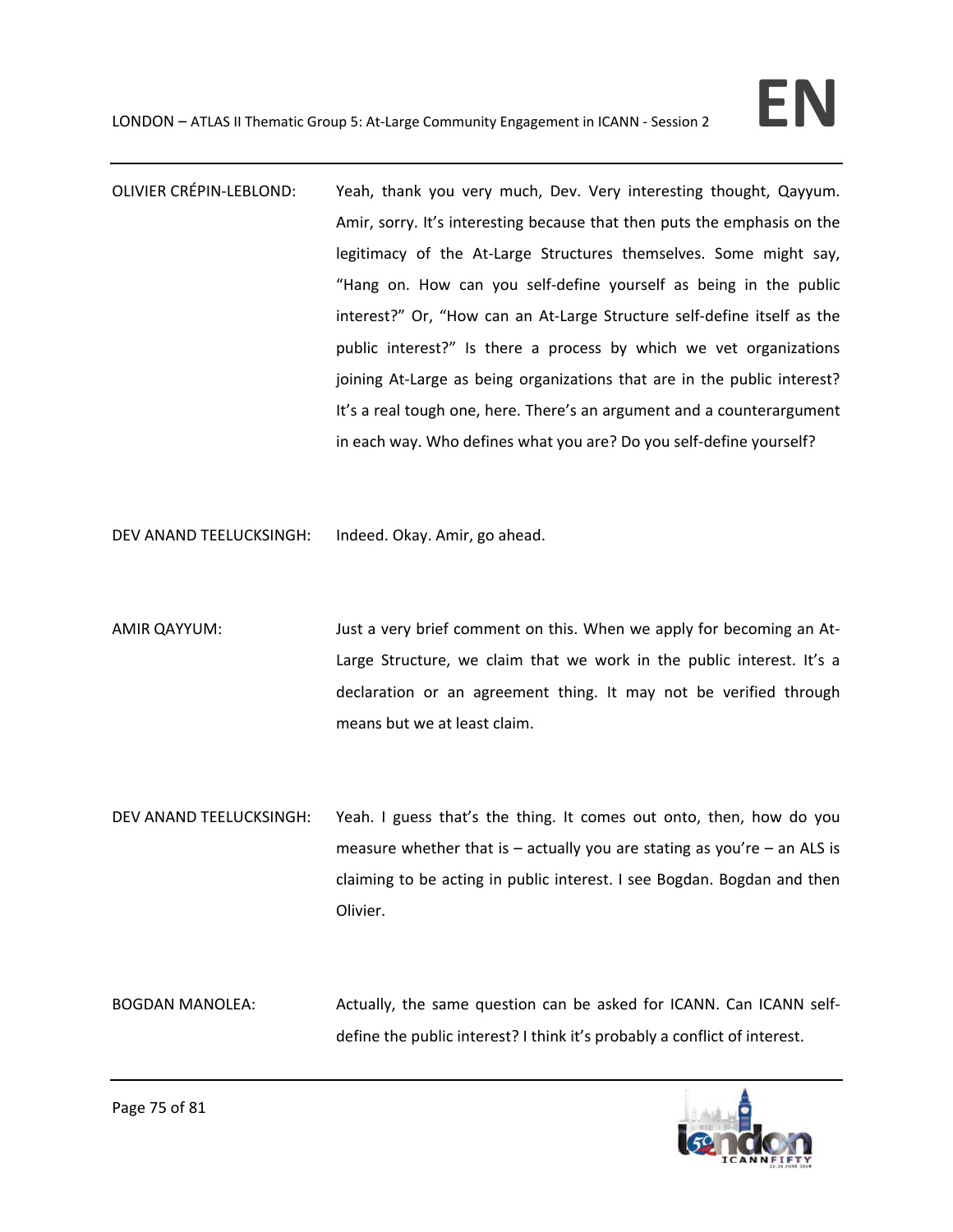I was actually thinking once the [inaudible] but let's assume for the sake of the discussion that we have a fantastic definition of public interest that everyone agrees and we can adopt it. What next? How do we enforce it? How do you make sure that the Board members respect this public interest?

This brings me to the idea that maybe it's better to look in the issue of conflict of interests and avoiding the conflict of interests that are probably already defined in ICANN policies than trying to define something that is very difficult to enforce.

Yeah, I agree with Amir that actually the ALAC is maybe the best suited in order to see the public interest. However, it will be difficult to self‐ assess themselves publicly, in this respect.

- DEV ANAND TEELUCKSINGH: I agree. I agree. I saw somebody else had a sorry, Olivier. It was Olivier's hand. You wanted to say something after? Okay, thanks. Okay. I saw somebody else had a hand raised. Was it Konstantin? Okay.
- KONSTANTIN KALAITZIDIS: Yeah. This is Konstantin, NARALO. My question was I guess are we going to perhaps switch gears maybe and come up with some kind of recommendation in terms of what the next step is in defining public interest and...?

DEV ANAND TEELUCKSINGH: Go ahead.

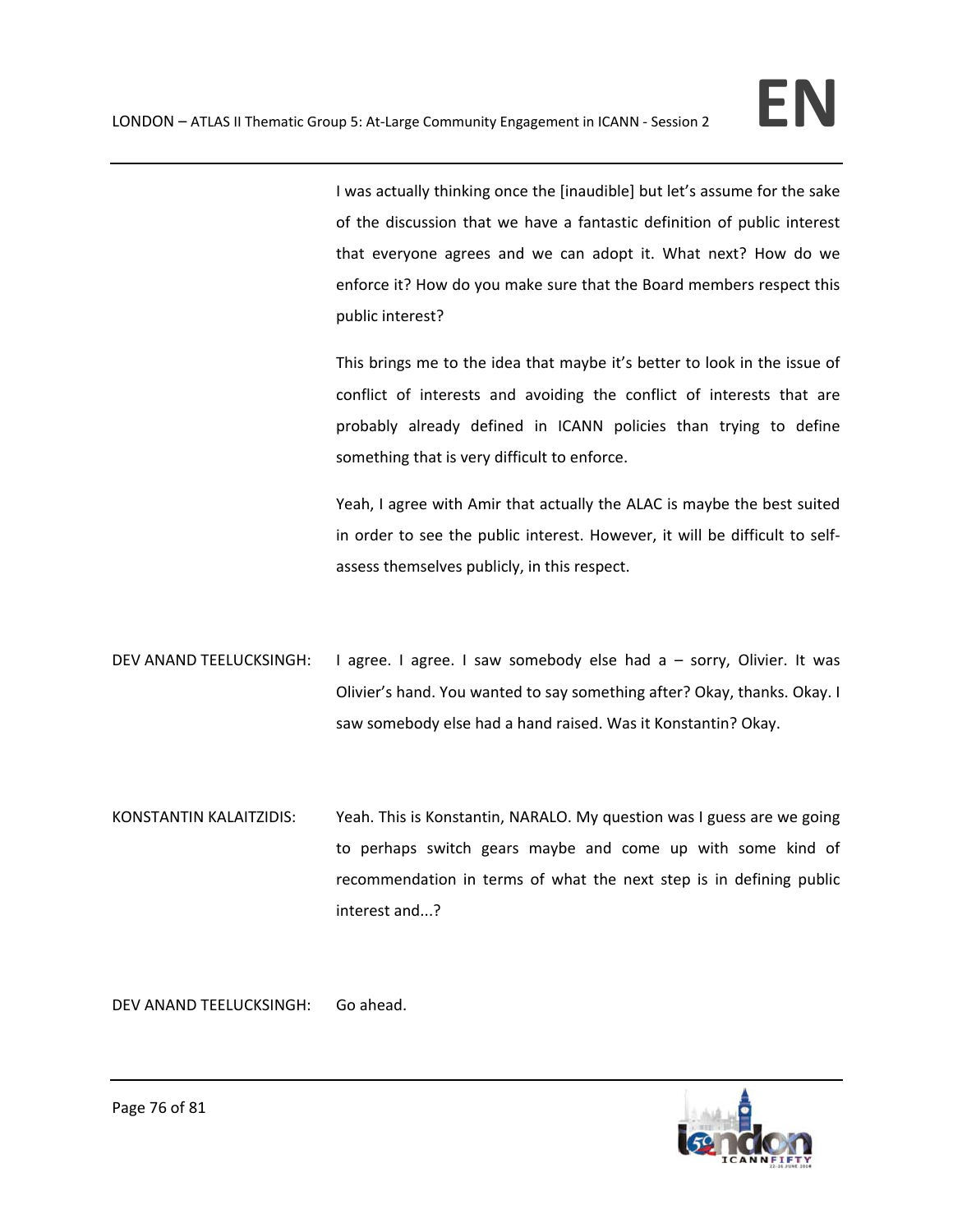- OLIVIER CRÉPIN‐LEBLOND: I think, yeah. That's the reason why we're having the discussion. We have to come up with a recommendation or more than one recommendation maybe on this. I don't know.
- DEV ANAND TEELUCKSINGH: I know time is also eating up into our, because our next session's supposed to start at 11:00. I know you want to get your break, but I see Anthony has his hand raised. Go ahead.
- ANTHONY NIIGANII: Okay. Listening to all the discussions, I was thinking back to a lot of things within my culture and within my community and how we talk about deliberations and planning for defining who we are, what we want to do to, and how do we want to protect those around us.

Within our governance systems, within our philosophy, when we make decisions or deliberate on anything, we take a step back and look at how is that going to impact seven generations down the road. We look at the longevity of a decision that we make.

Listening to the discussion, we're talking about the immediacy. I think that's why we're sometimes spinning our wheels on some topics.

When I look at the aboriginal philosophy and the way my culture looks, we look at four things. We look at how this is going to impact our children today, how it impacts our youth today, how it impacts our adults today and our elders today. Many of our elders today don't understand what the Internet is. But many of the youth today, within

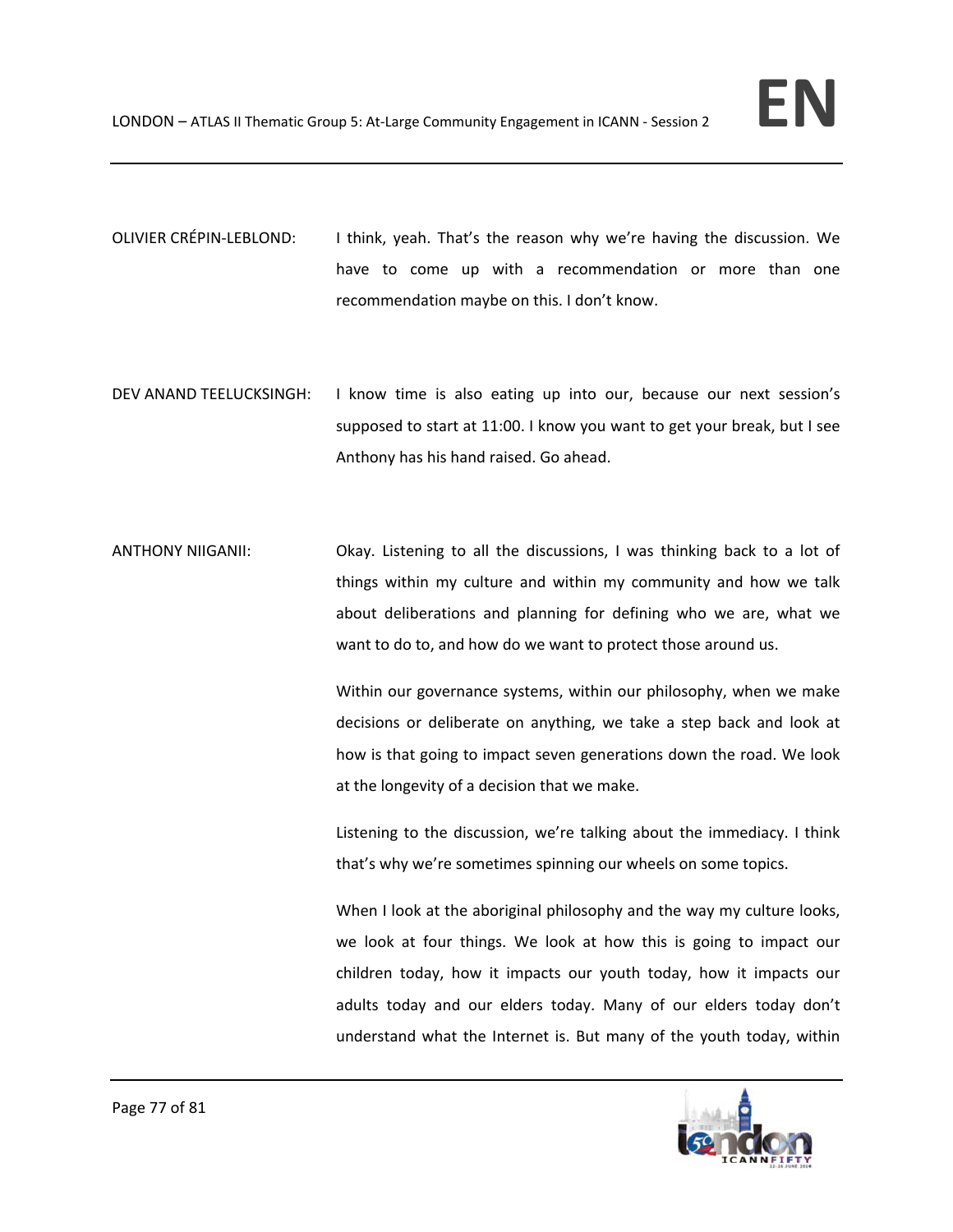

the next 25 years, will be the adults and the elders who will understand the Internet.

That is where our first step should be looking is how do we prepare for that influx of that knowledge and that experience? Because looking at the smaller things, yeah, it's really good to talk about it and see how it impacts us now. But how is it going to impact our children? Our grandchildren? Our great‐grandchildren? Thank you.

- DEV ANAND TEELUCKSINGH: Excellent point. Because that's the thing, you really have to think about the future users or the future – yeah. It's a very, very good point. Sorry. Thomas?
- OLIVIER CRÉPIN‐LEBLOND: He can't see in this direction.
- THOMAS LOWENHAUPT: Don't we have a global standard in the sense of the Declaration of Human Rights? Is that something we could start with? Isn't it something that we've all – and I see heads going both ways. But is it not  $-1$  know it's a very long document and such, but it at least provides some guidance or attempted to deal with the same issue, I believe, some time ago.

DEV ANAND TEELUCKSINGH: Fouad, okay. Go ahead. Then Olivier.

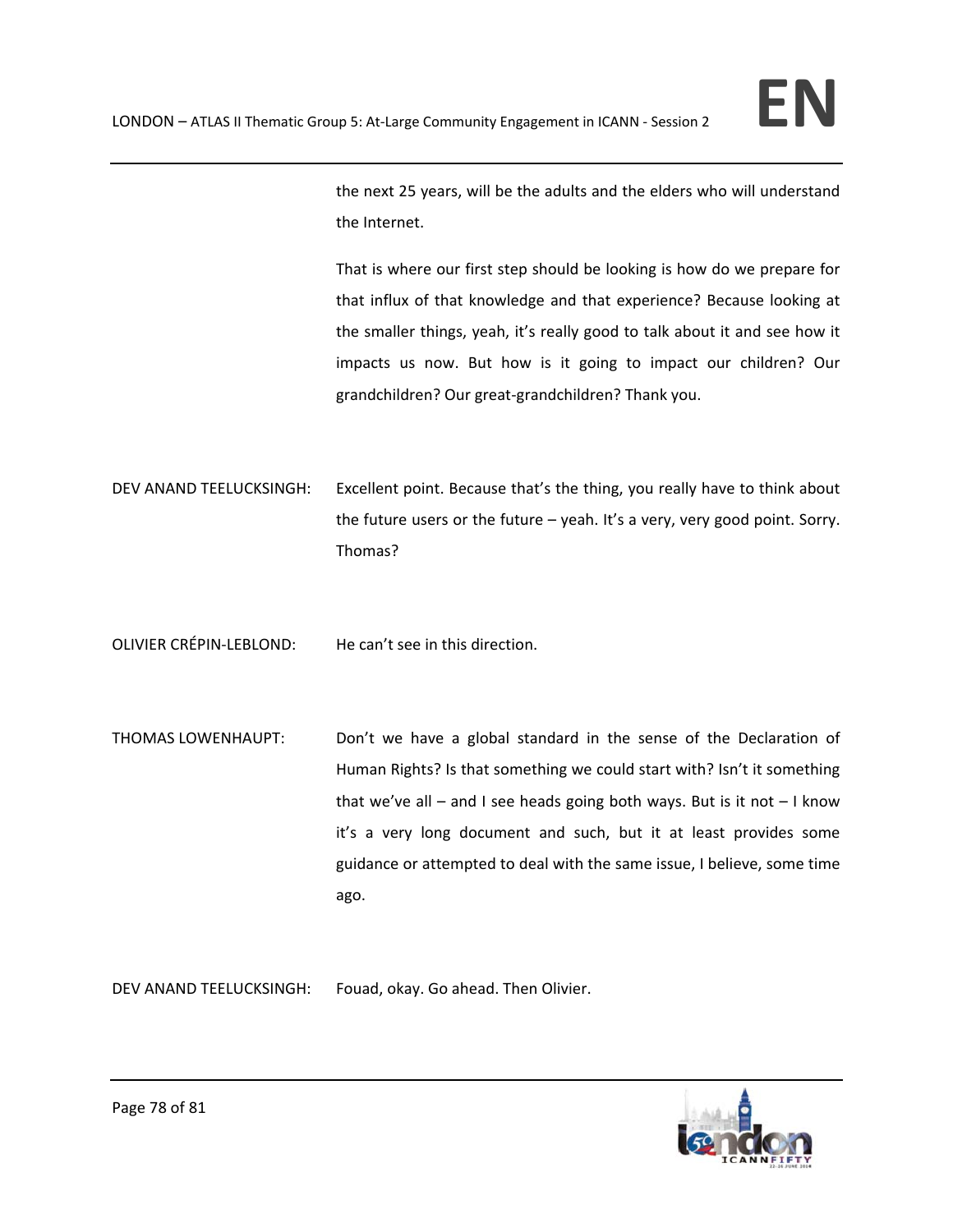FOUAD BAJWA: Usually, it's the public welfare and the collective welfare of the public which is usually the public interest. That's like the generalized or more or less the stereotyped version of it. That is why when you look at it from an organizational perspective, you remove the word "public" from the policy because then government is out, they're directly out. The direct intervention of government is out.

> Then the interest that you have has to either have social implications, economic implications, or some kind of political interest. It depends on the nature and the maturity of the economy that it's being dealt in or the society it is being dealt in. It's a really complicated issue. It's not a simple situation to deal with.

DEV ANAND TEELUCKSINGH: Okay. Sorry. Olivier, first? No. Okay. Okay. Go ahead, Olivier.

OLIVIER CRÉPIN‐LEBLOND: Thanks very much, Dev. I'm sorry, the cold is really slowing my neurons down. I'm starting to feel it, actually, by the way. Ideas come and go and they just go and it comes back.

> Tom mentioned earlier the…human rights, there we go. Whoa. That's slow. Human rights framework. In fact, this has already been suggested. The Council of Europe has suggested the human rights framework to Internet governance. In fact, we know that the NETmundial meeting has also mentioned human rights. There are several rights and responsibilities organizations that have been looking at this, including more recently Tim Berners‐Lee's organization is also looking at the rights of users on the Internet and is actually going to tap into all of

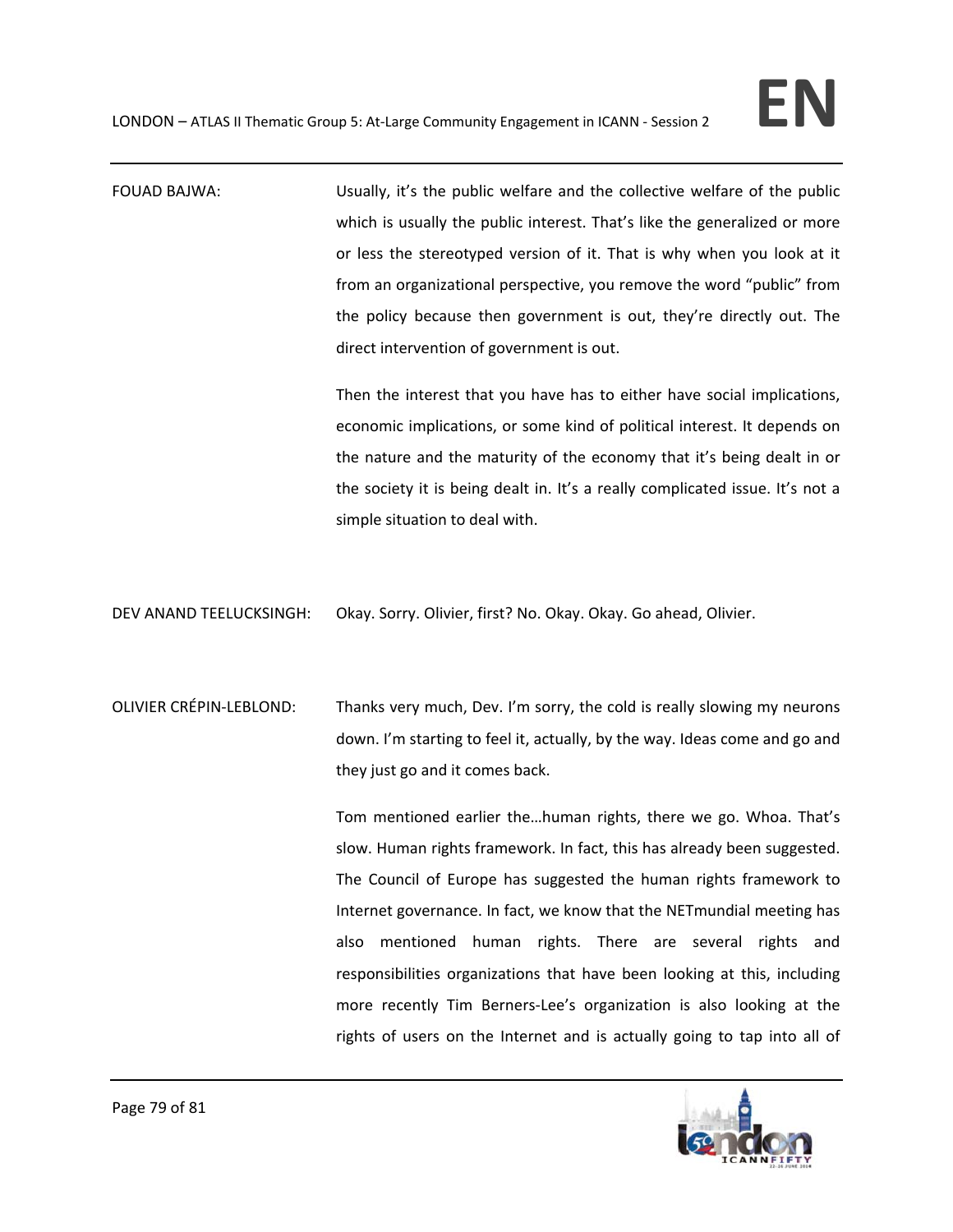these human rights issues or other rights and responsibilities that are given.

Now, there is one question, though, and that's to do with the framework and how human rights relate to the ICANN framework. So far, there has been pushback, because these are two different things. One is these are just theoretical principles. The other thing is actually a proper – ICANN is just an organization that runs, coordinates the domain names and things like that. How do you get the two to link up together?

There's a question about this. It might be something that we wish to raise indeed, and make a recommendation, therefore, that this avenue should be explored and not just pushed back and said, "Well, this is none of our business."

DEV ANAND TEELUCKSINGH: Agreed. Okay. It's now 10:43 and I know that our second session is supposed to start at 11:00 so I think we should break. We're going to freeze here, I think.

UNIDENTIFIED MALE: [inaudible] warm up.

UNIDENTIFIED MALE: 20 minutes.

UNIDENTIFIED MALE: Throw this around, everyone.



Page 80 of 81